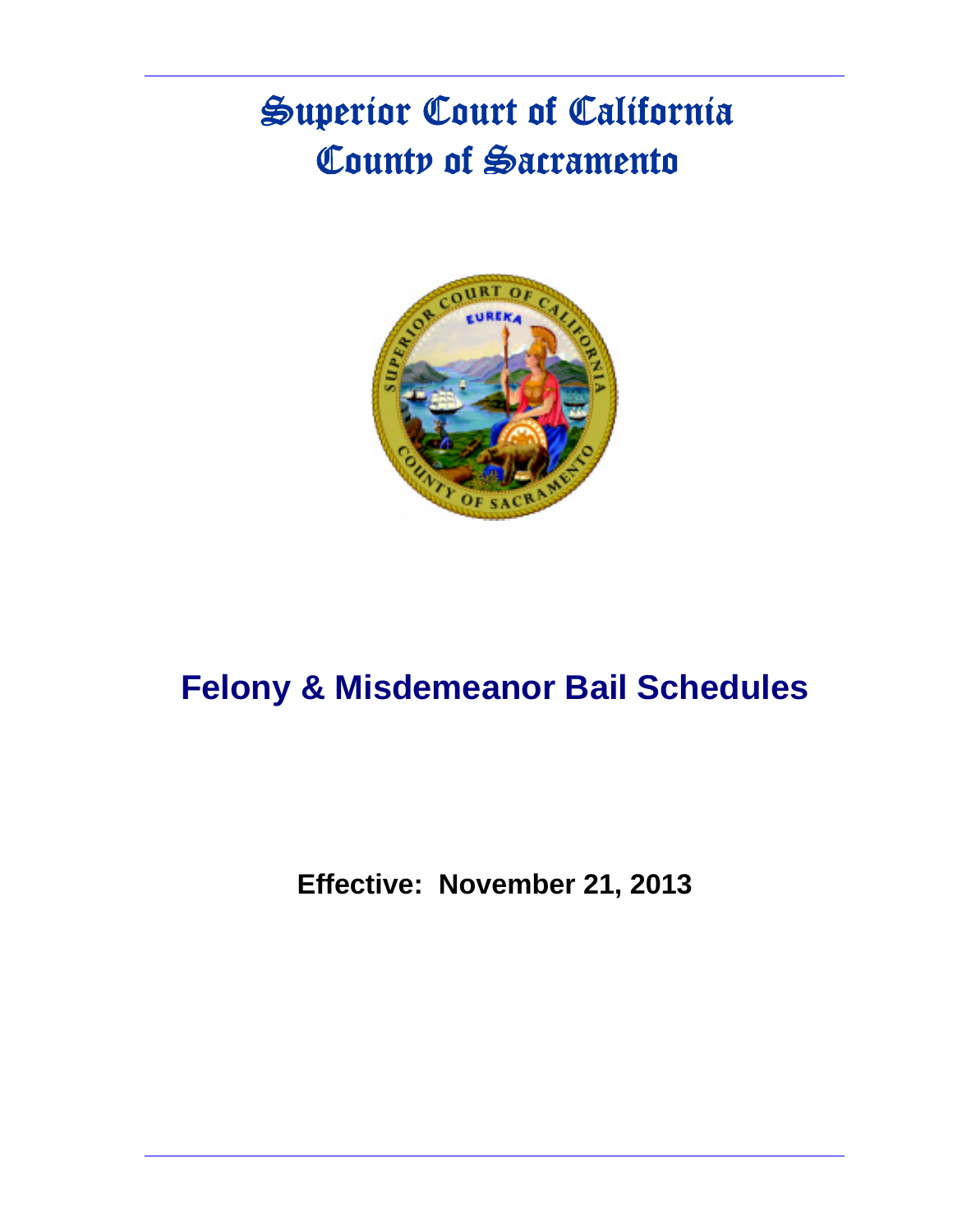# **TABLE OF CONTENTS**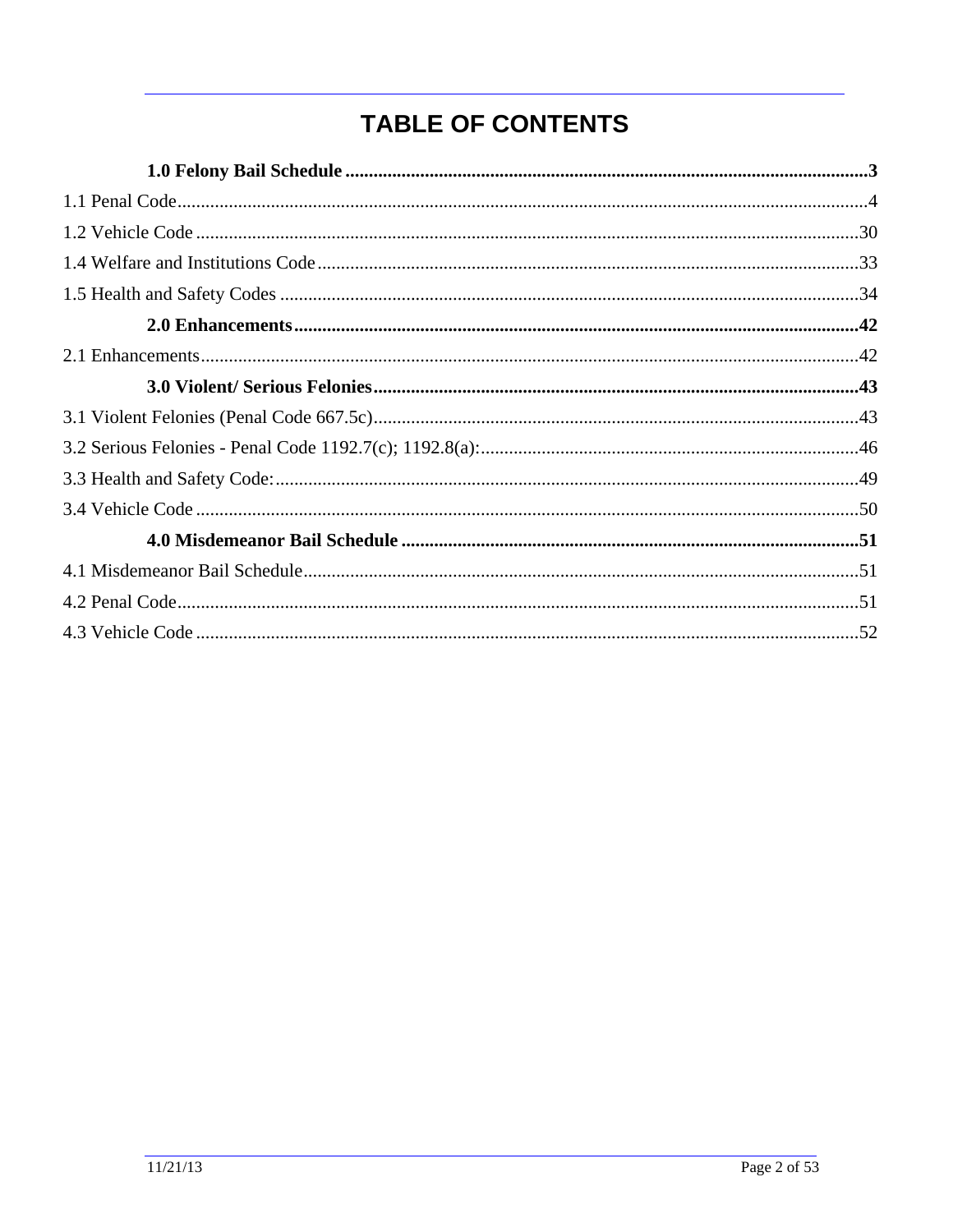

# Superior Court of California County of Sacramento

# **1.0 FELONY BAIL SCHEDULE**

Pursuant to Penal Code Section 1269(b), the following bail schedule has been adopted by the Superior Court of California, County of Sacramento and is to be utilized in setting bail for the release of persons arrested on charges, without warrant, for the alleged commission of any bailable offense, and for Writs of Habeas Corpus.

- For any felony offense for which no presumptive bail is set forth, bail is fixed at \$10,000.
- When a person is booked on multiple felony charges, the presumptive bail amount shall be the largest amount specified in the schedule for any one of the felony charges, plus applicable enhancements (i.e. no "stacking" unless deemed appropriate in the court's discretion).
- When a person is booked on multiple felony charges, two or more of which constitute a "violent felony" (Penal Code Section 667.5(c)) or a "serious felony" (Penal Code Section 1192.7(c)), the presumptive amount shall be the aggregate of each such charge, unless punishment for a particular charge would be barred by PC 654 (i.e. "stacking" permitted).
- The amount of bail for any offense listed as "no bail" will be determined at the first appearance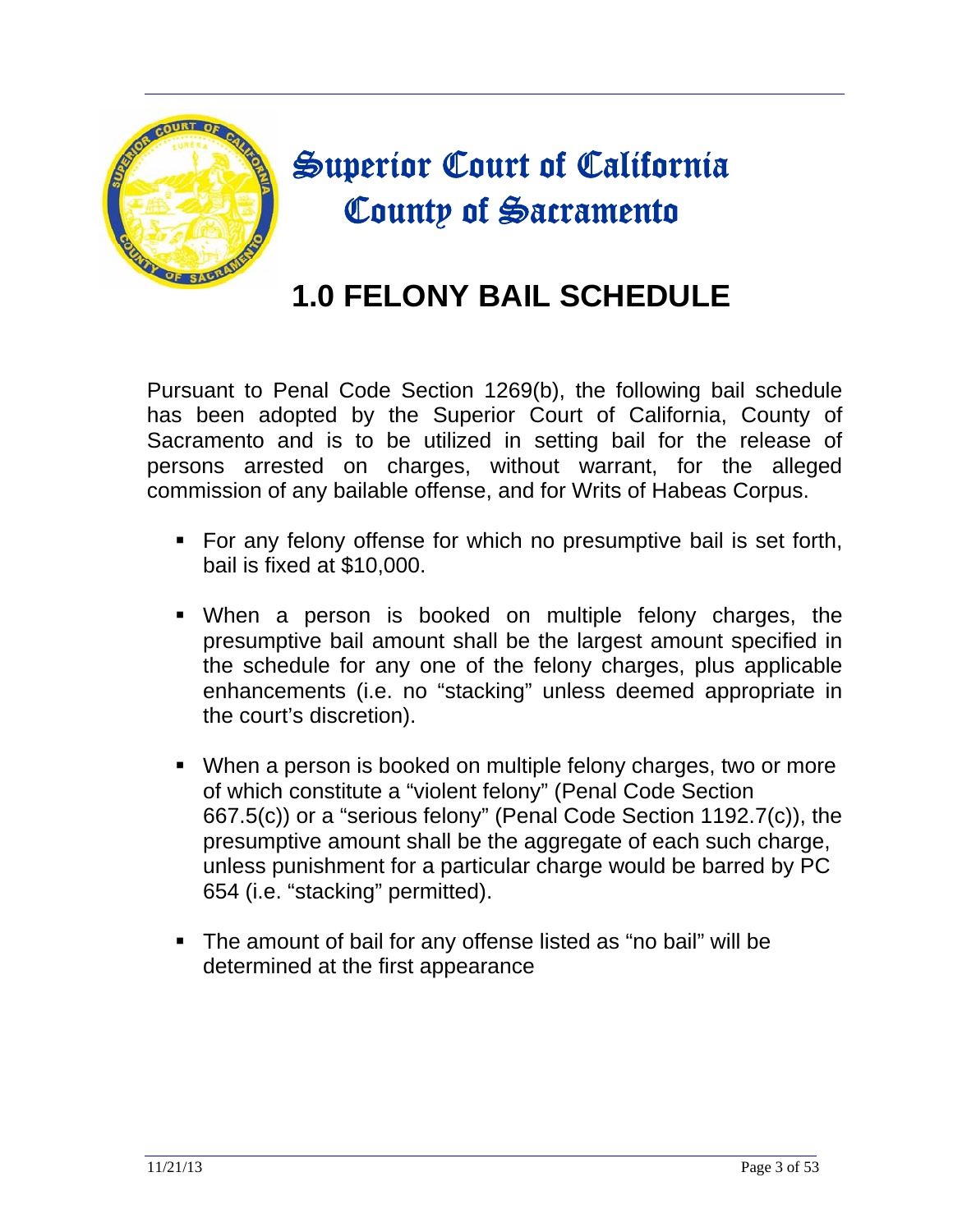### **1.1 Penal Code**

| <b>Penal Code</b><br><b>Section</b> | <b>Offense Description</b>                                                                                | <b>Presumptive Bail</b> |
|-------------------------------------|-----------------------------------------------------------------------------------------------------------|-------------------------|
| 32                                  | Accessories                                                                                               | Same as charge          |
| 32                                  | <b>Accessory to Murder</b>                                                                                | \$100,000               |
| 67                                  | <b>Bribing Executive Officer</b>                                                                          | \$15,000                |
| 67.5                                | <b>Bribing Ministerial Officer</b>                                                                        | \$15,000                |
| 68                                  | Bribes; Asking for or Receiving                                                                           | \$15,000                |
| 69                                  | <b>Resisting or Deterring Officer</b>                                                                     | \$20,000                |
| 71                                  | Threat of Injury Made to Officer in<br>Performance of His Duties                                          | \$20,000                |
| 76                                  | Threatening Life of or Serious Bodily<br>Harm to Public Official, Staff, or<br>Member of Immediate Family | \$250,000               |
| 92                                  | <b>Bribery of Judicial Officer</b>                                                                        | \$25,000                |
| 93                                  | Bribery; Judicial Officer, Juror, etc;<br>Asking or Receiving                                             | \$30,000                |
| 95.1                                | Threatening Jurors Following Verdict in<br><b>Criminal Proceeding</b>                                     | \$250,000               |
| 113                                 | False Documents - Selling,<br>Distributing, Manufacturing to Conceal<br><b>True Citizenship</b>           | \$25,000                |
| 114                                 | Using False Documents to Conceal<br><b>True Citizenship</b>                                               | \$25,000                |
| 115                                 | Attempt to Record False or Forged<br>Instrument                                                           | \$10,000                |
| 118                                 | Perjury                                                                                                   | \$10,000                |
| 127                                 | Subornation of Perjury                                                                                    | \$10,000                |
| 136.1(a)                            | Attempting to Prevent or Dissuade any<br>Witness or Victim From Testifying                                | \$50,000                |
| 136.1(b)                            | Attempting to Prevent or Dissuade a<br>Victim or Witness from Making a<br>Report                          | \$50,000                |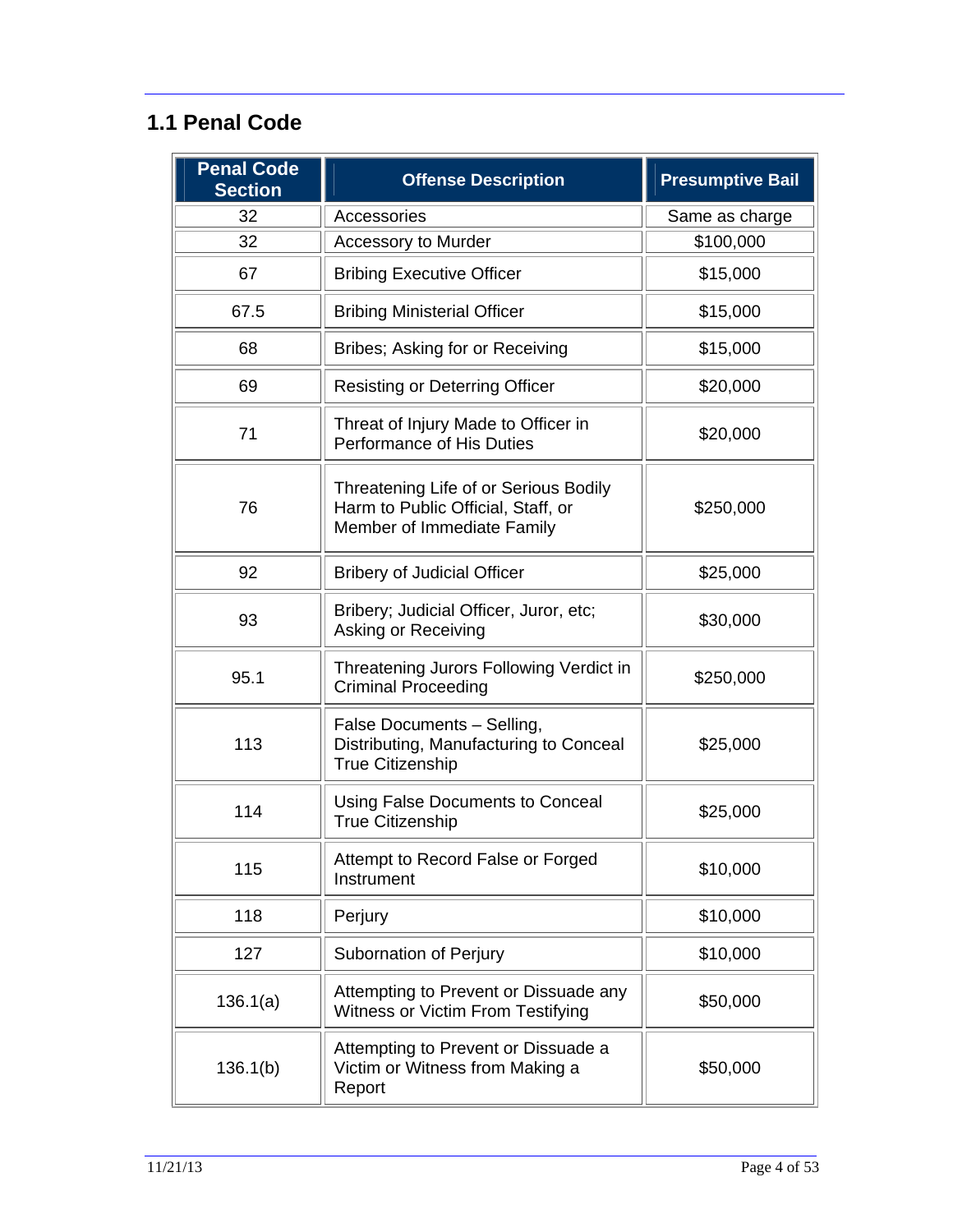| <b>Penal Code</b><br><b>Section</b> | <b>Offense Description</b>                                                                                                                                | <b>Presumptive Bail</b>        |
|-------------------------------------|-----------------------------------------------------------------------------------------------------------------------------------------------------------|--------------------------------|
| 136.1(c)                            | Intimidation of Witnesses and Victims                                                                                                                     | \$50,000                       |
| $137(a)-(b)$                        | <b>Inducing False Testimony</b>                                                                                                                           | \$20,000                       |
| 140                                 | <b>Bribery</b>                                                                                                                                            | \$50,000                       |
| 146a(b)                             | Falsely Representing Oneself to be a<br>Public Officer, Investigator, or<br>Inspector in a State Department                                               | \$50,000                       |
| 146e(b)                             | Malicious Disclosure of Address or<br>Telephone Number of a Peace Officer                                                                                 | \$50,000                       |
| 148(d)                              | Taking a Firearm from an Officer's<br>Person or Immediate Presence Without<br>the Intent to Permanently Deprive                                           | \$100,000                      |
| 148.1                               | <b>Falsely Reporting Planting of Bomb</b>                                                                                                                 | \$50,000                       |
| 148.3(b)                            | <b>Falsely Reporting Emergency</b>                                                                                                                        | \$50,000                       |
| 148.10                              | Willful Resistance to Peace Officer -<br>Cause of Death or Serious Bodily<br>Injury                                                                       | \$100,000                      |
| 149                                 | Assault and Battery by Officer - Third<br>Degree                                                                                                          | \$50,000                       |
| 165                                 | Giving or Offering Bribe to Councilmen<br>or Supervisor                                                                                                   | \$25,000                       |
| 166(c)(4)                           | Willfully and Knowingly Violating a<br>Protective Order or Stay Away Order<br>Issued Pursuant To P.C. 136.2 for a<br>2 <sup>nd</sup> subsequent violation | \$50,000                       |
| 182(a)(1)<br>to $(a)(5)$            | Conspiracy:<br>To Commit any Misdemeanor<br>To Commit any Felony                                                                                          | Same as<br>substantive offense |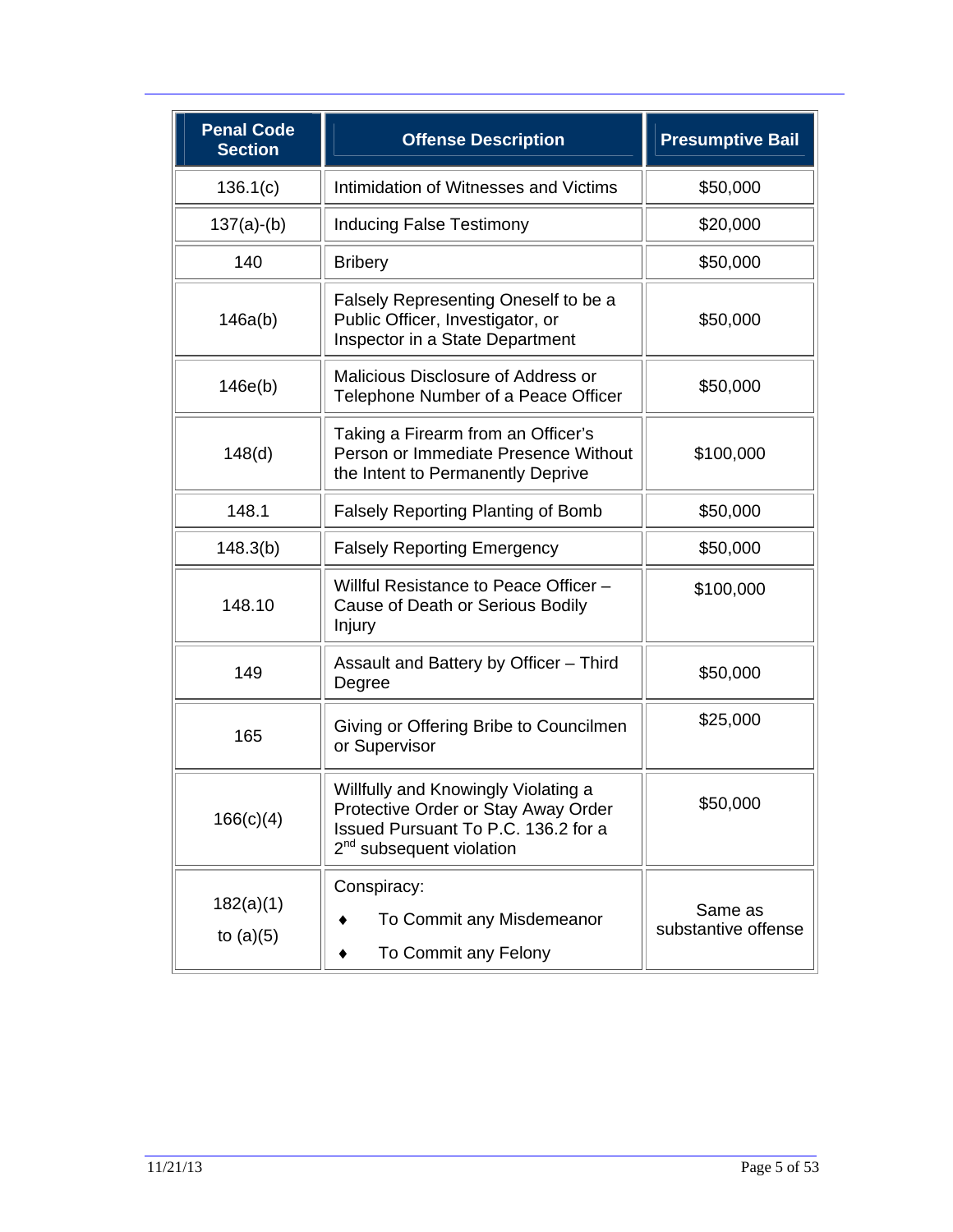| <b>Penal Code</b><br><b>Section</b> | <b>Offense Description</b>                                                                     | <b>Presumptive</b><br><b>Bail</b>                              |
|-------------------------------------|------------------------------------------------------------------------------------------------|----------------------------------------------------------------|
| 182(a)(6)                           | Conspiracy: - To Commit Crime Against<br>Person of Certain Federal or State<br><b>Officers</b> | \$100,000                                                      |
| 186.10(a)<br>to 186.10(c)           | Money Laundering                                                                               | \$10,000 or<br>amount alleged<br>whichever is<br>greater       |
| 186.11(a)(2)<br>186.11(a)(3)        | <b>Aggravated White Collar Crime</b>                                                           | \$10,000 or<br>amount alleged<br>taken whichever<br>is greater |
| 186.22(a)                           | Participation in Criminal Street Gang                                                          | \$50,000                                                       |
| 186.22(b)(1)                        | <b>Felony Committed for Benefit of Street</b><br>Gang                                          | \$50,000                                                       |
| 186.22(b)(4)                        | Felony Committed for Benefit of Street<br>Gang - Life Term                                     | 1 Million                                                      |
| 186.22(d)                           | Public Offense (Felony or Misdemeanor)<br>Committed for Benefit of Street Gang                 | \$50,000                                                       |
| 186.26<br>$(a) - (c)$               | Soliciting/Coercing Gang Activity                                                              | \$50,000                                                       |
| 186.28                              | Supplying or Selling Firearm Used in<br><b>Street Gang Activity</b>                            | \$50,000                                                       |
| 187 to 189                          | Murder, First Degree<br>Murder, Second Degree                                                  | <b>NO BAIL</b>                                                 |
| 190.05                              | Second-Degree Murder with Prior 187                                                            | <b>NO BAIL</b>                                                 |
| 191.5                               | Gross Vehicular Manslaughter while<br>Intoxicated                                              | \$250,000                                                      |
| 191.5(d)                            | Gross Vehicular Manslaughter with<br><b>Certain Priors</b>                                     | 1 Million                                                      |
| 192(a)                              | <b>Voluntary Manslaughter</b>                                                                  | \$100,000                                                      |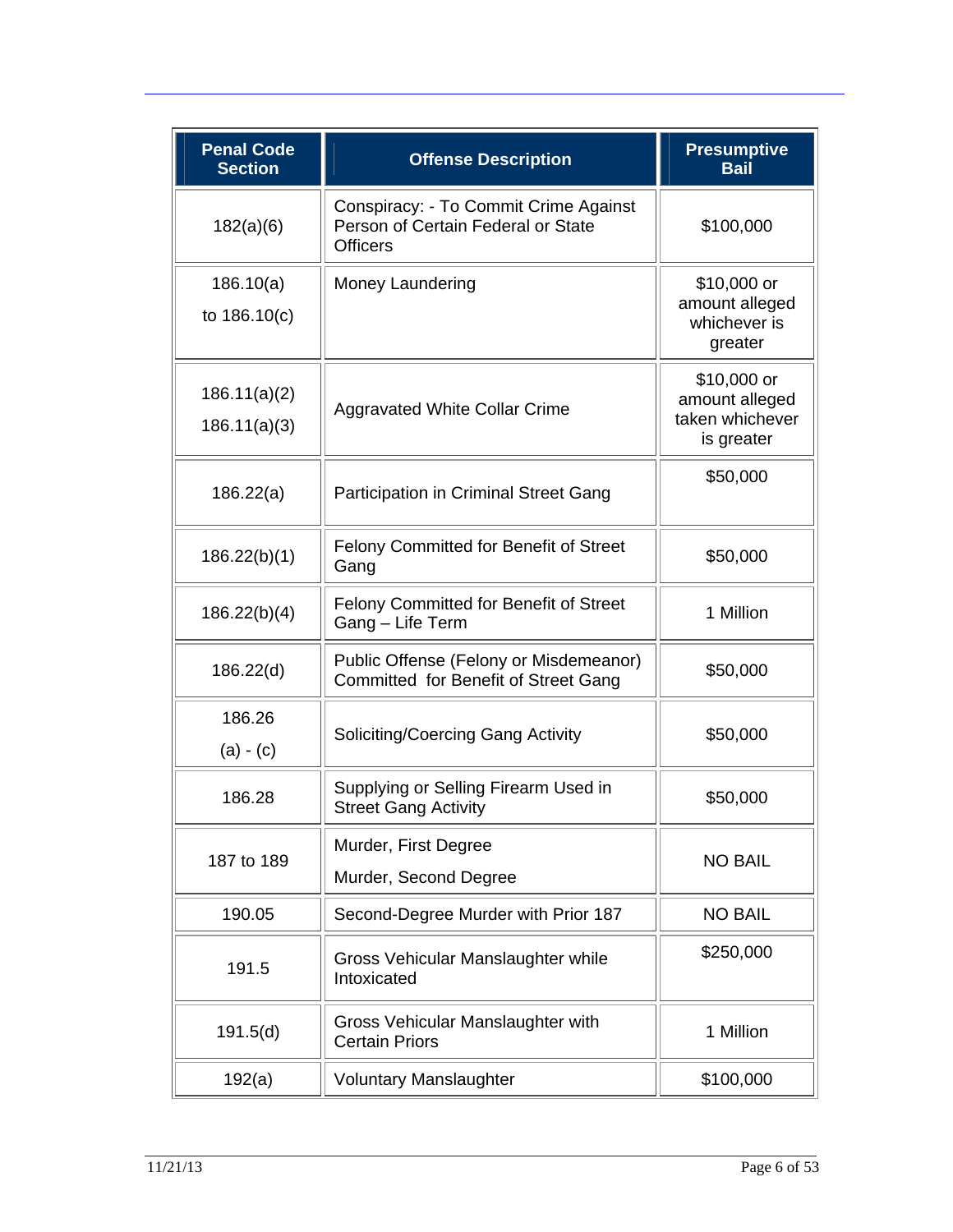| <b>Penal Code</b><br><b>Section</b> | <b>Offense Description</b>                                                                                            | <b>Presumptive</b><br><b>Bail</b> |
|-------------------------------------|-----------------------------------------------------------------------------------------------------------------------|-----------------------------------|
| 192(b)                              | <b>Involuntary Manslaughter</b>                                                                                       | \$30,000                          |
| 192(c)1                             | Vehicular Manslaughter                                                                                                | \$30,000                          |
| 192(c)(3)                           | Vehicular Manslaughter while Intoxicated<br>without Gross Negligence                                                  | \$100,000                         |
| 192(c)(4)                           | Vehicular Manslaughter for Staging Car<br><b>Collision for Purposes of Presenting</b><br><b>False Insurance Claim</b> | \$100,000                         |
| 203                                 | Mayhem                                                                                                                | \$100,000                         |
| 205                                 | Mayhem, Aggravated                                                                                                    | 1 Million                         |
| 206                                 | Torture                                                                                                               | 1 Million                         |
| 207                                 | Kidnapping                                                                                                            | \$100,000                         |
| 207(b)                              | Kidnapping a Victim Under 14 for Sexual<br>Assault                                                                    | 1 Million                         |
| 209(a)                              | Kidnapping for Ransom or Extortion                                                                                    | 1 Million                         |
| 209(b)                              | Kidnapping for Robbery, Sexual Assault                                                                                | 1 Million                         |
| 209.5                               | Kidnapping During the Commission of a<br>Carjacking                                                                   | 1 Million                         |
| 210.5                               | False Imprisonment, Using Person as<br>Shield                                                                         | \$100,000                         |
| 211                                 | Robbery (2 <sup>nd</sup> degree)                                                                                      | \$50,000<br>\$100,000             |
|                                     | In Residence                                                                                                          |                                   |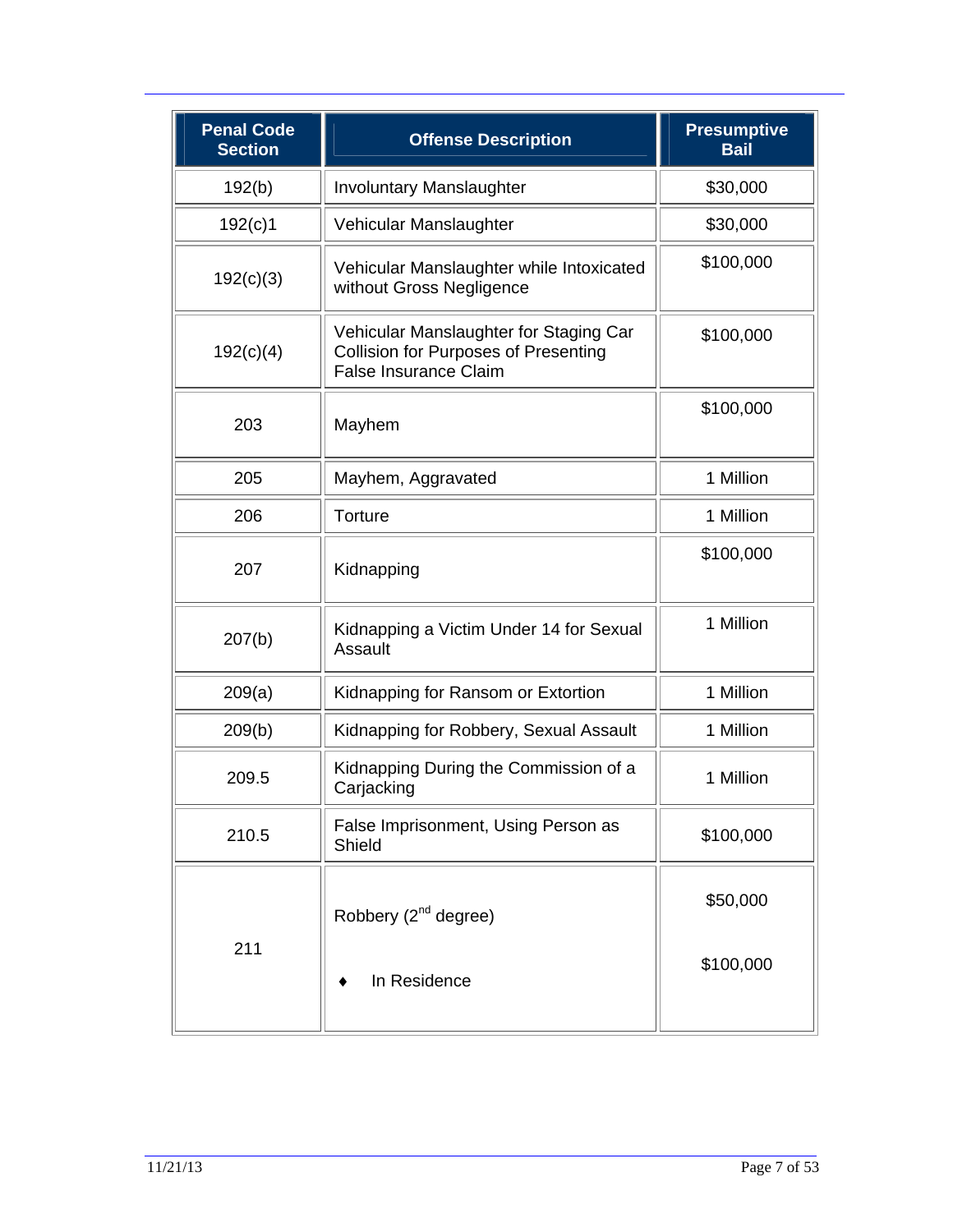| <b>Penal Code</b><br><b>Section</b> | <b>Offense Description</b>                                                                           | <b>Presumptive</b><br><b>Bail</b> |
|-------------------------------------|------------------------------------------------------------------------------------------------------|-----------------------------------|
| 215                                 | Carjacking                                                                                           | \$100,000                         |
| 217.1(a)                            | <b>Assault on Public Official</b>                                                                    | \$100,000                         |
| 217.1(b)                            | Attempt to Kill Public Official                                                                      | 1 Million                         |
| 218.1                               | Obstruction on or Near Railroad Tracks<br>that Causes Derailing, Damage or Injury                    | \$100,000                         |
| 219                                 | <b>Train Derailing or Firing Bridge</b><br><b>With Death</b>                                         | 1 Million                         |
| 219.1                               | Throwing Missile at Common Carrier<br>Vehicle with Bodily Harm                                       | \$100,000                         |
| 219.2                               | Throwing Missile or Shooting at Train or<br>Other Conveyance                                         | \$100,000                         |
| 220                                 | Assault with Intent to Commit Mayhem,<br>Rape, Sodomy                                                | \$100,000                         |
| 220(b)                              | Assault with Intent to Commit a Specified<br>Sex Crime During Commission of First<br>Degree Burglary | 1 Million                         |
| 222                                 | Administering Controlled Substances or<br>Anesthetic to Aid Felony                                   | \$50,000                          |
| 236                                 | False Imprisonment                                                                                   | \$25,000                          |
| 236.1(a)                            | Human Trafficking - Forced Labor or<br>services                                                      | 500,000                           |
| 236.1(b)                            | Human Trafficking - Prostitution or<br>depicting child or minor under 18 in<br>obscene material      | 1 Million                         |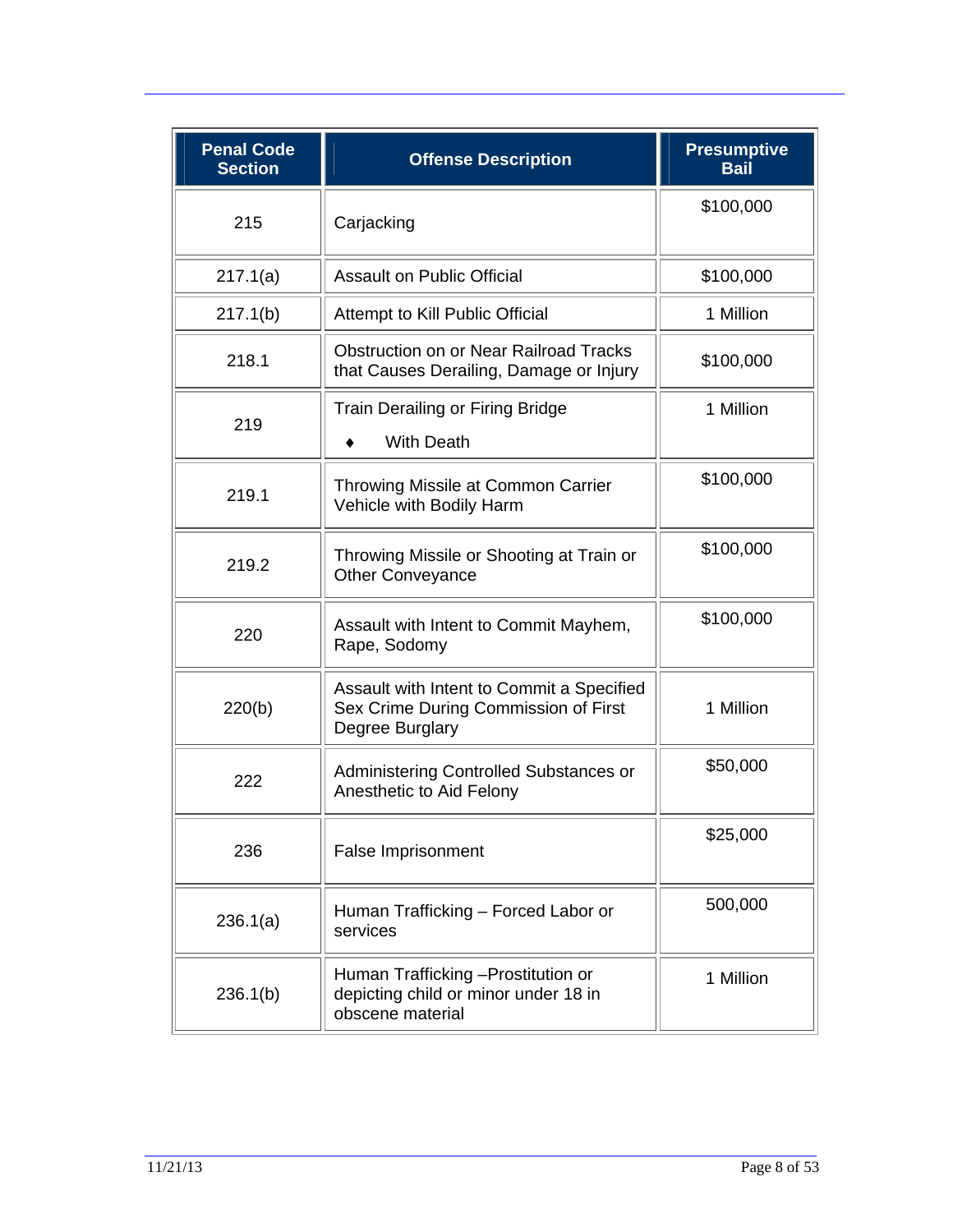| <b>Penal Code</b><br><b>Section</b> | Offense Description                                                                 | <b>Presumptive Bail</b> |
|-------------------------------------|-------------------------------------------------------------------------------------|-------------------------|
| 236.1(c)                            | Human Trafficking - Engaging a<br>minor in commercial sex acts<br><b>By Consent</b> | 1 Million               |
|                                     | By Force, Fear or intimidation                                                      | 2 Million               |
| 241.1 to 241.8                      | <b>Assault on Custodial Officer</b>                                                 | \$25,000                |
| 243(c)                              | Battery on Peace Officer,<br>Custodial Officer Firefighter, etc.,<br>with Injury    | \$50,000                |
| 243(d)                              | Battery with Serious Bodily Injury                                                  | \$50,000                |
| 243.1 to 243.9                      | <b>Battery</b>                                                                      | \$20,000                |
| 244                                 | Throwing Acid or Flammable<br>Substance with Intent to Disfigure<br>or Burn         | \$100,000               |
| 244.5(b)                            | Assault with Stun Gun or Taser                                                      | \$20,000                |
| 245(a)(1)                           | Assault with Deadly Weapon                                                          | \$50,000                |
| 245(a)(2)                           | Assault with a Firearm                                                              | \$75,000                |
| 245(a)(3)                           | Assault with a Machine Gun                                                          | \$150,000               |
| 245(a)(4)                           | Assault with Force Likely to<br><b>Produce Great Bodily Injury</b>                  | \$25,000                |
| 245(b)                              | Assault with a Semiautomatic Rifle                                                  | \$75,000                |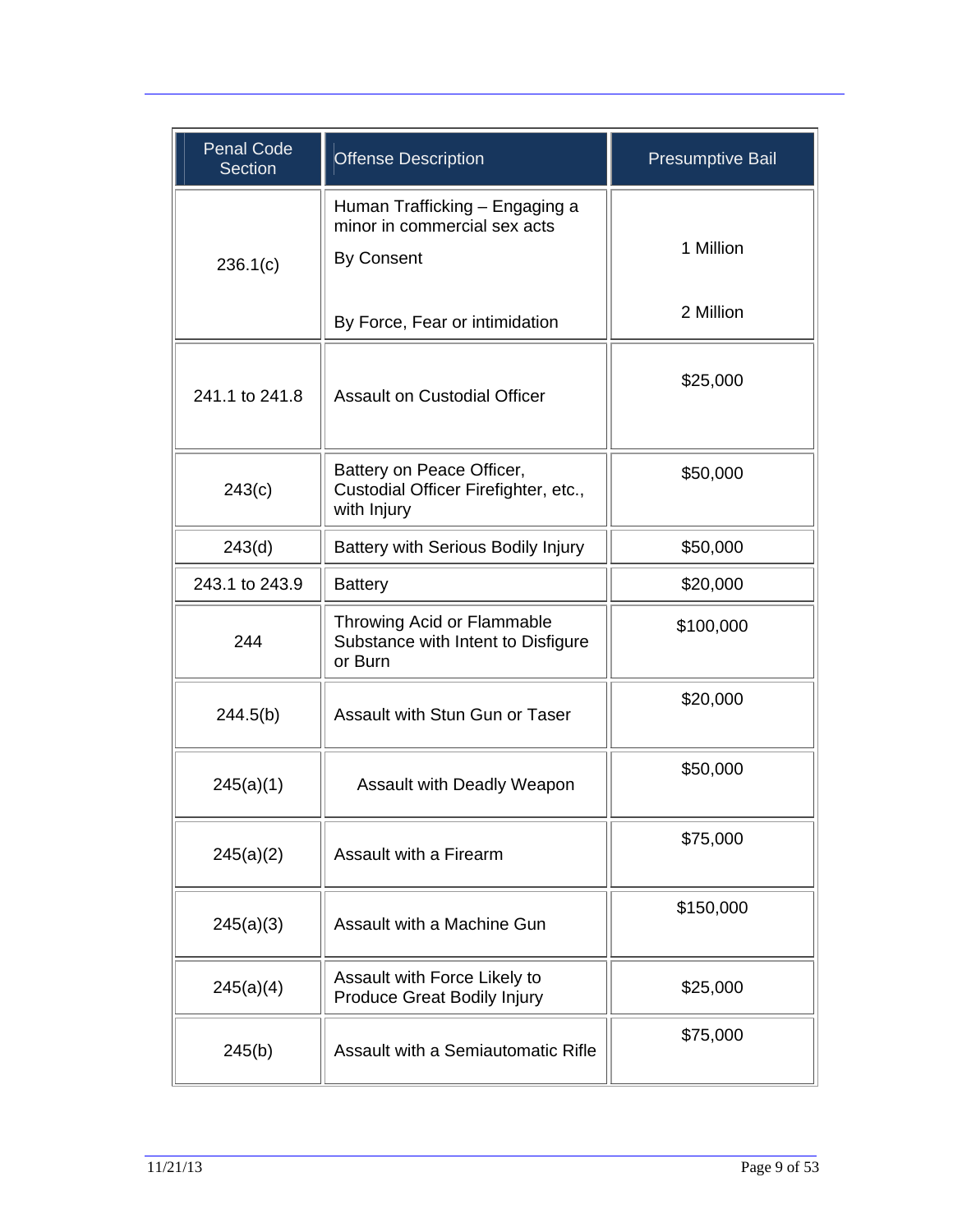| <b>Penal Code</b><br><b>Section</b> | <b>Offense Description</b>                                                                                                        | <b>Presumptive Bail</b> |
|-------------------------------------|-----------------------------------------------------------------------------------------------------------------------------------|-------------------------|
| 245(c)                              | Assault with a Deadly Weapon or<br>Force Likely to Produce Great<br>Bodily Injury Upon a Peace Officer<br>or Firefighter          | \$100,000               |
| 245(d)(1)                           | Assault with a Firearm Upon a<br>Peace Officer or Firefighter                                                                     | \$250,000               |
| 245(d)(2)                           | Assault with a Semiautomatic Rifle<br>Upon a Peace Officer or<br>Firefighter                                                      | \$500,000               |
| 245(d)(3)                           | Assault with a Machinegun or<br>Assault Weapon Upon a Peace<br>Officer or Firefighter                                             | \$500,000               |
| 245.2                               | Assault with a Deadly Weapon or<br>Force Likely to Cause Great<br><b>Bodily Injury Upon Transportation</b><br>Worker or Passenger | \$50,000                |
| 245.3                               | Assault with a Deadly Weapon or<br>Force Likely to Cause Great<br><b>Bodily Injury Upon Custodial</b><br>Officer                  | \$50,000                |
| 245.5(a)                            | Assault with Deadly Weapon or<br>Force Likely to Cause Great<br>Bodily Injury Upon a School<br>Employee                           | \$50,000                |
| 245.5(b)                            | Assault with a Firearm Upon a<br><b>School Employee</b>                                                                           | \$100,000               |
| 245.5(c)                            | Assault with a Stun Gun or Taser<br>Upon a School Employee                                                                        | \$50,000                |
| 246                                 | Shooting at Inhabited Dwelling,<br><b>Vehicle or Aircraft</b>                                                                     | \$100,000               |
| 246.3                               | Discharging Firearm in Grossly<br>Negligent Manner                                                                                | \$25,000                |
| 247.5                               | Discharging Laser at Aircraft                                                                                                     | \$50,000                |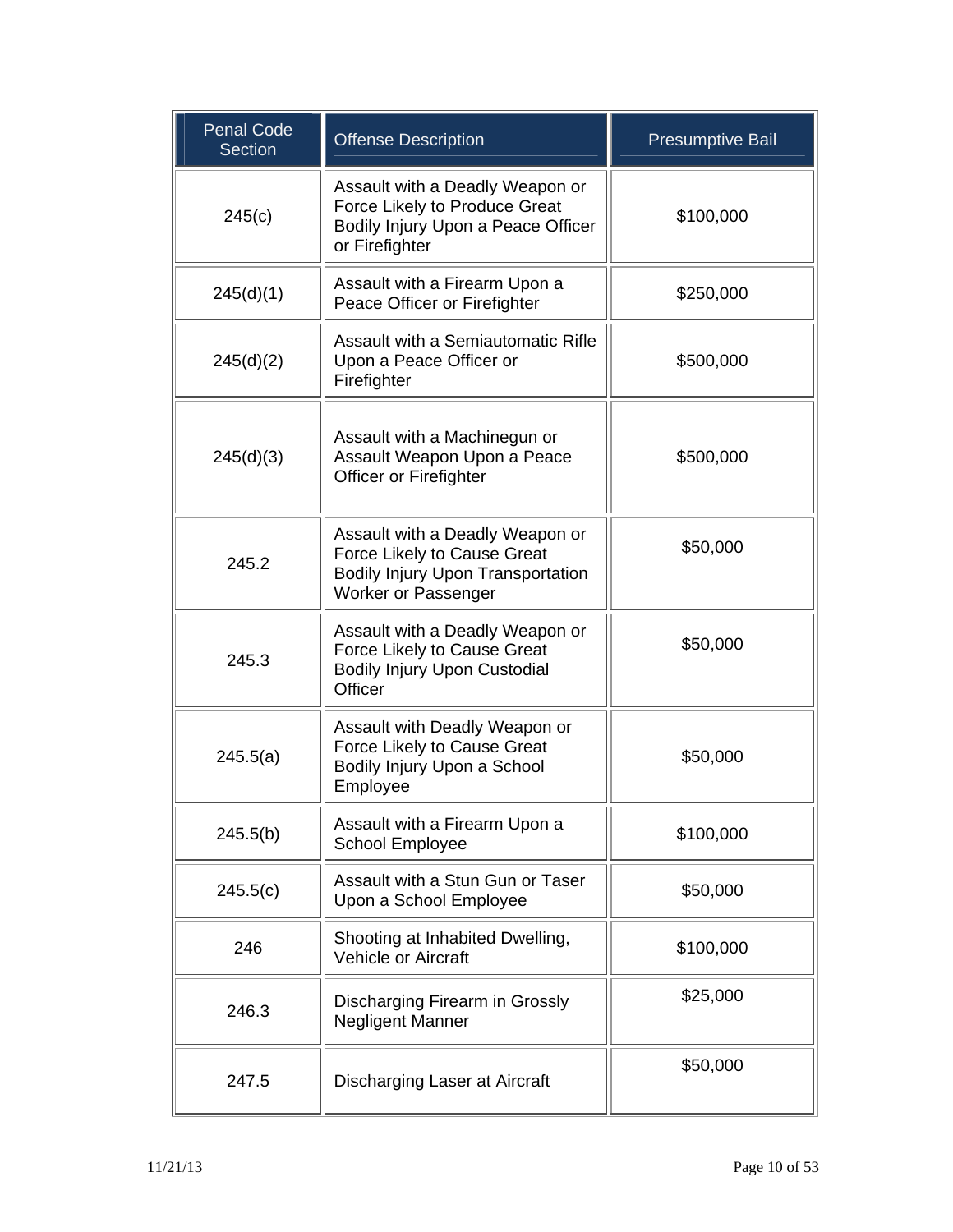| <b>Penal Code</b><br><b>Section</b> | <b>Offense Description</b>                                           | <b>Presumptive Bail</b> |
|-------------------------------------|----------------------------------------------------------------------|-------------------------|
| 261                                 | Rape                                                                 | \$150,000               |
| 261.5                               | <b>Unlawful Sexual Intercourse</b>                                   | \$5,000                 |
| 261.5(b)                            | Minor not more than 3 yrs.<br>younger                                | \$10,000                |
| 261.5(c)                            | Minor over 3 yrs. younger                                            | \$25,000                |
| 261.5(d)                            | 21 yrs. or older, minor under 16                                     | \$50,000                |
| 262                                 | Rape Of Spouse                                                       | \$150,000               |
| 264.1                               | Rape in Concert with Force or<br>Violence                            | \$200,000               |
| 266f                                | Sale of Person for Immoral<br>Purposes                               | \$50,000                |
| 266g                                | <b>Prostituting Wife</b>                                             | \$50,000                |
|                                     | Pimping                                                              | \$50,000                |
| 266h                                | Under Age 16                                                         | \$100,000               |
|                                     | Pandering                                                            | \$50,000                |
| 266i                                | Under Age 16                                                         | \$100,000               |
| 266j                                | Procurement of Child Under 16 for<br><b>Lewd and Lascivious Acts</b> | \$100,000               |
| 267                                 | Abduction of Person Under 18 for<br><b>Purposes of Prostitution</b>  | \$50,000                |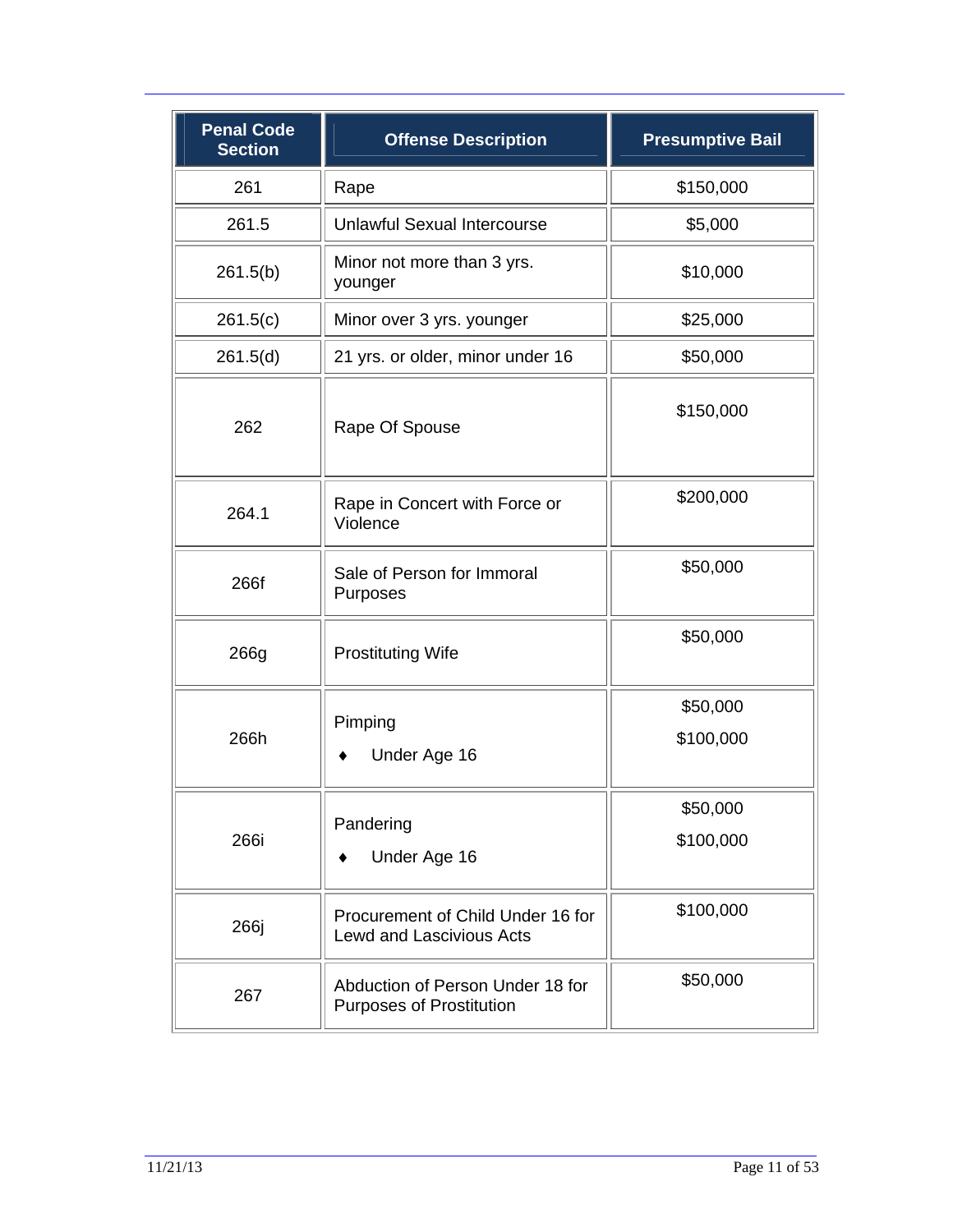| <b>Penal Code</b><br><b>Section</b> | <b>Offense Description</b>                                                                                                                                                                                                         | <b>Presumptive Bail</b> |
|-------------------------------------|------------------------------------------------------------------------------------------------------------------------------------------------------------------------------------------------------------------------------------|-------------------------|
| 269                                 | Aggravated Sexual Assault-<br>Upon a Child Under 14 and 10 or<br>More Years Younger than<br>Defendant (P.C. 261(a)(2), 264.1,<br>286, 288a or 289(a))                                                                              | 1 Million               |
| 270                                 | Parent Failure to Provide for Minor<br>Child.                                                                                                                                                                                      | \$10,000                |
| 271                                 | Abandonment of Child Under 14.                                                                                                                                                                                                     | \$50,000                |
| 273a(a)                             | Abusing or Endangering Health of<br>Child -- Likely to Produce Great<br><b>Bodily Harm or Death</b>                                                                                                                                | \$50,000                |
| 273ab(a)                            | Having Custodial Care of Child<br>Under Age 8, Assault of a child<br>that results in death                                                                                                                                         | No Bail                 |
| 273ab(b)                            | Having Custodial Care of Child<br>Under Age 8, Assaulting the Child<br>by Means of Force to Produce<br>Bodily Injury, which Results in the<br>child's becoming comatose due to<br>brain injury or suffering permanent<br>paralysis | 1 Million               |
| 273d                                | Corporal Punishment or Injury of a<br>Child Resulting in a Traumatic<br>Condition                                                                                                                                                  | \$50,000                |
| 273.5(a)                            | Inflict Corporal Injury on Current or<br>Former Spouse or Cohabitant                                                                                                                                                               | \$50,000                |
| 273.5(e)                            | Corporal Injury - Violating P.C.<br>273.5 within 7 Years of a Prior<br>Conviction for P.C. 243(a), 243(d),<br>243(e), 243.4, 244, 244.5, 245                                                                                       | \$100,000               |
| 273.6(d)                            | Violation of Court Order with a<br>Prior                                                                                                                                                                                           | \$50,000                |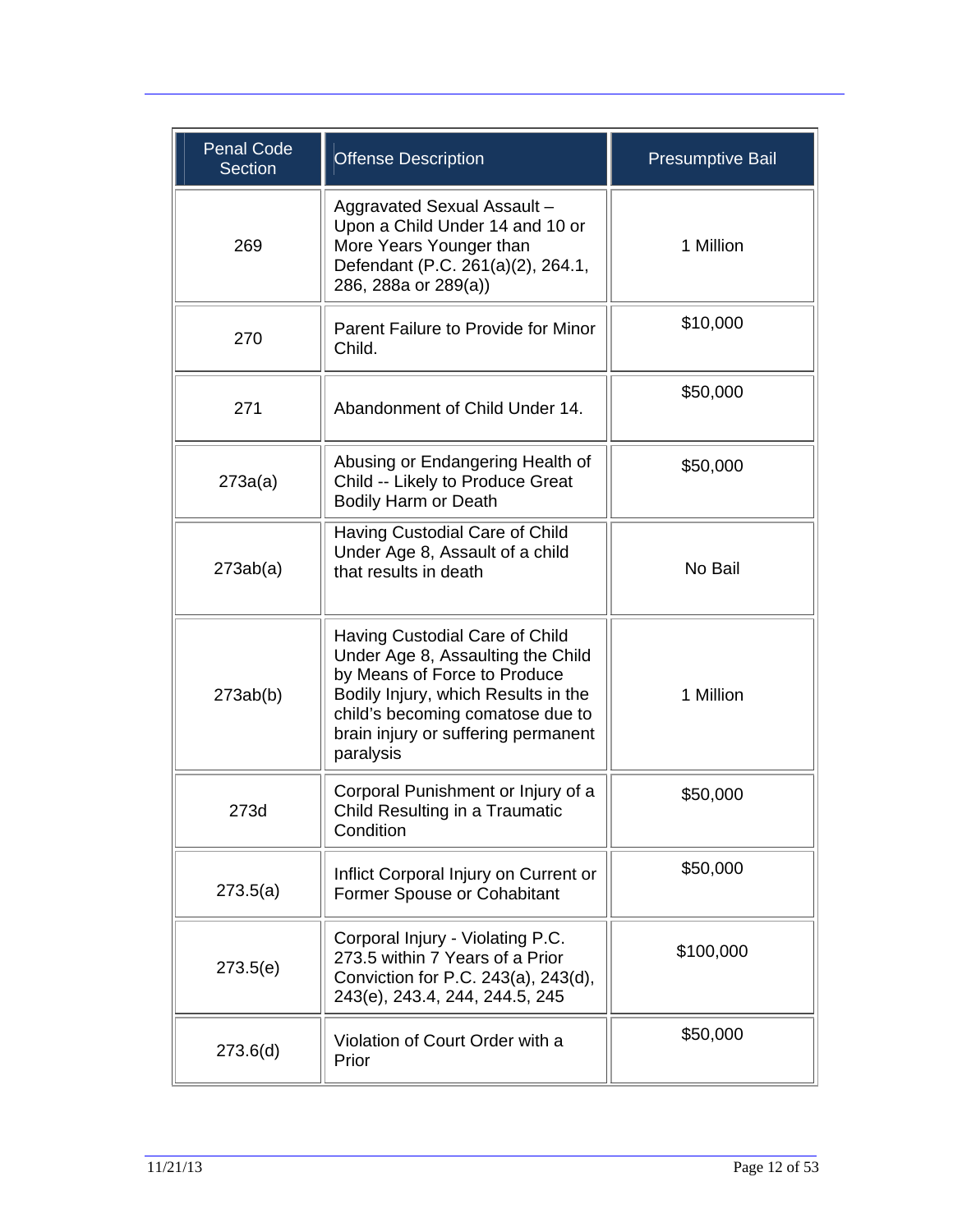| <b>Penal Code</b><br><b>Section</b> | <b>Offense Description</b>                                                                        | <b>Presumptive Bail</b> |
|-------------------------------------|---------------------------------------------------------------------------------------------------|-------------------------|
| 278                                 | <b>Child Stealing</b>                                                                             | \$100,000               |
| 278.5                               | Child Concealment - by Person<br>with Right to Custody or Visitation                              | \$25,000                |
| 286(b)(1)                           | Sodomy - Victim Under 18                                                                          | \$25,000                |
| 286(b)(2)                           | Sodomy - Victim Under 16                                                                          | \$50,000                |
| 286(c)(1)                           | Sodomy - Victim Under 14                                                                          | \$150,000               |
| 286(c)(2)                           | Sodomy with force or violence                                                                     | \$150,000               |
| 286(c)(3)                           | Sodomy via retaliation                                                                            | \$150,000               |
| 286(d)                              | Sodomy - In Concert - With Force<br>or Fear                                                       | \$200,000               |
| 286(f)                              | Sodomy - Victim Not Conscious of<br>Act                                                           | \$150,000               |
| 286(g)                              | Sodomy - Victim Incapable of<br><b>Consent Because of Mental or</b><br><b>Physical Disability</b> | \$150,000               |
| 288                                 | Lewd Act on Child                                                                                 |                         |
|                                     | Victim Under 14<br>288(a)                                                                         | \$100,000               |
|                                     | 288(b)(1) By Use of Force or<br>Fear                                                              | \$200,000               |
|                                     | 288(b)(2) By Caretaker Upon<br>Dependent Adult by Use of<br>Force or Fear                         | \$200,000               |
|                                     | 288(c)(1) Victim 14 or 15                                                                         | \$50,000                |
|                                     | 288(c)(2) By Caretaker Upon<br>Dependent Adult                                                    | \$50,000                |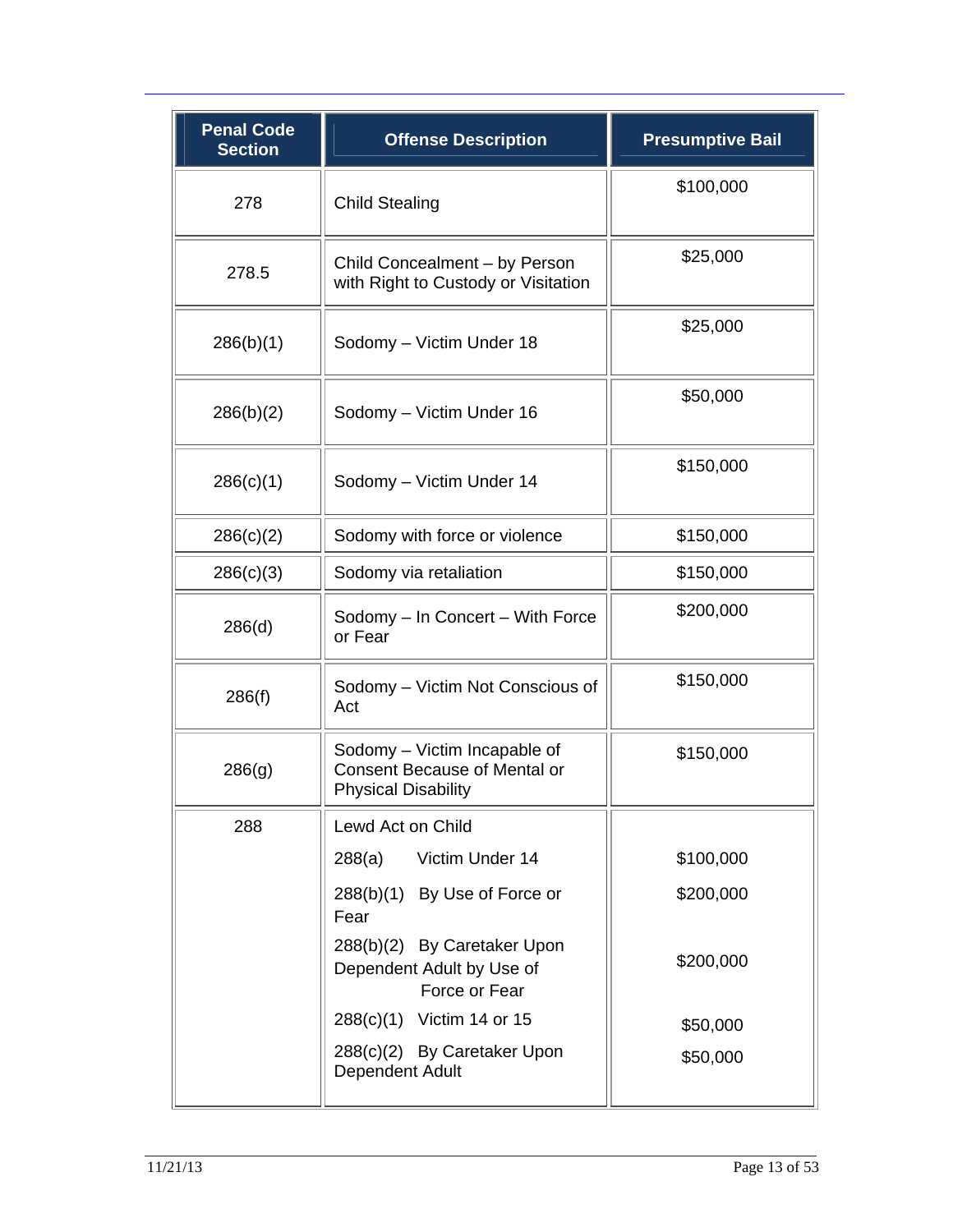| <b>Penal Code</b><br><b>Section</b> | <b>Offense Description</b>                                                                                                                                                                                        | <b>Presumptive Bail</b> |
|-------------------------------------|-------------------------------------------------------------------------------------------------------------------------------------------------------------------------------------------------------------------|-------------------------|
| 288a                                | <b>Oral Copulation</b>                                                                                                                                                                                            |                         |
|                                     | 288a(b)(1) Victim Under 18                                                                                                                                                                                        | \$25,000                |
|                                     | 288a(b)(2) Victim Under 16                                                                                                                                                                                        | \$50,000                |
|                                     | 288a(c)(1) Victim Under 14                                                                                                                                                                                        | \$150,000               |
|                                     | 288a(c)(2) Use of Force or Fear                                                                                                                                                                                   | \$150,000               |
|                                     | In Concert With Force<br>288a(d)<br>or Fear                                                                                                                                                                       | \$200,000               |
|                                     | Victim Unconscious of<br>288a(f)<br>Nature of Act                                                                                                                                                                 | \$150,000               |
|                                     | 288a(g) Victim Incapable of<br><b>Consent Because of</b><br><b>Mental or Physical</b><br><b>Disability</b>                                                                                                        | \$150,000               |
| 288.2                               | Distribution or Exhibition of Lewd<br>Material to Minor (as defined in<br>P.C. 313)                                                                                                                               | \$50,000                |
| 288.3                               | (Initiative) Contacting or Attempted<br>Contact with a Minor or a Person<br>believed to be a Minor with Intent<br>to Commit Specified Kidnapping,<br>Child Pornography, or other Sex<br>Crimes Involving a Minor. | \$100,000               |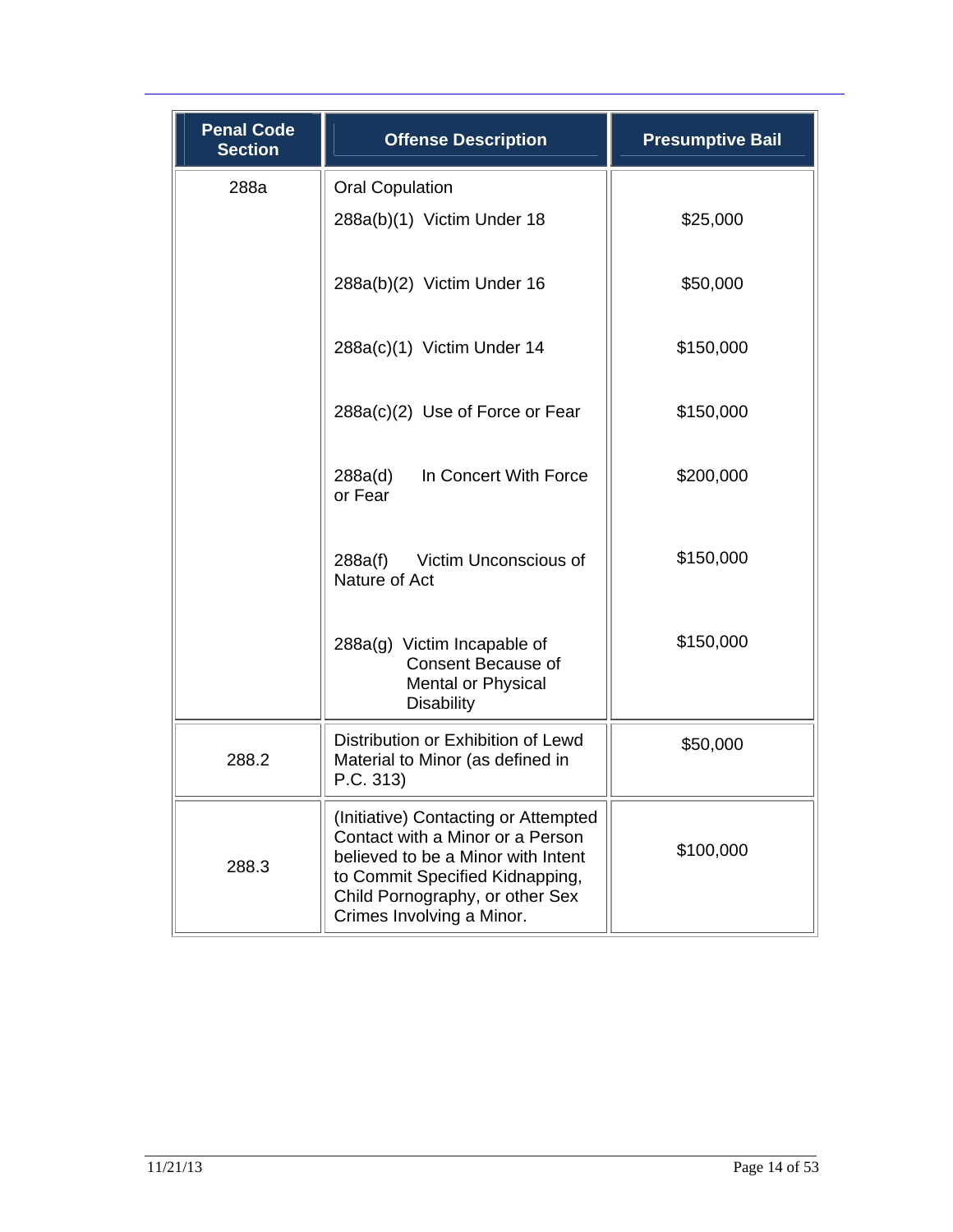| <b>Penal Code</b><br><b>Section</b> | <b>Offense Description</b>                                                                                                                                                       | <b>Presumptive Bail</b> |
|-------------------------------------|----------------------------------------------------------------------------------------------------------------------------------------------------------------------------------|-------------------------|
| 288.4 (b)                           | (Legislative) Arranging Meeting<br>with a Minor or a Person believed<br>to be a Minor for Purpose of<br>Exposing Genitalia or Engaging in<br><b>Lewd and Lascivious Behavior</b> | \$100,000               |
| 288.5                               | Engaging in 3 or More Acts of<br><b>Substantial Sexual Conduct with</b><br>Child Under Age 14                                                                                    | \$500,000               |
| 288.7a                              | Engaging in Sodomy, Sexual<br>Intercourse, Oral Copulation, or<br>Sexual Penetration With a Child<br>Age 10 or Younger                                                           | 2 Million               |
| 288.7b                              | Engaging in Sodomy, Oral<br>Copulation, or Sexual Penetration<br>With a Child Age 10 or Younger                                                                                  | 1 Million               |
| $289(a)-(g)$                        | Rape by Foreign Object                                                                                                                                                           | \$150,000               |
|                                     | Sexual Penetration by Foreign<br>Object                                                                                                                                          |                         |
| 289(h)                              | Victim Under 18                                                                                                                                                                  | \$25,000                |
| 289(i)                              | Victim Under 16                                                                                                                                                                  | \$50,000                |
| 289(i)                              | Victim Under 14                                                                                                                                                                  | \$150,000               |
| 289.6                               | Employee, Officer or Agent of<br><b>Health or Detention Facility</b><br>Engaging in Sexual Activity with<br><b>Confined Consenting Adult</b>                                     | \$10,000                |
| 290(g)(2)                           | <b>Willfully Failing to Register</b><br>Pursuant to P.C. 290 on any<br>Offense and Prior Conviction for<br>P.C. 262(a)(1), 264.1, 286, 288,<br>288(a), 288.5 or 289              | \$50,000                |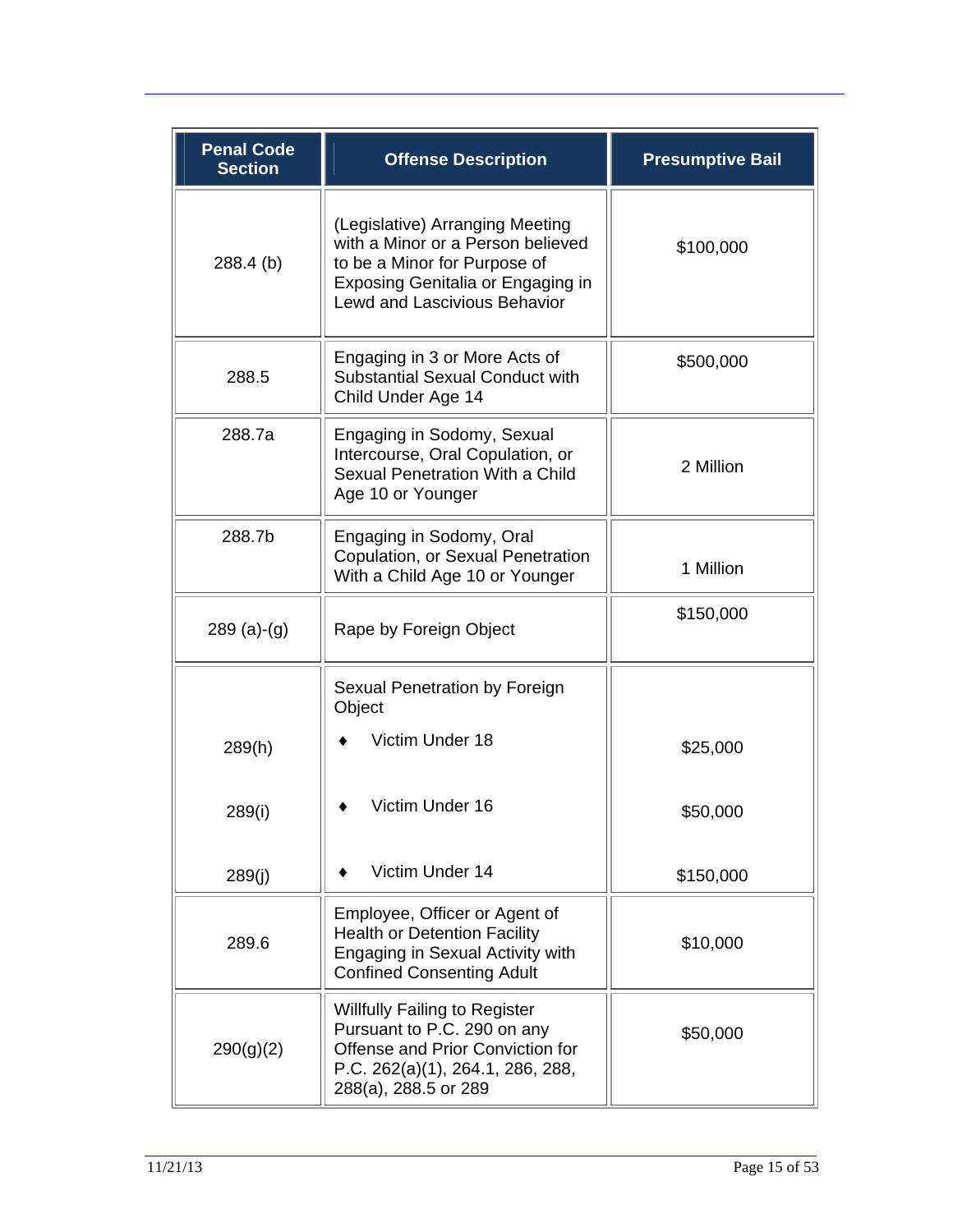| <b>Penal Code</b><br><b>Section</b> | <b>Offense Description</b>                                                                                            | <b>Presumptive Bail</b> |
|-------------------------------------|-----------------------------------------------------------------------------------------------------------------------|-------------------------|
| 290(g)(3)                           | Willfully Failing to Register when<br>Required on a Felony Conviction<br>with Prior P.C. 290 Conviction               | \$50,000                |
| 290(g)(5)                           | Willfully Failing to Register by<br>Sexually Violent Predator (SVP)                                                   | \$75,000                |
| 298.2                               | Tampering w/ DNA Samples                                                                                              | \$25,000                |
| 311.1                               | <b>Bringing into State Matter</b><br>Depicting Child in Sexual Conduct                                                | \$50,000                |
| 311.2(c)                            | Sale or Distribution of Obscene<br><b>Material Depicting Minor Under 18</b><br>to Person 18 Years or Older            | \$50,000                |
| $311.4(b)$ ,<br>311.4(c)            | Using Minor to Assist in<br>Distribution of Obscene Matter -<br>Posing or Modeling Involving<br><b>Sexual Conduct</b> | \$100,000               |
| 311.11                              | Possession of Matter Depicting<br>Sexual Conduct of Child Under 18                                                    | \$50,000                |
| 311.11(b)                           | Possession of Matter Depicting<br>Sexual Conduct of Child Under 18<br>with a Prior Conviction                         | \$75,000                |
| 314(1)                              | Indecent Exposure with Prior<br>Conviction                                                                            | \$50,000                |
| 347                                 | Poisoning Food, Drink, Spring,<br>Well, etc.                                                                          | \$100,000               |
| 368                                 | <b>Elder Abuse</b>                                                                                                    | \$50,000                |
| 368(b)(1)                           | Physical Abuse of Elderly                                                                                             | \$50,000                |
| 368(b)(2)                           | Physical Abuse of Elderly with<br>Infliction of Great Bodily Injury                                                   | \$100,000               |
| 368(b)(3)                           | <b>Physical Abuse of Elderly</b><br>Resulting in Death                                                                | \$250,000               |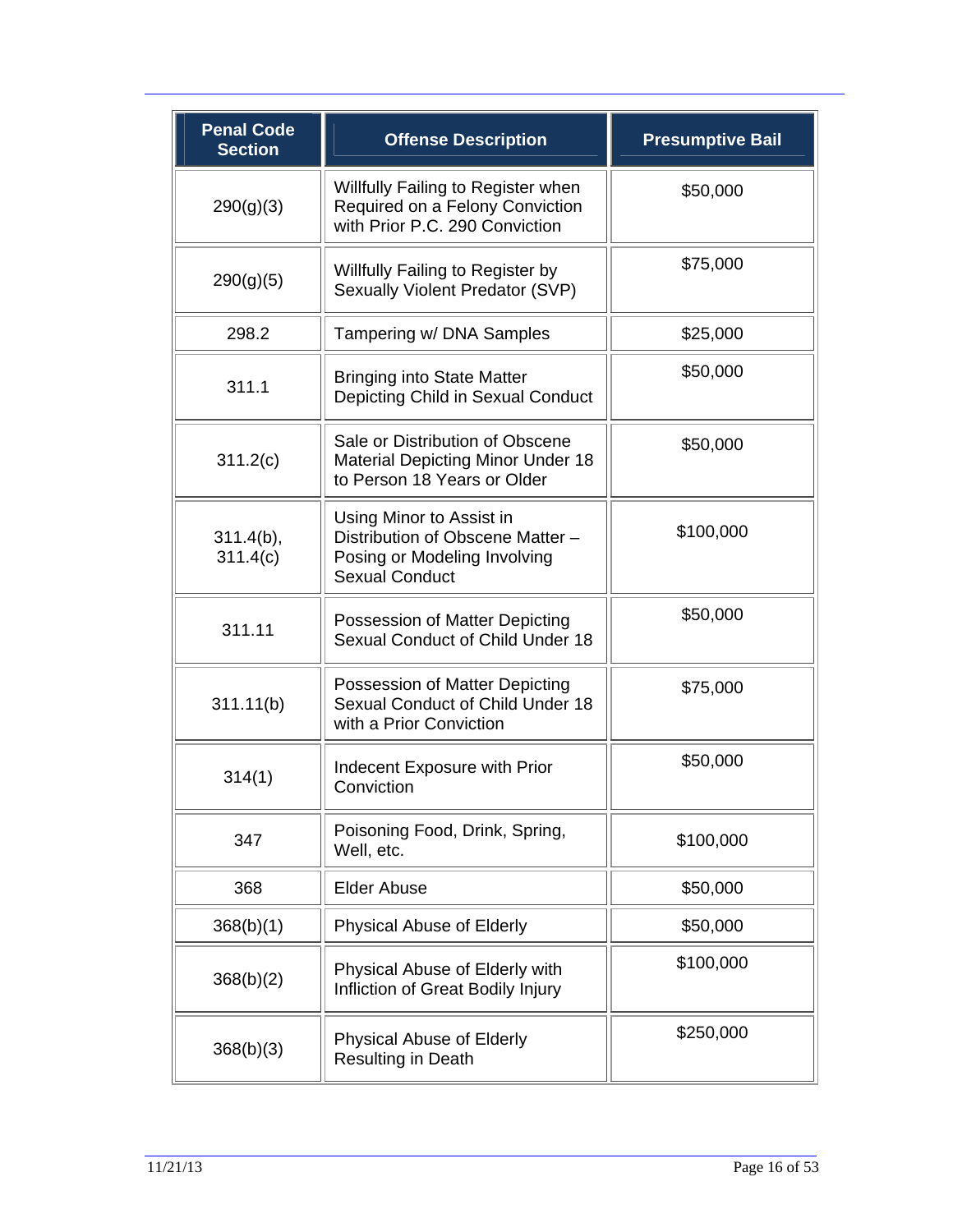| <b>Penal Code</b><br><b>Section</b> | <b>Offense Description</b>                                                                                                                     | <b>Presumptive Bail</b> |
|-------------------------------------|------------------------------------------------------------------------------------------------------------------------------------------------|-------------------------|
| 399.5                               | Owning or Having Custody or<br>Control of Dog Trained to Fight,<br><b>Attack or Kill</b>                                                       | \$10,000                |
| 405b                                | Lynching                                                                                                                                       | \$100,000               |
| 417(c)                              | Exhibiting Firearm in Presence of<br>Peace Officer                                                                                             | \$50,000                |
| 417.6                               | Intentional Infliction of Serious<br>Bodily Injury with Weapon                                                                                 | \$50,000                |
| 417.8                               | <b>Exhibiting Weapon at Peace</b><br>Officer                                                                                                   | \$100,000               |
| 422                                 | <b>Threats to Commit Crime</b><br>Resulting in Death or Great Bodily<br>Injury                                                                 | \$25,000                |
| 422.75(a) or(b)                     | <b>Hate Crime</b>                                                                                                                              | \$20,000                |
| 422.75(c)                           | in Concert                                                                                                                                     | \$30,000                |
| 424                                 | <b>Embezzlement by Public Officer</b>                                                                                                          | \$10,000                |
| 451(a)                              | Arson - with Great Bodily Injury                                                                                                               | \$250,000               |
| 451(b)                              | Arson - Inhabited Structure or<br>Property                                                                                                     | \$150,000               |
| 451(c)                              | Arson - Structure or Forest Land                                                                                                               | \$50,000                |
| 451(d)                              | Arson - Personal Property                                                                                                                      | \$25,000                |
| 451.1                               | Arson with Prior; GBI to<br><b>Emergency Personnel; GBI to</b><br>More than 1 Victim; Multiple<br><b>Structures; or Special Device</b><br>Used | \$100,000               |
| 451.5                               | Aggravated Arson - Willful,<br>Malicious Intent to Cause Injury to<br>One or More Persons, Damage to<br>Property, etc.                         | 1 Million               |
| 452.1                               | <b>Reckless Fire</b>                                                                                                                           | \$100,000               |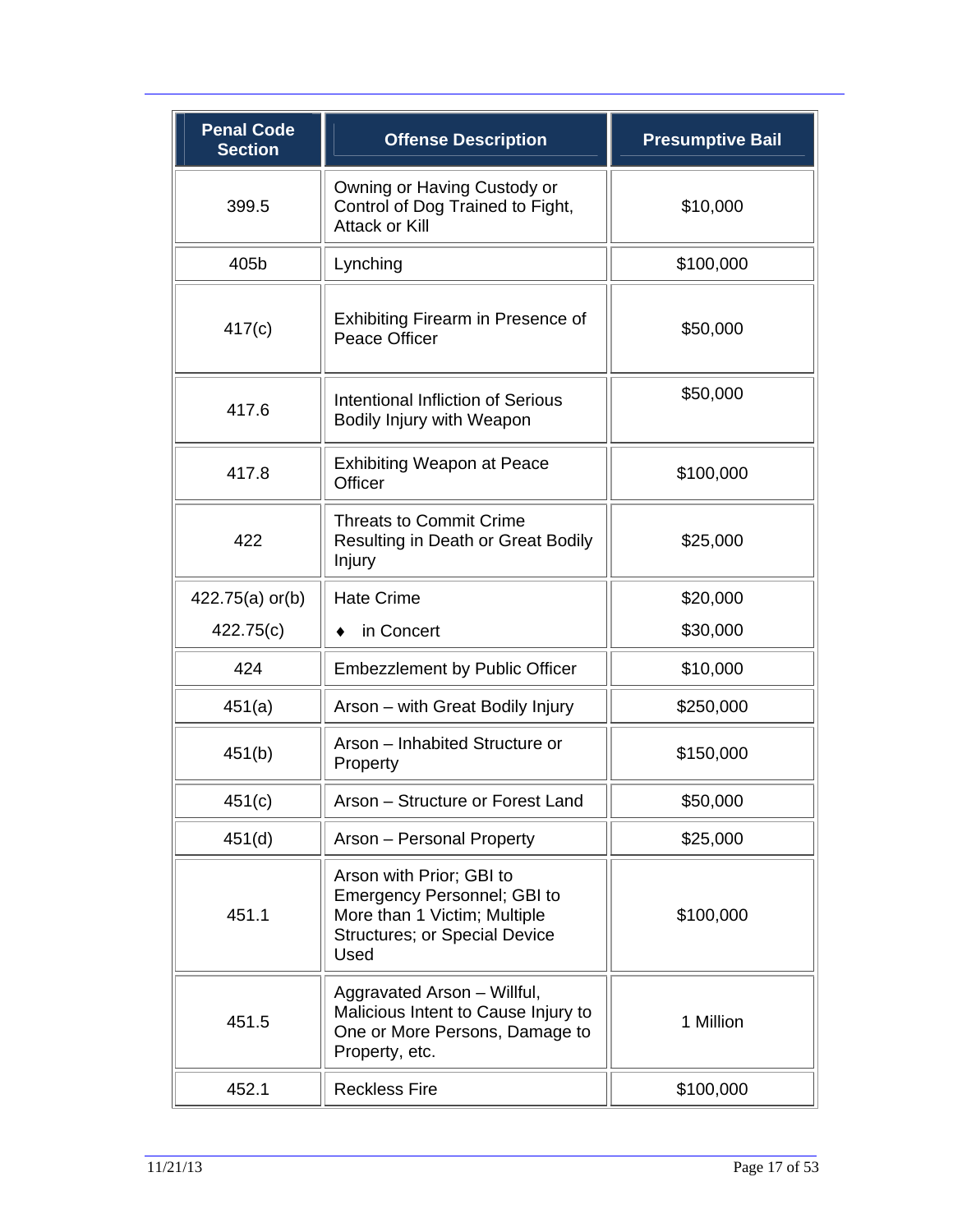| <b>Penal Code</b><br><b>Section</b> | <b>Offense Description</b>                                            | <b>Presumptive Bail</b>      |
|-------------------------------------|-----------------------------------------------------------------------|------------------------------|
| 452(a)                              | Unlawfully Causing a Fire with<br><b>Great Bodily Injury</b>          | \$100,000                    |
| 452(b)                              | Unlawfully Causing a Fire<br>Inhabited Structure or<br>Property       | \$50,000                     |
| 452(c)                              | Unlawfully Causing a Fire of<br><b>Structure or Forest Land</b>       | \$25,000                     |
| 453(a)                              | Possession of Explosive or<br><b>Flammable Matter</b>                 | \$20,000                     |
| 454                                 | Arson During State of Emergency                                       | \$250,000                    |
| 455                                 | Arson, Attempt                                                        | Same as accomplished<br>bail |
| 460(a)<br>461(1)                    | First Degree Burglary of Inhabited<br><b>Dwelling Coach or Vessel</b> | \$50,000                     |
|                                     | - Involving a Non-Stranger                                            | \$25,000                     |
| 460(b)<br>461(2)                    | Second Degree Burglary                                                | \$10,000                     |
| 464                                 | Burglary with Explosives or<br><b>Burning Device</b>                  | \$50,000                     |
| 470-481.1, 484f,<br>484i            | Forgery/Counterfeiting, etc.                                          | \$5,000                      |
| 487(a)                              | Grand Theft (Over \$400)                                              | \$5,000                      |
| 487(c)                              | <b>Grand Theft - Person</b>                                           | \$25,000                     |
| 487(d)                              | Grand Theft - Auto/Firearm                                            | \$10,000                     |
| 487h                                | Cargo Theft                                                           | \$10,000                     |
| 487j                                | Grand Theft - Copper                                                  | \$10,000                     |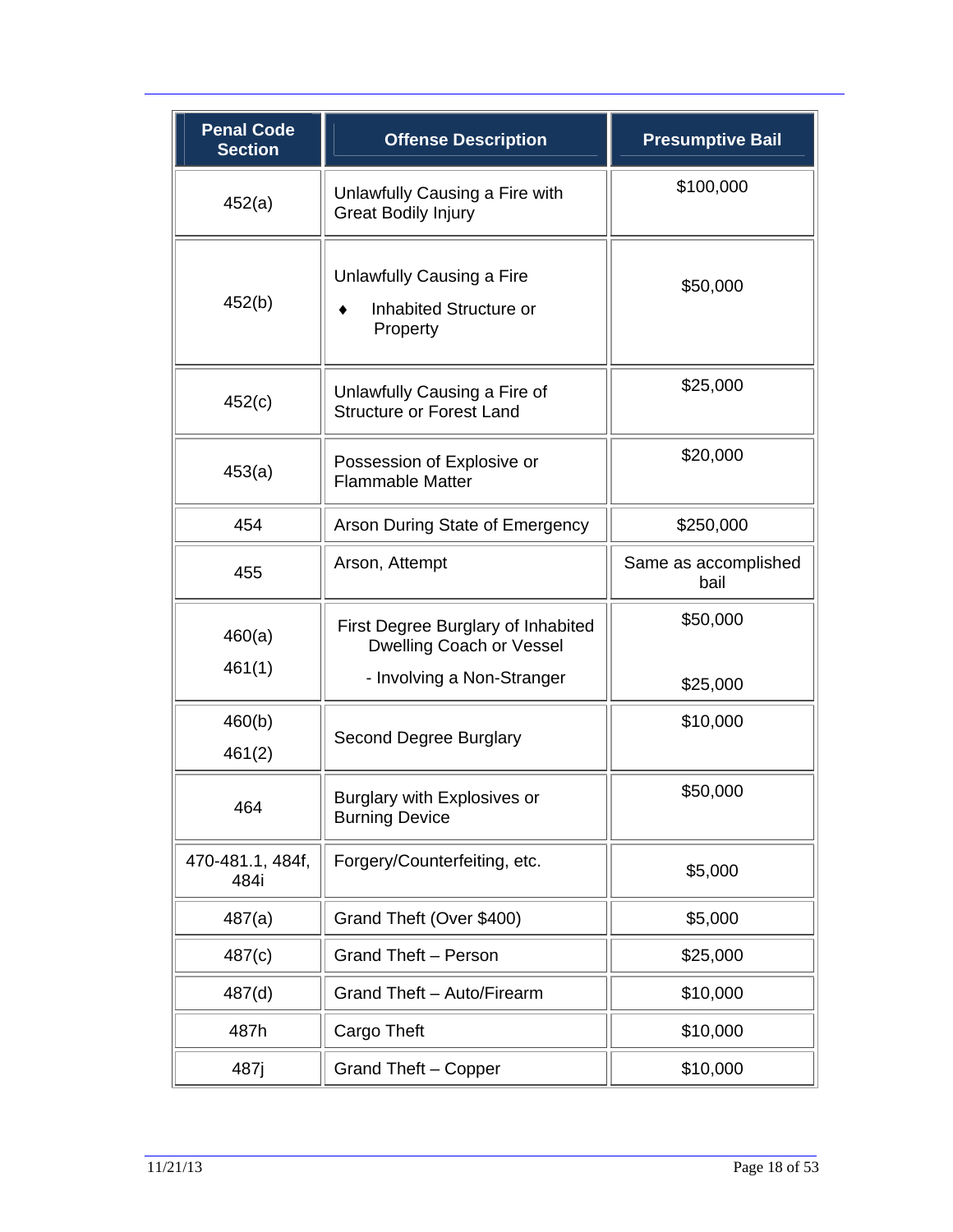| <b>Penal Code</b><br><b>Section</b> | <b>Offense Description</b>                                                                                                                                      | <b>Presumptive Bail</b>                         |
|-------------------------------------|-----------------------------------------------------------------------------------------------------------------------------------------------------------------|-------------------------------------------------|
| 496 - 497                           | <b>Receiving Stolen Property</b>                                                                                                                                | \$5,000                                         |
| 502                                 | Unauthorized Tampering with or<br>Access to Computer Data and<br><b>Systems</b>                                                                                 | \$5,000                                         |
| 503                                 | Embezzlement                                                                                                                                                    | \$5,000 or amount taken<br>whichever is greater |
| 520                                 | Extortion                                                                                                                                                       | \$10,000                                        |
| 524                                 | Extortion – Attempts by Means of<br><b>Threat</b>                                                                                                               | \$10,000                                        |
| 529                                 | <b>False Personation</b>                                                                                                                                        | \$10,000                                        |
| 530.5                               | Using Identification of Another to<br>Obtain Credit, Purchase Goods<br>and Services or to Obtain Medical<br>Information                                         | \$25,000                                        |
| 530.5(c)(2)                         | Acquisition or Retention of<br>Personal Identifying Information of<br>Another with Intent to Defraud                                                            | \$25,000                                        |
| 530.5(c)(3)                         | Acquisition or Retention of<br>Personal Identifying Information of<br>10 or more persons with Intent to<br>Defraud                                              | \$25,000                                        |
| 530.5(d)(1)                         | Sale, Transfer, or Conveyance of<br>Personal Identifying Information<br>with Intent to Defraud                                                                  | \$25,000                                        |
| 530.5(d)(2)                         | Sale, Transfer, or Conveyance of<br>Personal Identifying Information<br>with Knowledge tha the<br>Information will be used to Commit<br>a Violation of 530.5(a) | \$25,000                                        |
| 532                                 | <b>False Pretenses</b>                                                                                                                                          | \$10,000                                        |
| 537(a)(2)                           | Defrauding Innkeeper                                                                                                                                            | \$10,000                                        |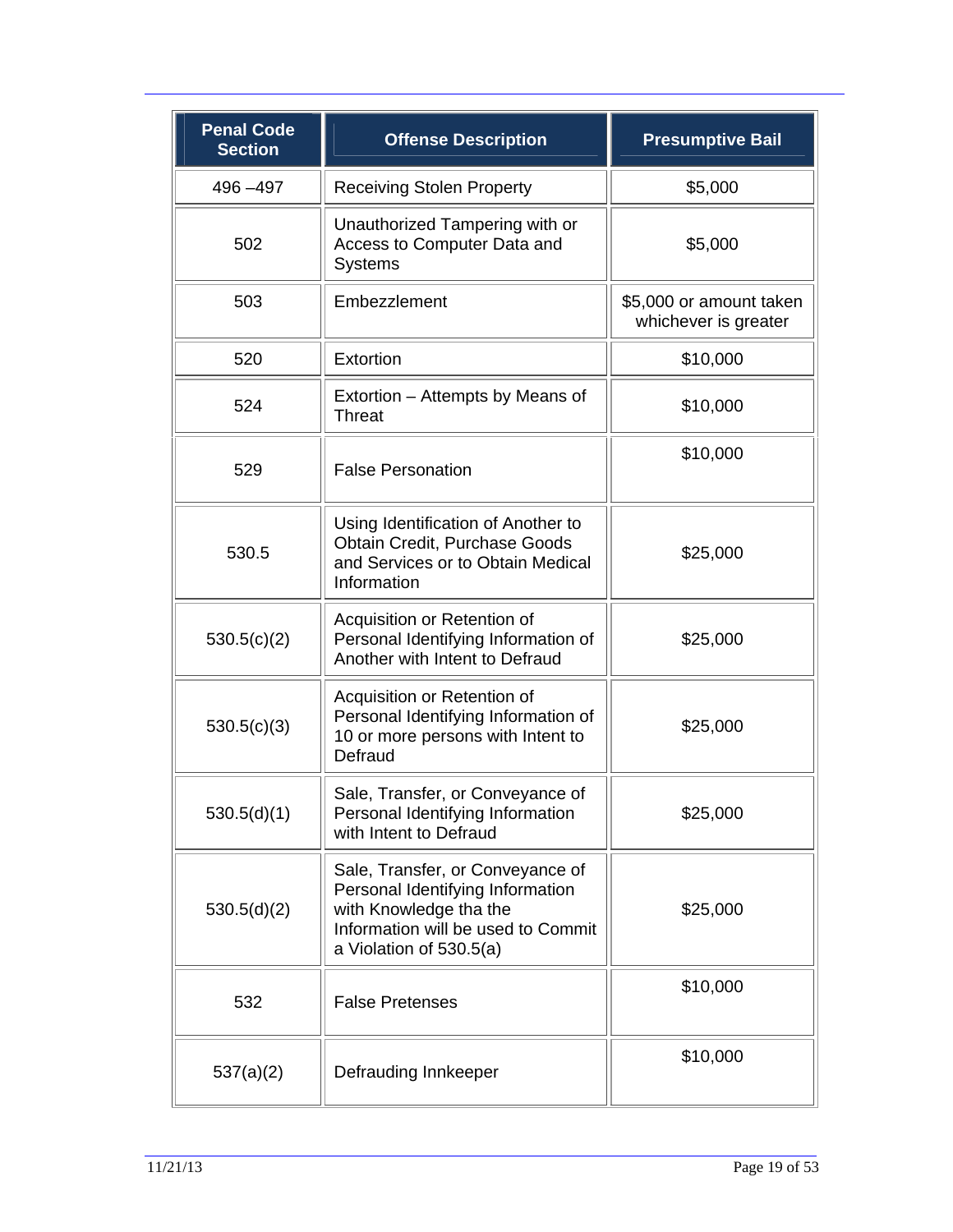| <b>Penal Code</b><br><b>Section</b> | <b>Offense Description</b>                                                                                                                                                 | <b>Presumptive Bail</b>                                         |
|-------------------------------------|----------------------------------------------------------------------------------------------------------------------------------------------------------------------------|-----------------------------------------------------------------|
| 548                                 | Defrauding Insurer                                                                                                                                                         | \$10,000                                                        |
| 550(b)                              | Assisting or Conspiring to Present<br><b>False Statements for Claim Under</b><br><b>Insurance Policy</b>                                                                   | \$10,000                                                        |
| 591                                 | Injuring or Tapping Telegraph,<br>Telephone, or Cable T.V. Line                                                                                                            | \$10,000                                                        |
| 593                                 | <b>Injuring Electric Power Line</b>                                                                                                                                        | \$10,000                                                        |
| 594(b)(1)                           | Vandalism, Destruction                                                                                                                                                     | \$10,000 or amt of<br>damage whichever is<br>greater            |
| 594.4                               | Injecting or Throwing Upon, or<br>Otherwise Defacing any Structure<br>with Butyric Acid, or any Other<br><b>Similar Noxious or Caustic</b><br><b>Chemical or Substance</b> | \$10,000 or amount of<br>damage whichever is<br>greater         |
| 594.7                               | (Vandalism) Two Prior Convictions<br>for P.C. 594                                                                                                                          | \$10,000 or amount of<br>alleged damage<br>whichever is greater |
| 597b                                | <b>Animal Fighting Exhibition</b><br>Violation with a Prior Conviction                                                                                                     | \$20,000                                                        |
| 626.9                               | <b>Guns on School Grounds</b>                                                                                                                                              | \$25,000                                                        |
| 646.9(a)                            | Stalking                                                                                                                                                                   | \$50,000                                                        |
| 646.9(b)                            | Stalking with temporary restraining<br>order, injunction or any other court<br>order that prohibits behavior set<br>forth in $646.9(a)$                                    | \$100,000                                                       |
| 646.9(c)                            | Stalking following a conviction of a<br>felony pursuant to PC 273.5,<br>273.6 or 422                                                                                       | \$150,000                                                       |
| 647.6                               | Annoying or Molesting Child<br>Under 18                                                                                                                                    | \$25,000                                                        |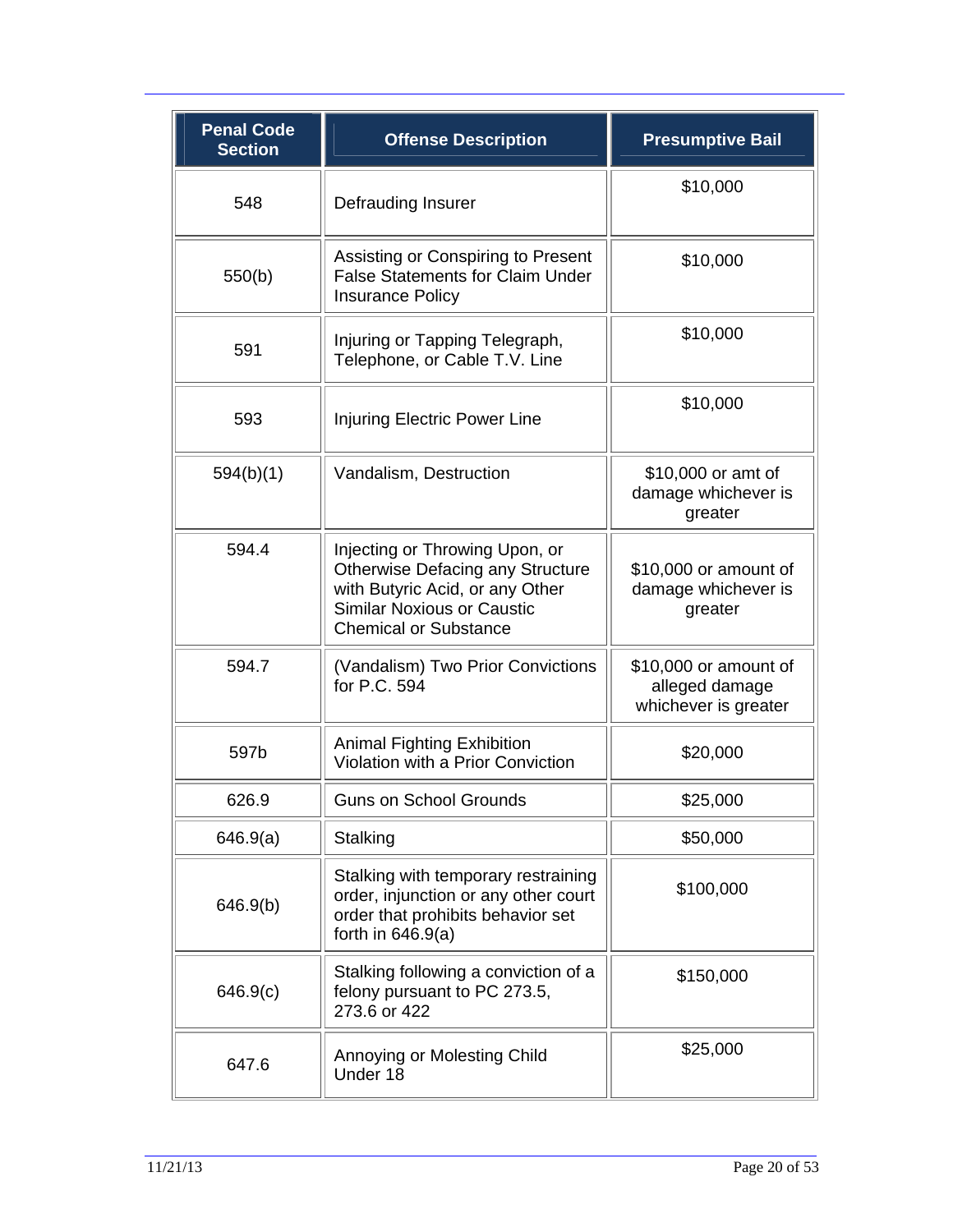| <b>Penal Code</b><br><b>Section</b> | <b>Offense Description</b>                                                                                                        | <b>Presumptive Bail</b>       |
|-------------------------------------|-----------------------------------------------------------------------------------------------------------------------------------|-------------------------------|
| 653f                                | Solicitation to Commit Felony                                                                                                     | Same as underlying<br>offense |
| 653t(d)                             | Interrupting Transmission of an<br><b>Emergency Communication When</b><br>it Results in Serious Bodily Injury<br>or Property Loss | \$10,000                      |
| 664                                 | Attempt                                                                                                                           | Same as underlying<br>offense |
| 666                                 | Petty Theft with Prior Upon which<br><b>Time was Served</b>                                                                       | \$10,000                      |
| 666.5                               | <b>Enhancement for Felony Vehicle</b><br>Theft or Grand Theft Auto with<br>Prior                                                  | \$10,000                      |
| 667.61                              | Aggravated Sex Offenses - Life<br>Sentence                                                                                        | 1 Million                     |
| 667.71                              | <b>Habitual Sexual Offender</b>                                                                                                   | 1 Million                     |
| 667.8(a)                            | Kidnapping to Commit Sex<br>Offense                                                                                               | 1 Million                     |
|                                     | (261, 262, 264.1, 286, 288a, 289)                                                                                                 |                               |
| 667.8(b)                            | Kidnapping Victim Under 14 to<br><b>Commit Sex Offense</b>                                                                        | 1 Million                     |
|                                     | 286(c), 288, 288a(c)                                                                                                              |                               |
| 667.85                              | Kidnapping Victim Under 14 to<br><b>Permanently Deprive Parent</b>                                                                | \$100,000                     |
| 667.9(a)                            | Certain Enumerated Crimes when<br>Victim is Disabled, is 65 Years of<br>Age or Older or Under 14                                  | \$5,000                       |
| 667.9(b)                            | <b>Certain Enumerated Crimes when</b><br>Victim is Disabled, at Least 65 or<br>Under 14                                           | \$10,000                      |
| 667.10                              | Anal/Genital Penetration (289),<br>Victim Disabled, at Least 65 or<br>Under 14 and Prior 289                                      | \$10,000                      |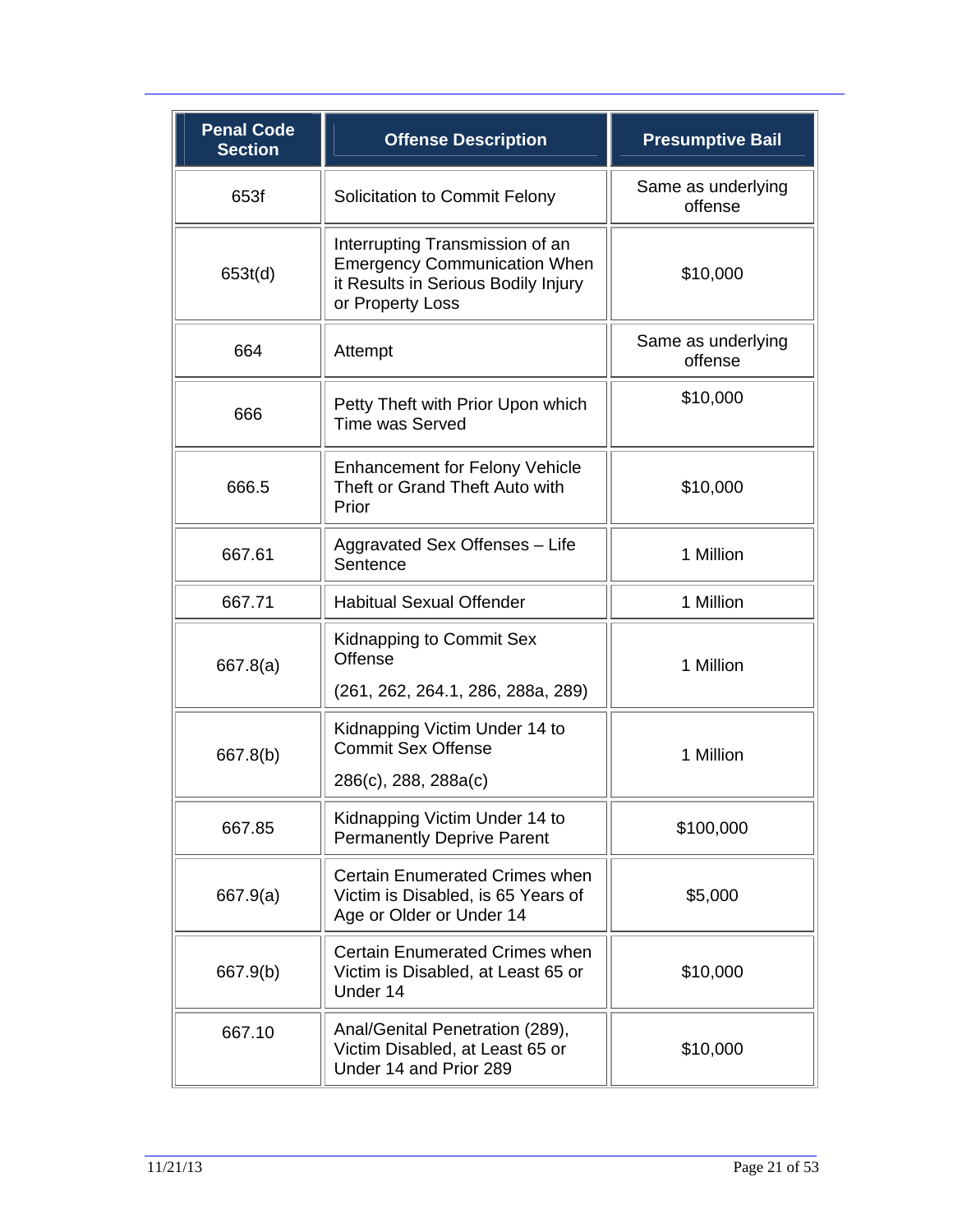| <b>Penal Code</b><br><b>Section</b> | <b>Offense Description</b>                                                                                                                                                                                                                               | <b>Presumptive Bail</b>                                                                                            |
|-------------------------------------|----------------------------------------------------------------------------------------------------------------------------------------------------------------------------------------------------------------------------------------------------------|--------------------------------------------------------------------------------------------------------------------|
| 667.15(a)                           | <b>Exhibiting to Minor Matter</b><br>Depicting Minor Engaging in<br>Sexual Conduct (288)                                                                                                                                                                 | \$5,000                                                                                                            |
| 667.15(b)                           | <b>Exhibiting to Minor Matter</b><br>Depicting Minor Engaging in<br>Sexual Conduct (PC 288.5)                                                                                                                                                            | \$10,000                                                                                                           |
| 1551                                | <b>Fugitive Warrant</b>                                                                                                                                                                                                                                  | Use the largest amount<br>of bail based on the<br>underlying charge and<br>double it, but no less<br>than \$50,000 |
| 1551                                | Fugitive Warrant for Probation,<br>PRCS, or Parole Violations                                                                                                                                                                                            | No Bail                                                                                                            |
| 4501                                | Assault with a Deadly Weapon -<br>Prison Inmate not Serving Life                                                                                                                                                                                         | 1 Million                                                                                                          |
| 4501.1                              | <b>State Prison Inmate Committing</b><br><b>Battery Upon State Prison Officer</b><br>or Employee by Throwing, or<br>Causing to be Placed or Thrown, a<br>Mixture of Human Excrement or<br><b>Other Bodily Fluids or Substances</b>                       | 1 Million                                                                                                          |
| 4501.5                              | Battery Upon Person not an<br>Inmate                                                                                                                                                                                                                     | 1 Million                                                                                                          |
| 4502                                | Possession of Weapon by Prison<br>Inmate, Person Confined or In<br>Custody; Felony Offense to Carry,<br>Manufacture, Attempt to<br>Manufacture Weapons (Dirk,<br>Dagger, Firearm, Explosive<br>Substance) in County Jails or<br><b>County Road Camps</b> | 1 Million                                                                                                          |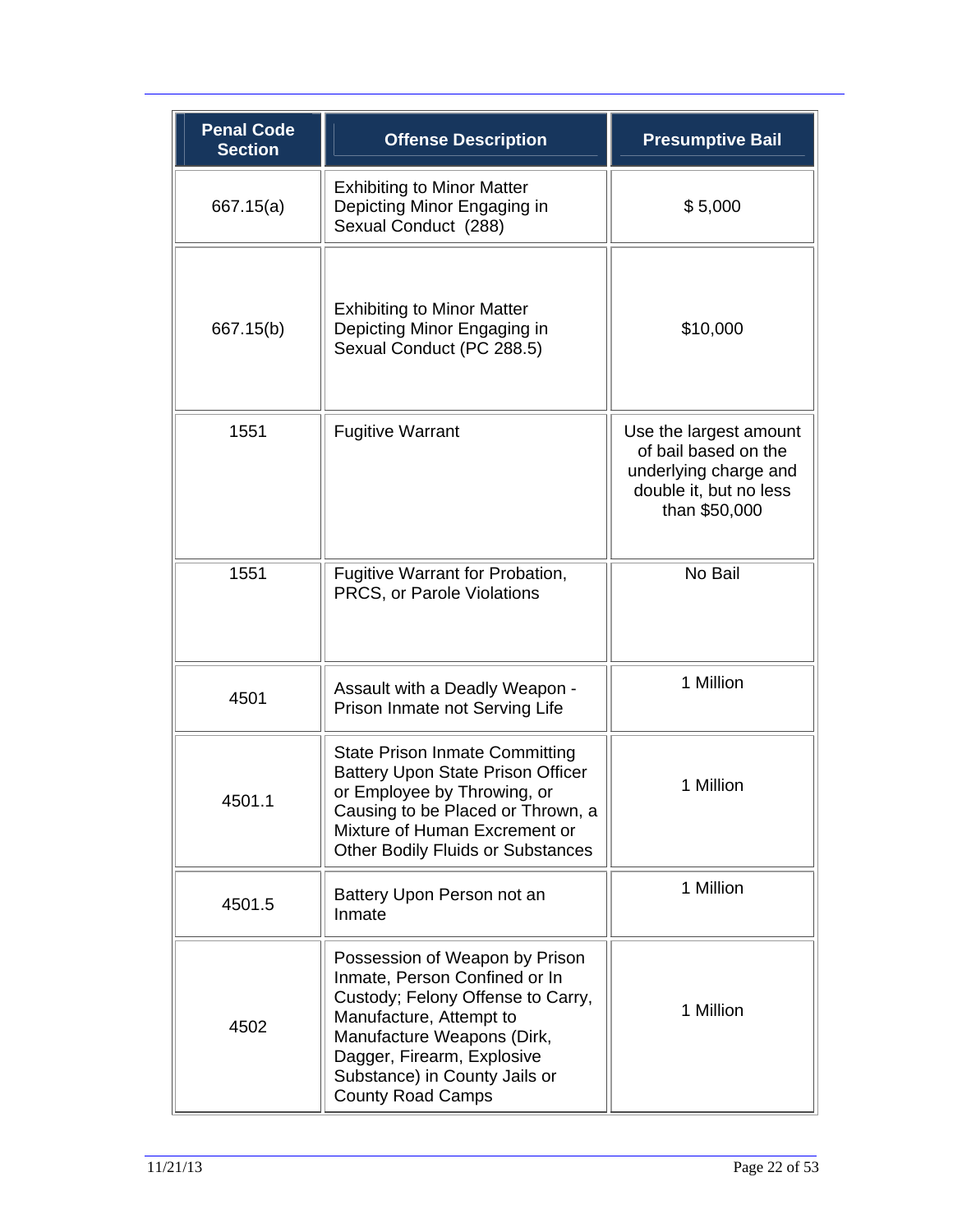| <b>Penal Code</b><br><b>Section</b> | <b>Offense Description</b>                                                                                         | <b>Presumptive Bail</b> |
|-------------------------------------|--------------------------------------------------------------------------------------------------------------------|-------------------------|
| 4502(b)                             | Manufacturing or Attempting to<br>Manufacture an Instrument or<br>Weapon                                           | 1 Million               |
| 4503                                | Holding of Hostages by Prison<br>Inmate                                                                            | 1 Million               |
| 4530(a)                             | Escape or Attempt to Escape from<br>Prison<br>With Force or Violence                                               | 1 Million               |
| 4530(b)                             | Escape or Attempt to Escape from<br>Prison<br>Without Force or Violence                                            | 1 Million               |
| 4532                                | Escape or Attempt to Escape from<br>County or City Jail, Farm or Camp<br><b>With Force</b><br><b>Without Force</b> | 1 Million               |
| 4573                                | <b>Smuggling Controlled Substance</b><br>into Prison, Camp, or Jail                                                | \$30,000                |
| 4573.5                              | Smuggling Unauthorized Drugs or<br>Liquor into Prison, Camp, or Jail                                               | \$20,000                |
| 4574                                | Smuggling Weapon into Jail or<br>Prison                                                                            | \$50,000                |
| 11411(b)                            | Terrorizing                                                                                                        | \$25,000                |
| 11411(c)                            | Terrorizing - Religious Symbol                                                                                     | \$25,000                |
| 11418(a)(1)                         | Possession, Manufacture or Use<br>of Weapon of Mass Destruction                                                    | 1 Million               |
| 11418(b)(1)                         | Use of Weapon of Mass<br>Destruction Against a Person                                                              | 5 Million               |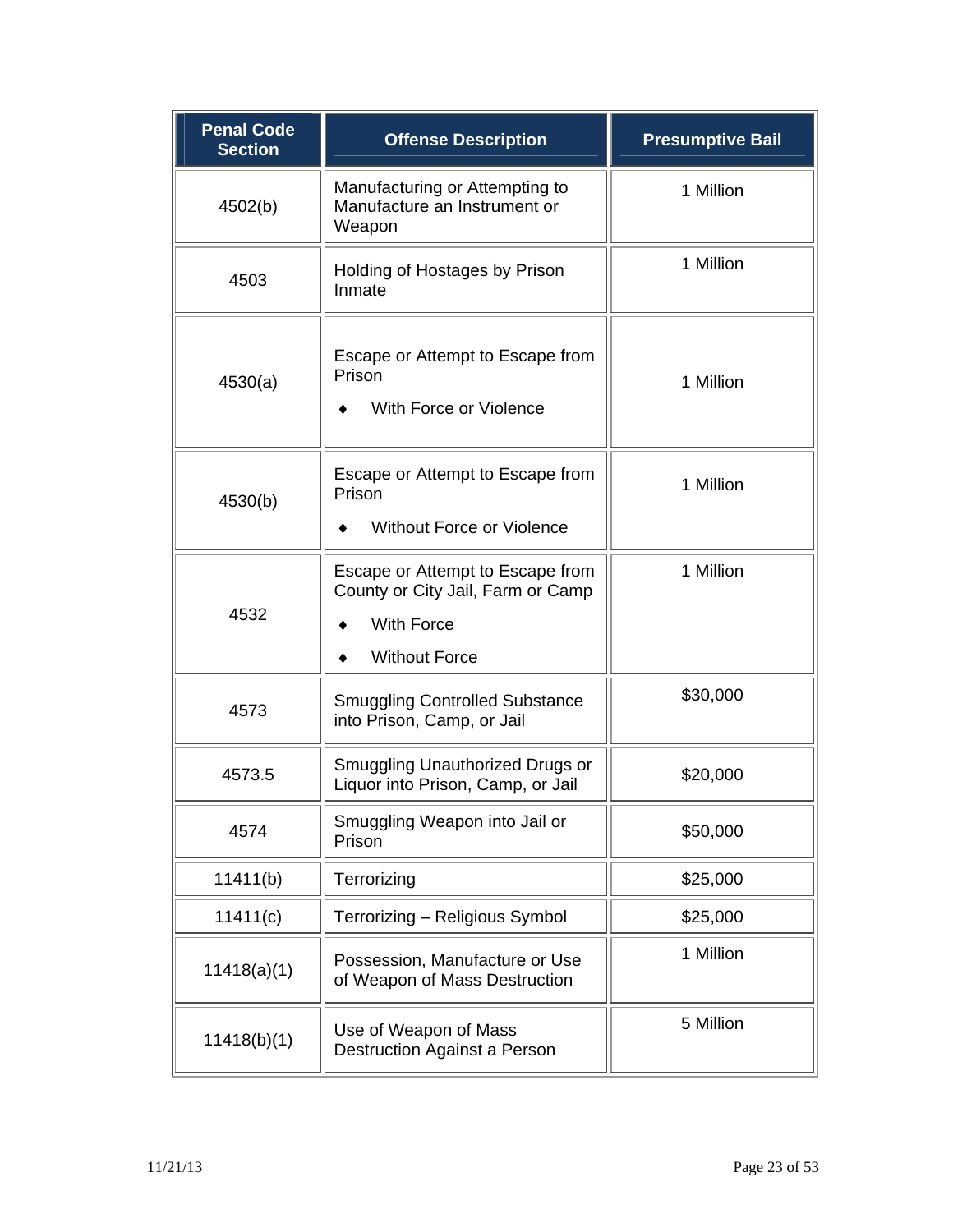| <b>Penal Code</b><br><b>Section</b> | Offense Description                                                                                                 | <b>Presumptive Bail</b> |
|-------------------------------------|---------------------------------------------------------------------------------------------------------------------|-------------------------|
| 11418(b)(2)                         | Use of Weapon of Mass<br>Destruction that May Cause GBI<br>or Death                                                 | 5 Million               |
| 11418(b)(3)                         | Use of Weapon of Mass<br>Destruction In Water or Food                                                               | 5 Million               |
| 11418(b)(4)                         | Use of Weapon of Mass<br><b>Destruction Against Animals or</b><br>Crops                                             | 1 Million               |
| 11418(c)                            | Use of Weapon of Mass<br><b>Destruction Against Natural</b><br><b>Resources</b>                                     | 1 Million               |
| 11418(d)                            | <b>Manufacturing Pathogens</b>                                                                                      | 1 Million               |
| 11418.5                             | Credible Threat to Use Weapon of<br><b>Mass Destruction</b>                                                         | 1 Million               |
| 12021.5                             | Possession of Firearm,<br>Detachable Magazine, or Belt-<br><b>Feeding Device During Street</b><br><b>Gang Crime</b> | \$10,000                |
| 12022(a)(1)                         | Principal Armed with Firearm                                                                                        | \$10,000                |
| 12022(a)(2)                         | <b>Principal Armed with Assault</b><br>Weapon or Machine Gun                                                        | \$50,000                |
| 12022(b)(1)                         | Personal Use of<br>Deadly/Dangerous Weapon Other<br>than Firearm                                                    | \$10,000                |
| 12022(b)(2)                         | Personal Use of<br>Deadly/Dangerous Weapon and<br>Carjacking                                                        | \$50,000                |
| 12022(c)                            | Personally Armed with Firearm<br><b>During Specified Drug Offenses</b>                                              | \$40,000                |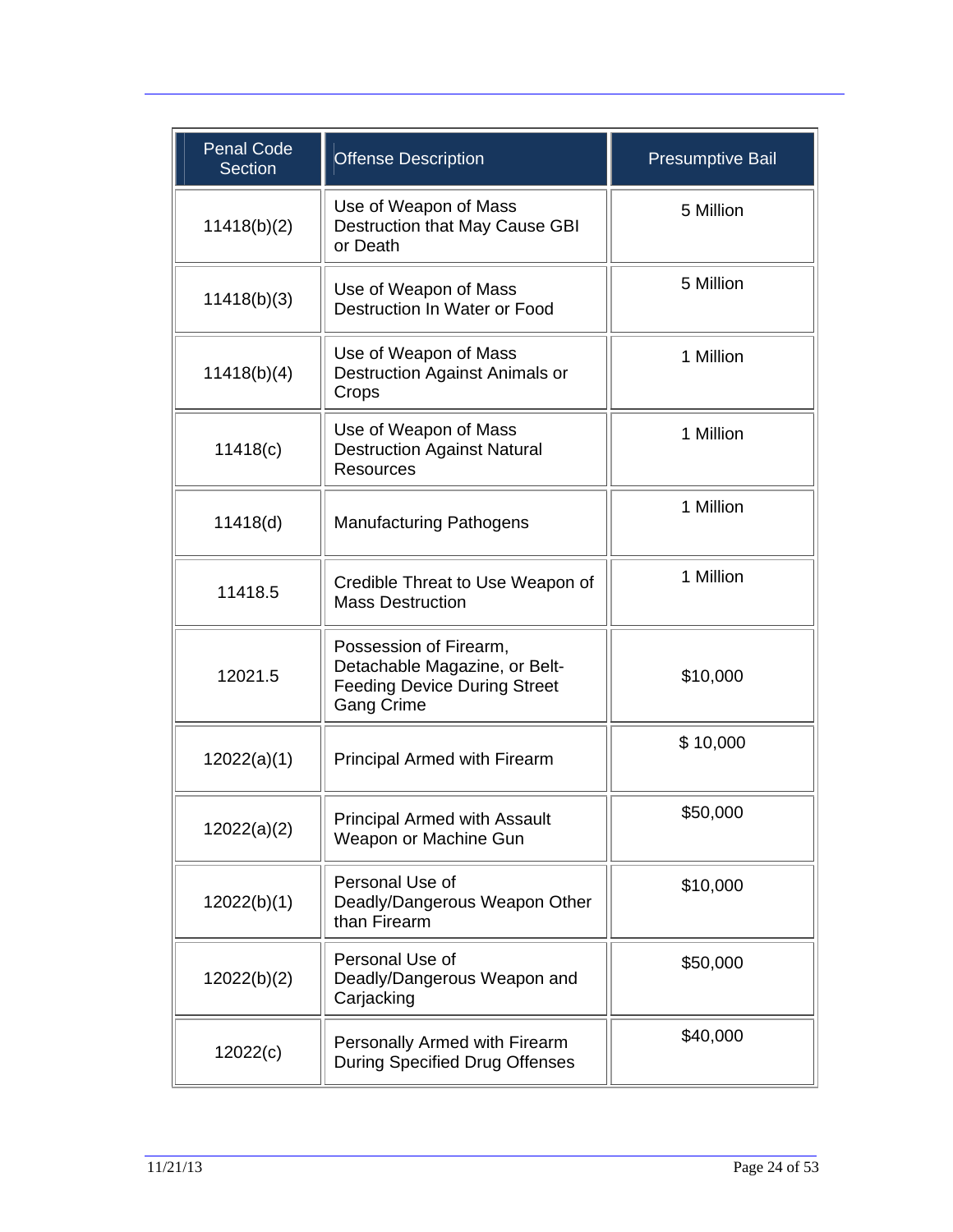| <b>Penal Code</b><br><b>Section</b> | <b>Offense Description</b>                                                                                                                                               | <b>Presumptive Bail</b> |
|-------------------------------------|--------------------------------------------------------------------------------------------------------------------------------------------------------------------------|-------------------------|
| 12022(d)                            | Knowledge that Another Principal<br>is Personally Armed During<br><b>Specified Drug Offenses</b>                                                                         | \$20,000                |
| 12022.1                             | New Felony Offense Committed<br>while Defendant Released on Bail<br>or O/R                                                                                               | \$25,000                |
| 12022.2(a)                          | Armed with Firearm with<br><b>Armor/Metal Piercing Ammunition</b>                                                                                                        | \$40,000                |
| 12022.2(b)                          | <b>Wore Bulletproof Vest During</b><br><b>Violent Offense</b>                                                                                                            | \$50,000                |
| 12022.3(a)                          | Sexual Offenses - Use of Firearm<br>Or Deadly Weapon in Commission<br>(261,262,264.1,286,288,288a,289)                                                                   | \$50,000                |
| 12022.3(b)                          | Sexual Offenses - Armed with<br>Firearm or Deadly Weapon<br>(261,262,264.1,286,288,288a,289)                                                                             | \$50,000                |
| 12022.4                             | <b>Furnishing Firearm for Felony</b>                                                                                                                                     | \$20,000                |
| 12022.5(a)                          | Personal Use of Firearm                                                                                                                                                  | \$40,000                |
| 12022.5(b)                          | Personal Use of Assault Weapon<br>or Machine Gun                                                                                                                         | \$100,000               |
| 12022.53(b)                         | Personal Use of Firearm in<br>Specified Crimes (Appendix A)                                                                                                              | \$100,000               |
| 12022.53(c)                         | Personal Discharge of Firearm in<br>Specified Crimes (Appendix A)                                                                                                        | \$200,000               |
| 12022.53(d)                         | Personal Discharge of Firearm<br>Causing GBI or Death in Specified<br>Crimes (Appendix A); or 12034<br>from Vehicle or 246 at Inhabited<br>Dwelling, Vehicle or Aircraft | 1 Million               |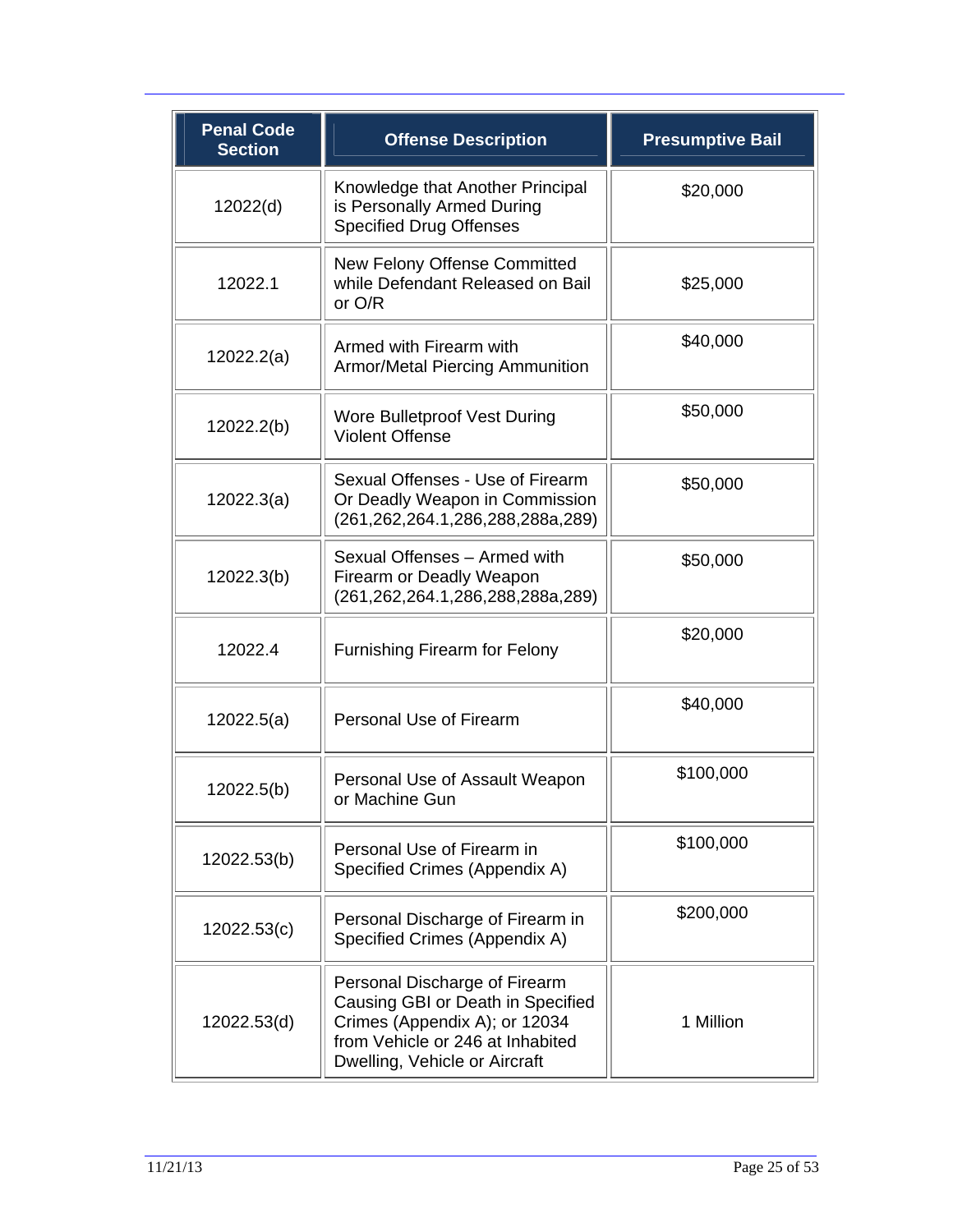| <b>Penal Code</b><br><b>Section</b> | <b>Offense Description</b>                                                               | <b>Presumptive Bail</b>                                       |
|-------------------------------------|------------------------------------------------------------------------------------------|---------------------------------------------------------------|
| 12022.55                            | Discharging Firearm from Vehicle<br>with GBI or Death                                    | \$100,000                                                     |
| 12022.6                             | Intentionally Taking or Damaging<br><b>Property During Felony</b>                        | \$10,000 or amount of<br>alleged loss whichever<br>is greater |
| 12022.7(a)                          | Personal Infliction of GBI                                                               | \$30,000                                                      |
| to                                  | With Permanent Brain Injury                                                              | \$50,000                                                      |
| 12022.7(e)                          | or Paralysis<br>Victim Over 70                                                           | \$100,000                                                     |
|                                     | Child Under 5                                                                            | \$100,000                                                     |
|                                     | DV Case                                                                                  | \$50,000                                                      |
| 12022.75                            | Administer Drug Against Victim's<br>Will by Force or Fear of Injury                      | \$30,000                                                      |
| 12022.8                             | <b>GBI in Specified Sex Offenses</b>                                                     | \$50,000                                                      |
| 12022.85                            | Specified Sex Offense with AIDS<br>or HIV                                                | \$30,000                                                      |
| 12022.9                             | Personal Infliction of Injury<br><b>Terminating Pregnancy</b>                            | \$50,000                                                      |
| 12022.95                            | Child Endangerment with Death                                                            | \$50,000                                                      |
| 18710                               | Possession of Destructive Device<br>(formerly PC 12303)                                  | \$500,000                                                     |
| 18715                               | Possession of Destructive Device<br>in Public Places (formerly PC<br>12303.2)            | \$500,000                                                     |
| 18720                               | Possession of materials with intent<br>to make destructive device<br>(formerly PC 12312) | \$150,000                                                     |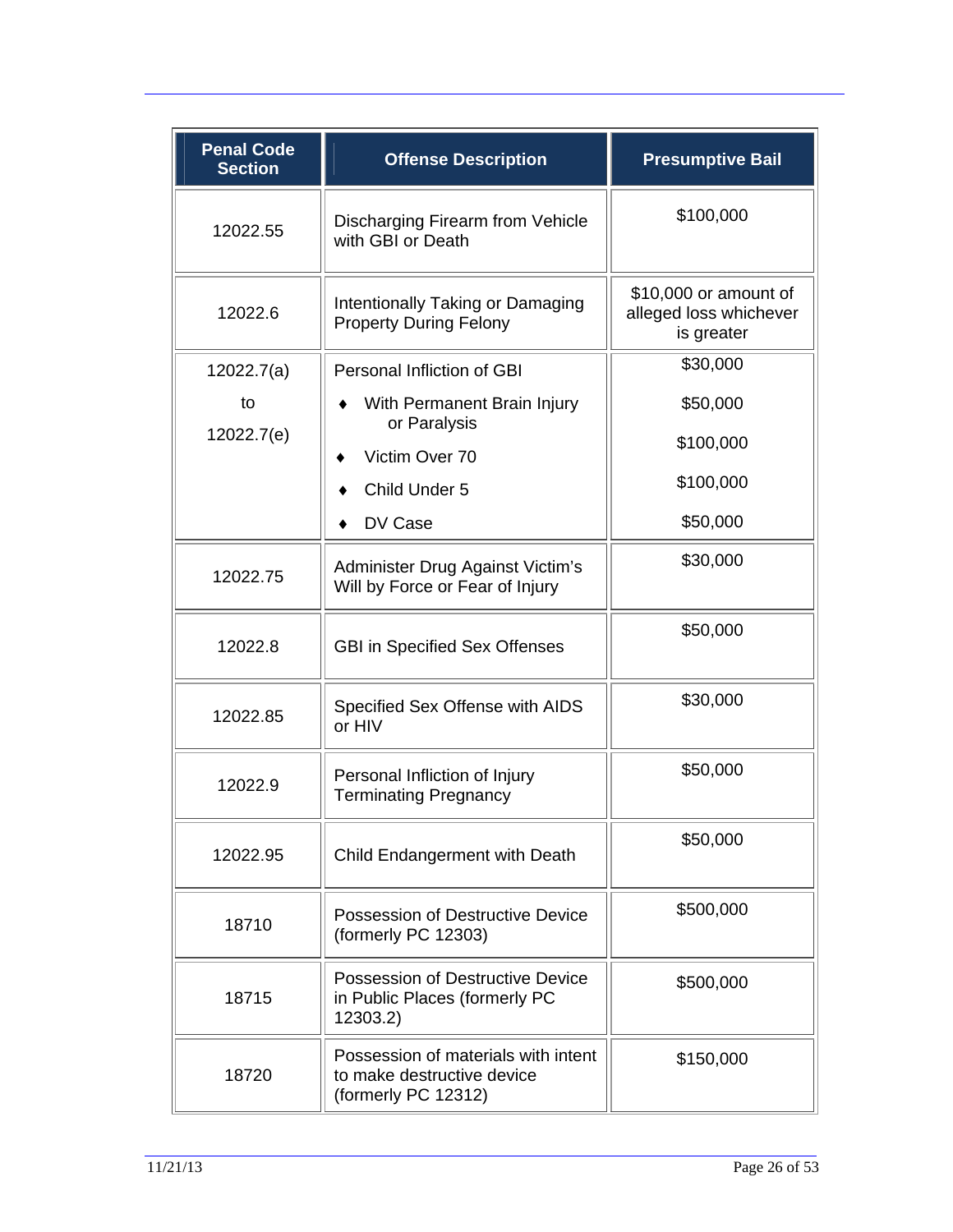| <b>Penal Code</b><br><b>Section</b> | <b>Offense Description</b>                                                                                                                                                                            | <b>Presumptive Bail</b> |
|-------------------------------------|-------------------------------------------------------------------------------------------------------------------------------------------------------------------------------------------------------|-------------------------|
| 18725                               | Carrying or Placing Explosives on<br><b>Transportation Vehicles (formerly</b><br>PC 12303.1)                                                                                                          | \$100,000               |
| 18740                               | <b>Explosion of Destructive Device</b><br>with Intent to Injure (formerly PC<br>12303.3)                                                                                                              | 1 Million               |
| 18745                               | <b>Explosion or Attempt to Explode</b><br>Destructive Device with Intent to<br>Murder (Formerly PC 12308)                                                                                             | 1 Million               |
| 18750                               | <b>Explosion of Destructive Device -</b><br>Causing Bodily Injury (formerly PC<br>12309)                                                                                                              | 1 Million               |
| 18755(a)                            | <b>Exploding Destructive Device</b><br>causing death (Formerly PC<br>12310)                                                                                                                           | 1 Million               |
| 18755(b)                            | Exploding destructive device<br>causing mayhem, GBI (Formerly<br>PC 12310)                                                                                                                            | 1 Million               |
| 25300(a)(b)                         | Carrying a Firearm in Public Place<br>or on Public Street while Masking<br>One's Identity (formerly PC 12040)                                                                                         | \$10,000                |
| 25400(c)<br>$(1 - 4)$               | <b>Carrying Concealed Firearm</b><br>Prior Felony Conviction, Stolen<br>Firearm, Gang Participant, or<br><b>Prohibited from Possessing</b><br>(formerly PC 12025(b) (1-4))                            | \$50,000                |
| 25400(c)(5)                         | Carrying Concealed Firearm if<br>convicted of crime against<br>person/property or dangerous<br>drug violation (formerly PC 12025)                                                                     | \$10,000                |
| 25800                               | Carrying Loaded Firearm with<br>Intent to Commit Felony (formerly<br>PC 12023)                                                                                                                        | \$50,000                |
| 25850(a)(c)<br>$(1 - 4)$            | Carrying Loaded, Concealable<br>Firearm on Person or in Vehicle,<br>and in a Public Place if convicted<br>felon, firearm stolen, gang<br>participant, not in lawful<br>possession (formerly PC 12031) | \$10,000                |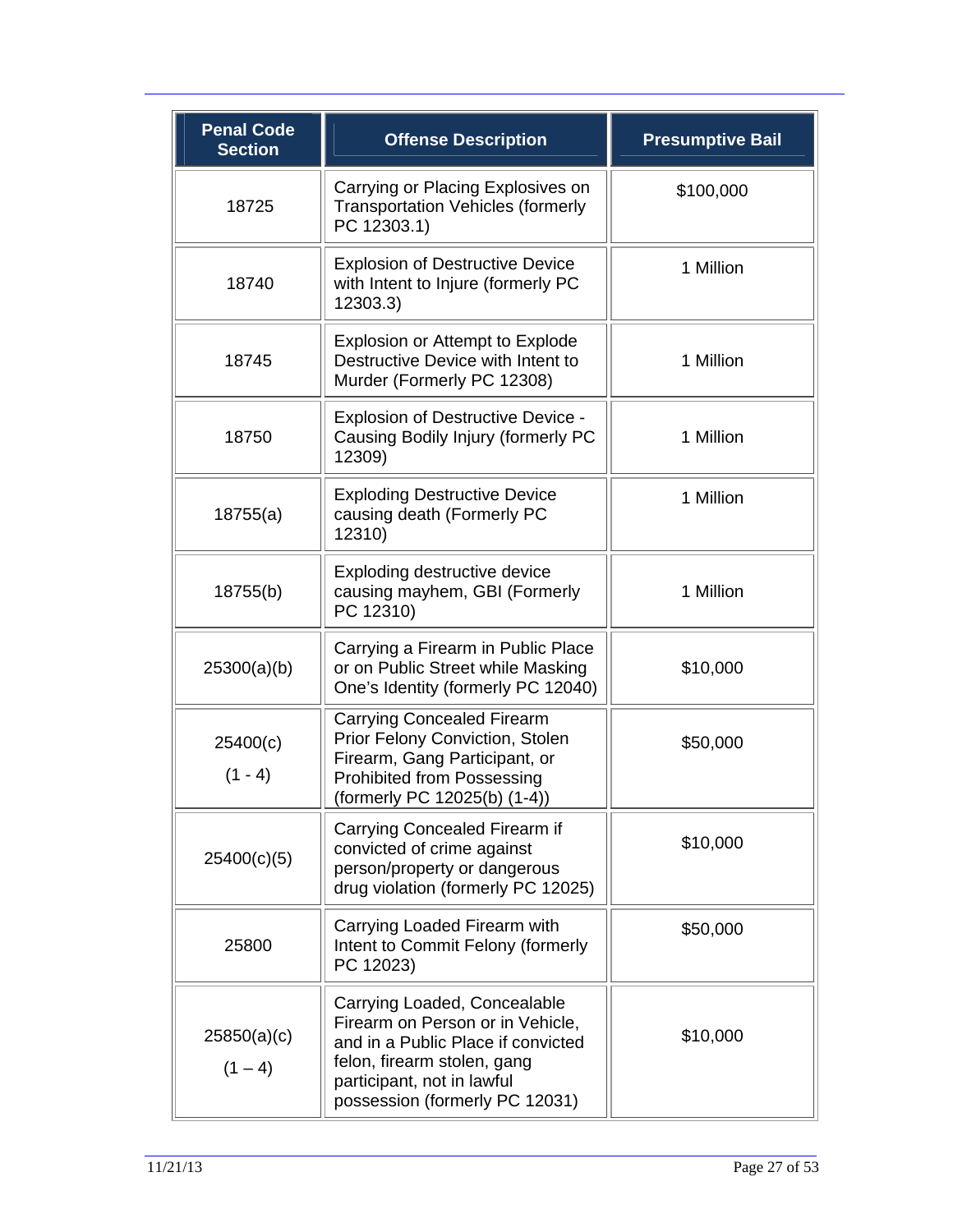| <b>Penal Code</b><br><b>Section</b> | <b>Offense Description</b>                                                                                                                                    | <b>Presumptive Bail</b> |
|-------------------------------------|---------------------------------------------------------------------------------------------------------------------------------------------------------------|-------------------------|
| 27510                               | Dealer Selling or Delivering<br>Firearm to Minor (formerly PC<br>12072(g)(4)                                                                                  | \$20,000                |
| 29800(a)                            | Felon, drug abuser barred from<br>owning, buying, possessing<br>firearm (formerly PC 12021)                                                                   | \$50,000                |
| 29800(b)                            | Certain persons convicted after<br>juvenile certification barred from<br>owning, possessing firearm<br>(formerly PC 12021)                                    | \$50,000                |
| 29805                               | Certain misdemeanants barred<br>from owning, possessing firearm<br>(formerly PC 12021)                                                                        | \$50,000                |
| 29815(a)                            | Certain probatiners barred from<br>owning, purchasing, possessing<br>firearm (formerly PC 12021)                                                              | \$50,000                |
| $29820(a)-(c)$                      | Certain juvenile offenders barred<br>from owning, possessing firearm<br>until age 30 (formerly 12021)                                                         | \$50,000                |
| 29825(a)                            | Purchase/receipt of firearm or<br>attempt to purchase, receive by<br>person prohibited by Temporary<br>Restraining Order (TRO) (formerly<br>part of PC 12021) | \$50,000                |
| 29900(a)                            | Person Previously Convicted of<br>Violent Offense Prohibited from<br>Possessing Firearms (formerly PC<br>12021.1                                              | \$100,000               |
| 30315                               | Possession of Armor-Piercing<br>Ammunition (formerly PC 12320)                                                                                                | \$20,000                |
| 30320                               | Mfg, Sale or Transport Of Armor<br><b>Piercing Ammunition (Formerly PC</b><br>12321)                                                                          | \$20,000                |
| 30600                               | Manufacturer, Transportation,<br>Sale of Assault Weapon (formerly<br>PC 12280)                                                                                | \$60,000                |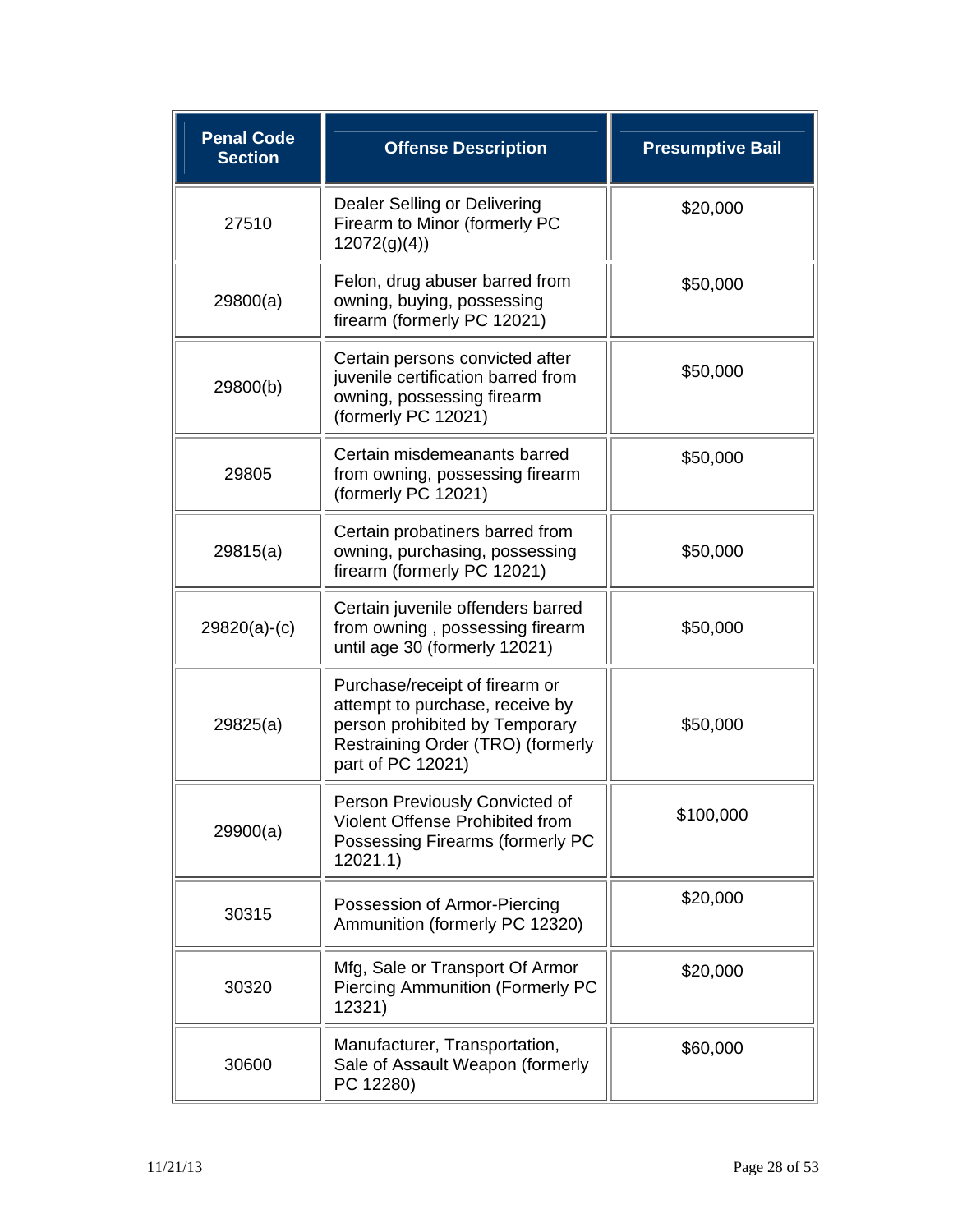| <b>Penal Code</b><br><b>Section</b> | <b>Offense Description</b>                                                                                                                              | <b>Presumptive Bail</b> |
|-------------------------------------|---------------------------------------------------------------------------------------------------------------------------------------------------------|-------------------------|
| 30605                               | Possession of Assault Weapon<br>(formerly PC 12280)                                                                                                     | \$25,000                |
| 30725(b)                            | Failure to Relinguish/Dispose of<br>SKS Rifle by 1/1/00 (formerly PC<br>12281)                                                                          | \$10,000                |
| 31360(a)                            | Possession of Body Armor by<br>Felon (Formerly PC 12370)                                                                                                | \$50,000                |
| 32310                               | Manufacturing, Importing, Keeping<br>for Sale, Offering Or Exposing for<br>Sale, Giving or Lending Large-<br>Capacity Magazine (formerly<br>12020(a)(2) | \$25,000                |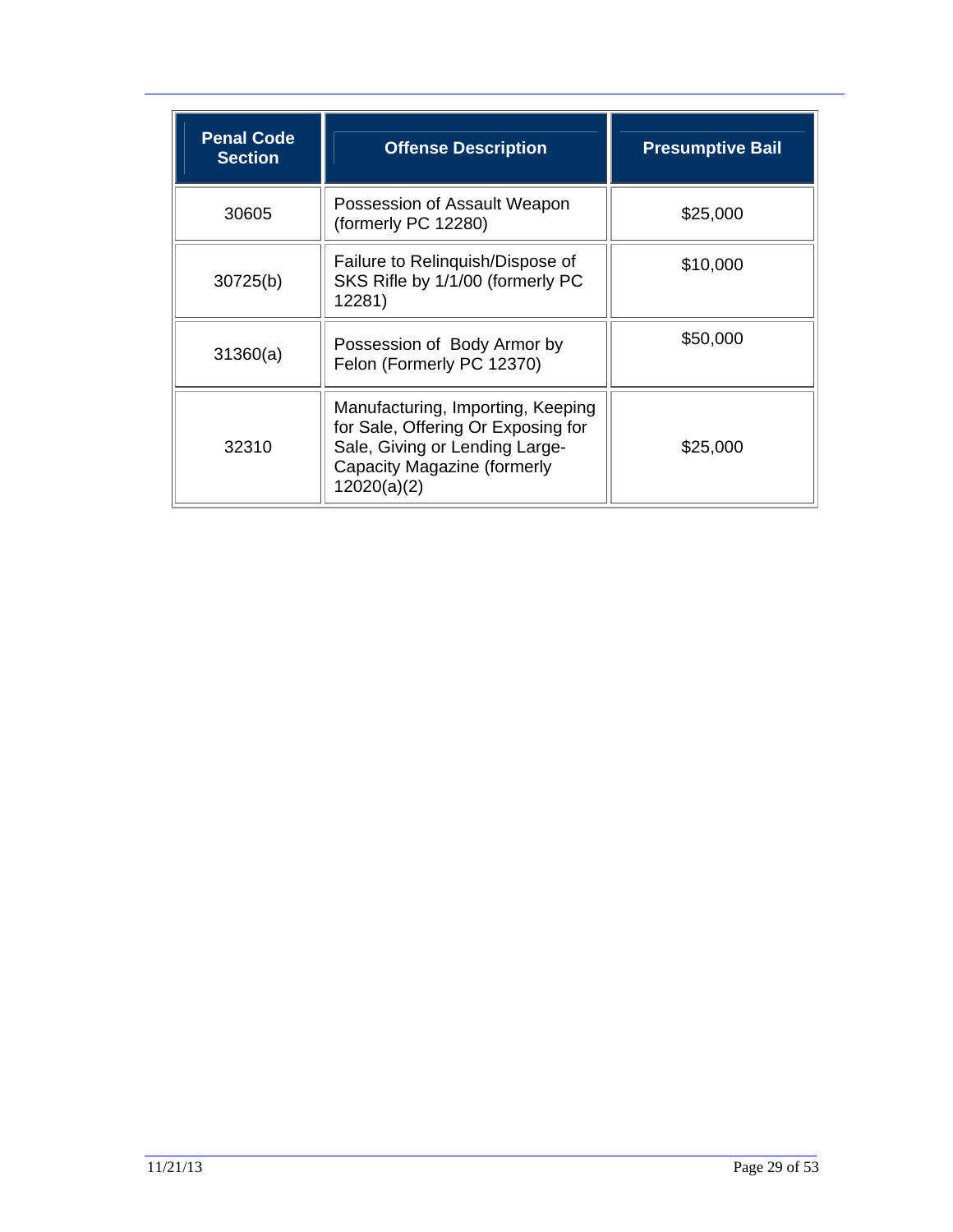### **1.2 Vehicle Code**

| Vehicle<br><b>Code</b><br><b>Section</b> | <b>Offense Description</b>                                                                                                               | <b>Presumptive</b><br><b>Bail</b> |
|------------------------------------------|------------------------------------------------------------------------------------------------------------------------------------------|-----------------------------------|
| 1808.4(d)                                | <b>Illegal Disclosure of Confidential</b><br>Home Address Information of<br>Peace Officers with Bodily Injury                            | \$75,000                          |
| 2800.2                                   | <b>Flight from Pursuing Peace Officer</b>                                                                                                | \$50,000                          |
| $2800.3$ (a)                             | <b>Flight from Pursuing Peace Officer</b><br>Causing Injury                                                                              | \$150,000                         |
| 2800.3 (b)                               | <b>Flight from Pursuing Peace Officer</b><br><b>Causing Death</b>                                                                        | \$250,000                         |
| 2800.4                                   | Driving in Wrong Direction While<br><b>Fleeing Police</b>                                                                                | \$50,000                          |
| 4463                                     | Falsified Evidence of Registration,<br>Ownership, or Identification                                                                      | \$5,000                           |
| 10801                                    | Owning or Operating a Chop Shop                                                                                                          | \$25,000                          |
| 10802                                    | Knowingly Altering, Counterfeiting,<br>Defacing, Removing, etc., Vehicle<br><b>Identification Numbers</b>                                | \$10,000                          |
| 10803(a)                                 | Buying with the Intent to Resell<br>More than One Motor Vehicle or<br>Parts with the Knowledge that the<br>VIN numbers have been Altered | \$10,000                          |
| 10803(b)                                 | Possessing, for the Purpose of<br>Sale, More than One Vehicle or<br>Parts with the Knowledge that the<br>VIN numbers have been Altered   | \$10,000                          |
| 10851                                    | Theft and Unlawful Driving or<br><b>Taking of Vehicle</b>                                                                                | \$20,000                          |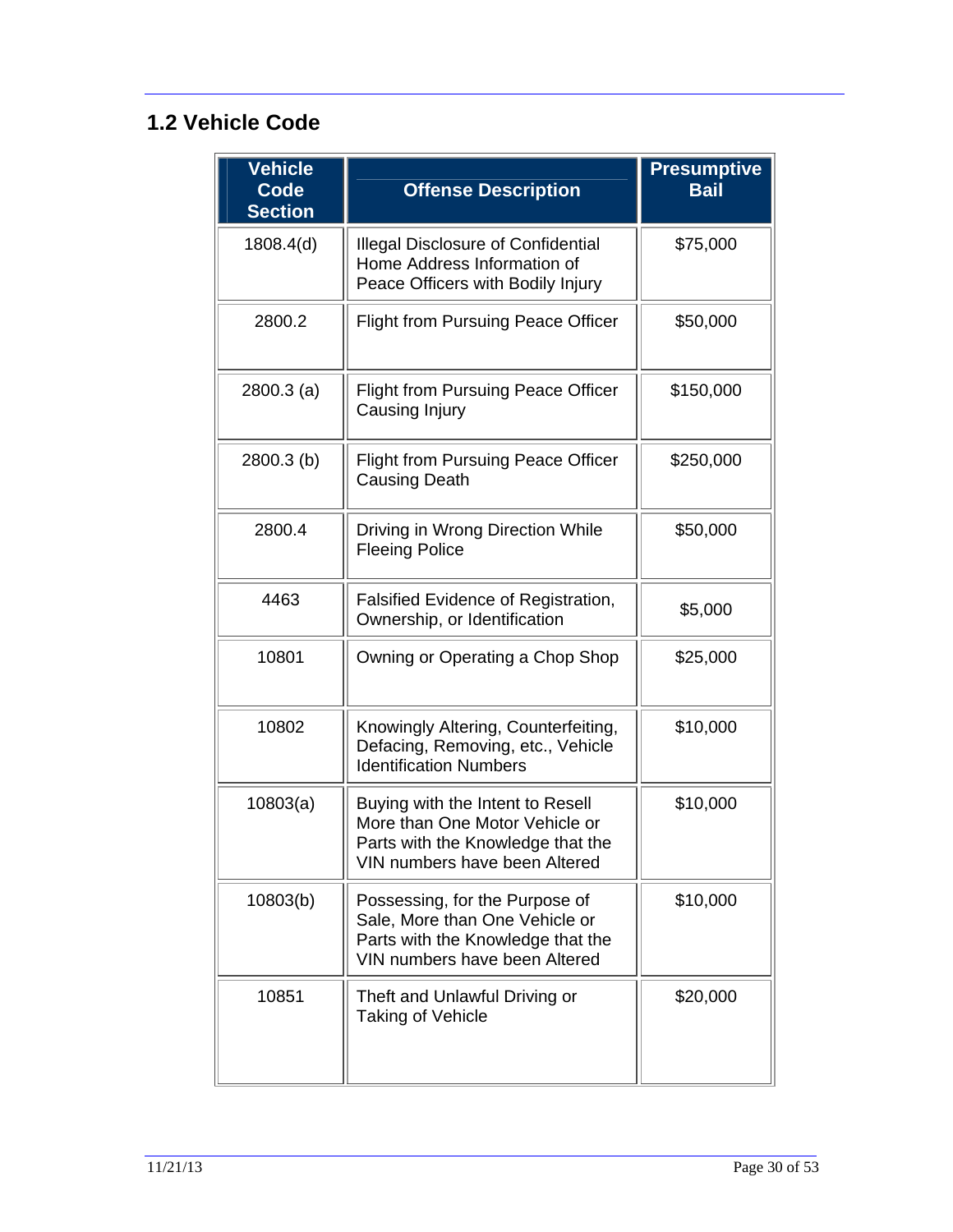| <b>Vehicle</b><br><b>Code</b><br><b>Section</b> | <b>Offense Description</b>                                                                                          | <b>Presumptive</b><br><b>Bail</b> |
|-------------------------------------------------|---------------------------------------------------------------------------------------------------------------------|-----------------------------------|
| 10851 w/ PC<br>666.5                            | Theft and Unlawful Driving or<br>Taking of Vehicle; Prior Vehicle<br>theft                                          | \$20,000                          |
| 20001(b)(1)                                     | Hit and Run Personal Injury                                                                                         | \$25,000                          |
| 20001(b)(2)                                     | Death or Serious Injury                                                                                             | \$75,000                          |
| 20001(c)                                        | Hit and Run after Manslaughter                                                                                      | \$100,000                         |
| 23105                                           | Reckless Driving Causing One or<br>More Specified Injuries to Person<br>Other than Driver                           | \$50,000                          |
| 23109                                           | Speed Contests; Exhibition of<br>Speed within 5 Yrs of Prior, when<br>Serious Bodily Injury to Non-Driver<br>Occurs | \$25,000                          |
| 23109.1                                         | <b>Engaging in Speed Contest</b><br>Causing One or More Specified<br>Injuries to Person Other than Driver           | \$50,000                          |
| 23110(b)                                        | Throwing Substance or Missile at<br>Vehicle with Intent to do Great<br><b>Bodily Injury</b>                         | \$10,000                          |
| 23152                                           | Driving Under the Influence with 3<br>or More Priors                                                                | \$50,000                          |
|                                                 | With 5 or More Priors                                                                                               | \$100,000                         |
| 23153                                           | Driving Under the Influence -<br>Causing Bodily Injury (One Victim)                                                 | \$50,000                          |
|                                                 | Add \$10,000 per Victim for<br>Second, Third, and Fourth<br>Victim                                                  |                                   |
|                                                 | With 2 or More Priors of 23152,<br>23153 or 23103                                                                   | \$100,000                         |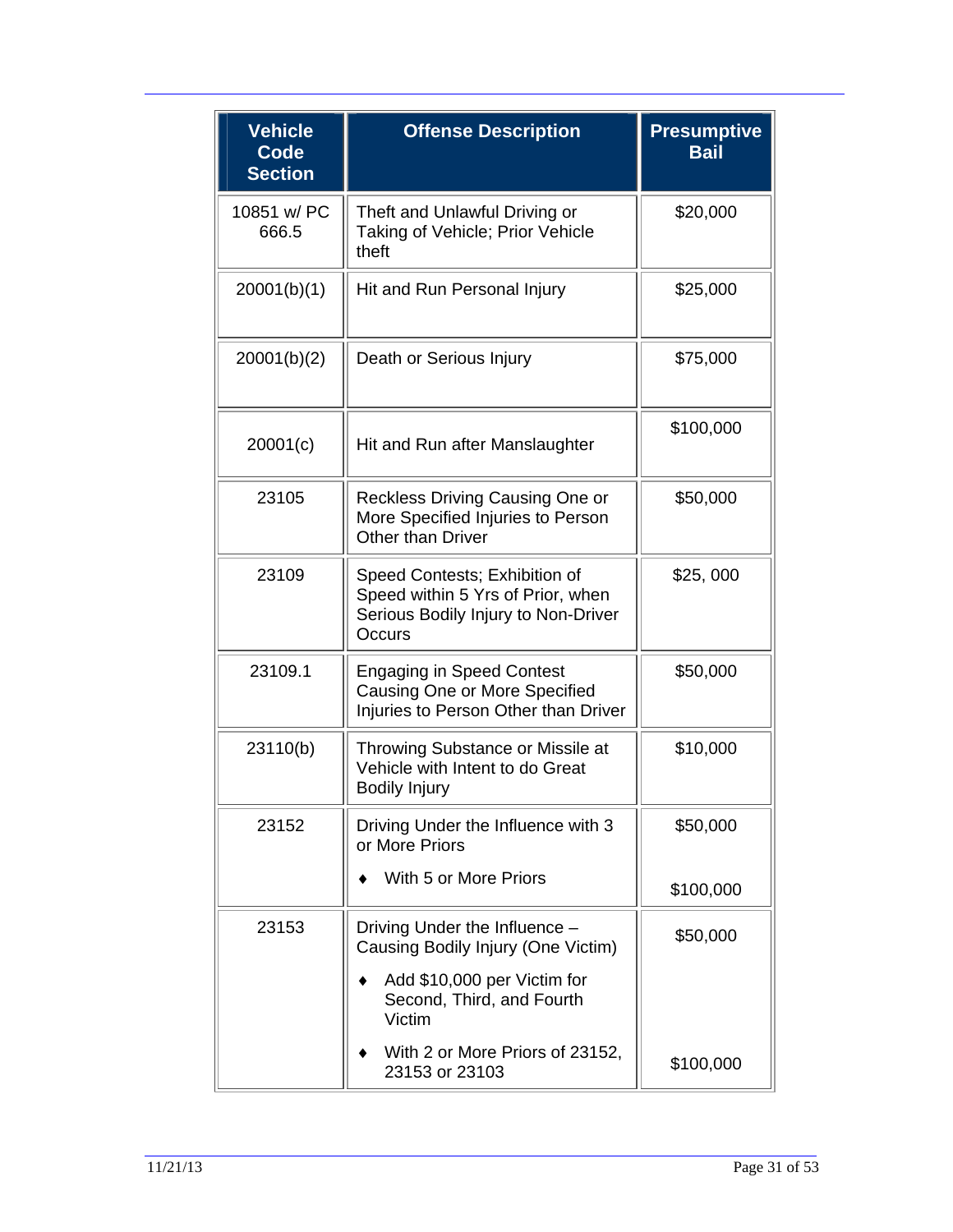| <b>Vehicle</b><br>Code<br><b>Section</b> | <b>Offense Description</b>                                | <b>Presumptive</b><br><b>Bail</b>                                        |
|------------------------------------------|-----------------------------------------------------------|--------------------------------------------------------------------------|
| 23558                                    | Causing Bodily Injury or Death of<br>more than One Victim | Modify<br>presumptive<br>bail to<br>\$10,000 per<br>additional<br>victim |
| 23566(c)                                 | DUI with GBI and 4 priors                                 | \$10,000                                                                 |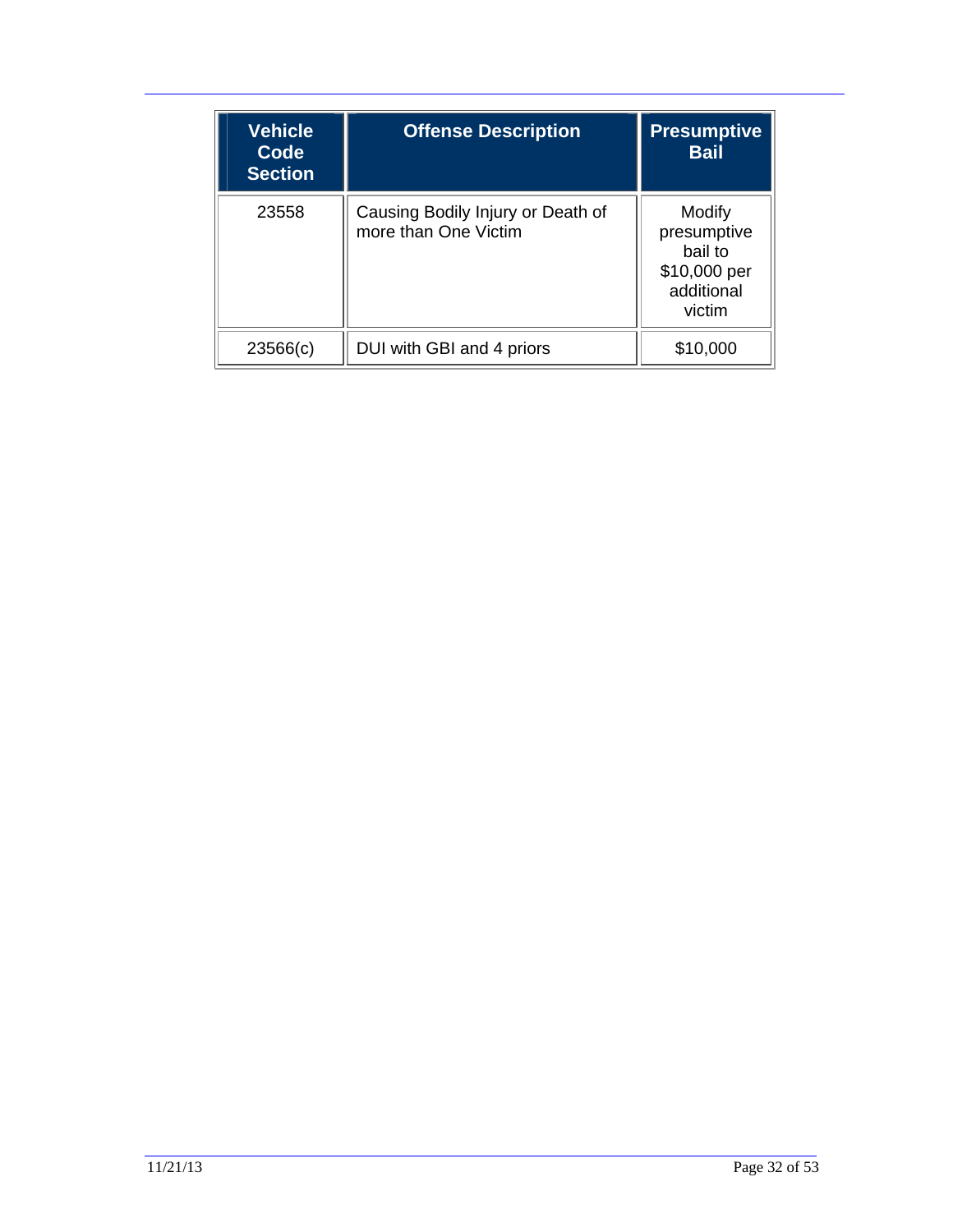### **1.4 Welfare and Institutions Code**

| <b>Welfare &amp;</b><br><b>Institutions</b><br>Code<br><b>Section</b> | <b>Offense Description</b>                                                              | <b>Presumptive</b><br><b>Bail</b> |
|-----------------------------------------------------------------------|-----------------------------------------------------------------------------------------|-----------------------------------|
| 1768.8(b)                                                             | Assault By a CYA Inmate Upon a<br>Non-Inmate by Means of Force<br>Likely to Produce GBI | \$100,000                         |
| 10980                                                                 | <b>Welfare Fraud</b>                                                                    | \$10,000                          |
| 11054                                                                 | Perjury - Affirmation of Eligibility                                                    | \$20,000                          |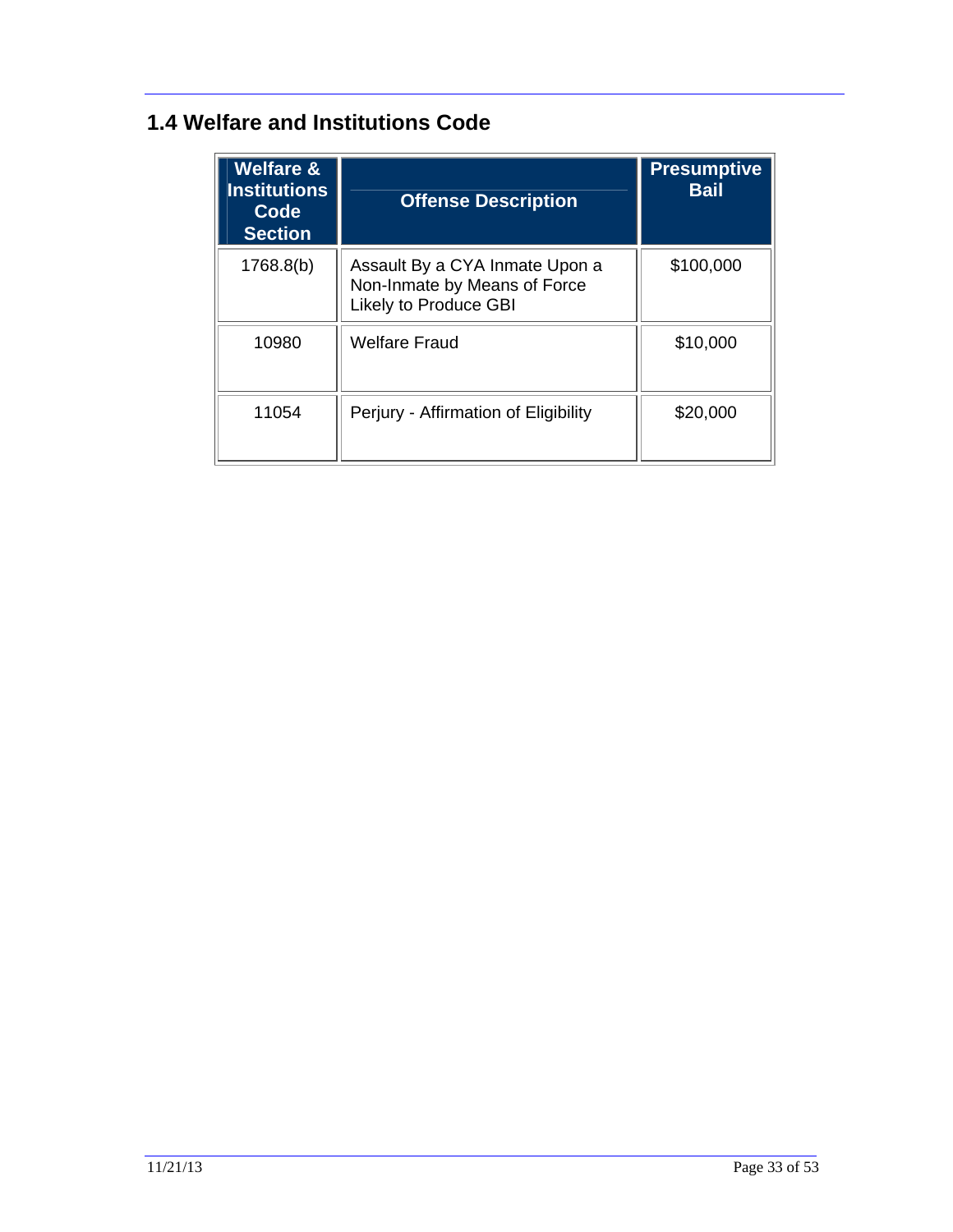# **1.5 Health and Safety Codes**

| <b>Health &amp;</b><br><b>Safety</b><br>Code<br><b>Section</b> | <b>Offense Description</b>                                         | <b>Presumptive</b><br><b>Bail</b>                                                                                                                                                                                                                              |
|----------------------------------------------------------------|--------------------------------------------------------------------|----------------------------------------------------------------------------------------------------------------------------------------------------------------------------------------------------------------------------------------------------------------|
| 11350                                                          | <b>Unlawful Possession</b>                                         | \$5,000                                                                                                                                                                                                                                                        |
| 11351<br>11351.5<br>11352                                      | Possession; Possession for Sale;<br><b>Transportation for Sale</b> | \$20,000 if less<br>than $\frac{1}{2}$ oz.<br>\$75,000 if<br>exceeding 1/2<br>oz. to 2 oz.<br>\$100,000 if<br>exceeding 2 oz.<br>to $1$ lb.<br>\$200,000 if<br>exceeding 1 lb<br>to 3 lbs.<br>\$500,000 if<br>exceeding 3<br>lbs. to 10 lbs.<br>\$1,000,000 if |
|                                                                |                                                                    | exceeding 10<br>lbs.                                                                                                                                                                                                                                           |
| 11353<br>11353.7                                               | Use of Minor for Unlawful Transaction                              | \$50,000 if less<br>than $\frac{1}{2}$ oz.<br>\$100,000 if                                                                                                                                                                                                     |
| 11354                                                          |                                                                    | exceeding 1/2<br>oz. to 2 oz.<br>\$200,000 if<br>exceeding 2 oz.<br>to 1 lb.                                                                                                                                                                                   |
|                                                                |                                                                    | \$400,000 if<br>exceeding 1 lb.<br>to 3 lbs.                                                                                                                                                                                                                   |
|                                                                |                                                                    | \$1,000,000 if<br>exceeding 3<br>lbs. to 10 lbs.                                                                                                                                                                                                               |
|                                                                |                                                                    | \$2,000,000 if<br>exceeding 10<br>lbs.                                                                                                                                                                                                                         |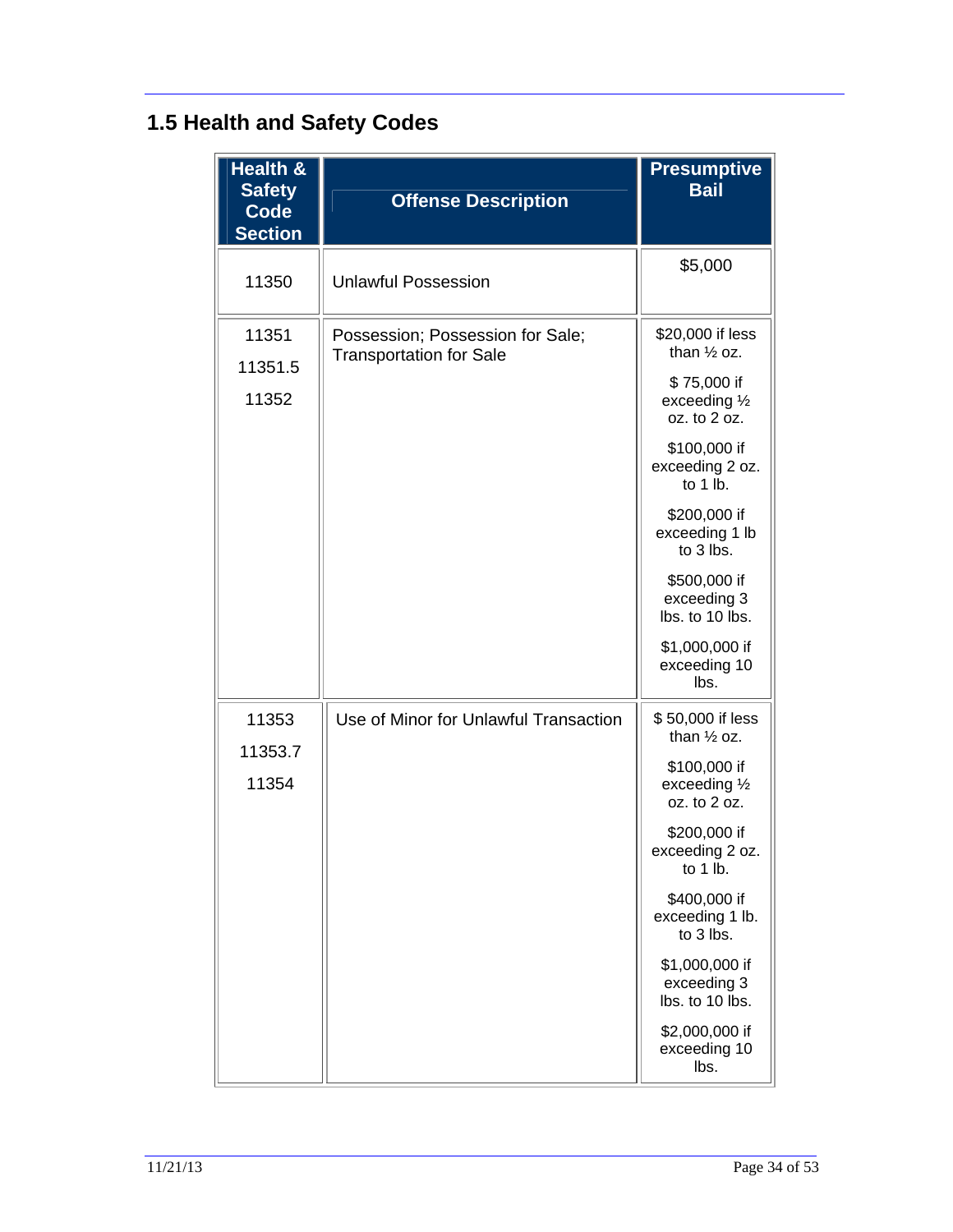| Health &<br><b>Safety</b><br><b>Code</b><br><b>Section</b> | <b>Offense Description</b>                                                               | <b>Presumptive</b><br><b>Bail</b>     |
|------------------------------------------------------------|------------------------------------------------------------------------------------------|---------------------------------------|
| 11353.6                                                    | Sale of Controlled Substance to Minor<br>on Grounds of or Within 1,000 Feet of<br>School | Double Bail Of<br>Original<br>Offense |
| 11355                                                      | Delivery of Falsely Represented Items                                                    | \$5,000                               |
| 11357                                                      | Possession of Marijuana                                                                  | \$3,000                               |
| 11358                                                      | Cultivation<br>Less than 2 lbs. Involved                                                 | \$10,000                              |
| 11359                                                      | Possession for Sale                                                                      | \$10,000                              |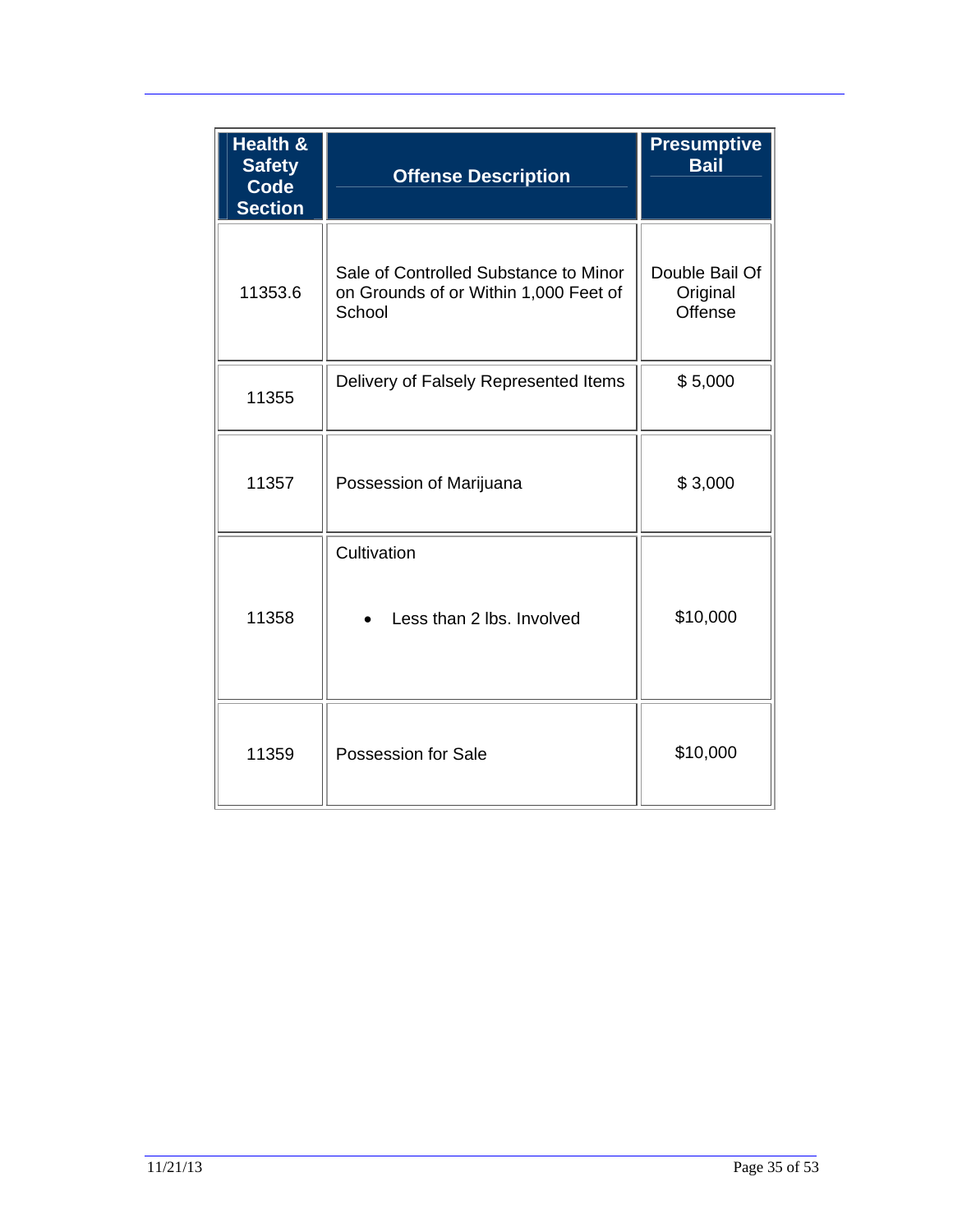| <b>Health &amp;</b><br><b>Safety</b><br><b>Code</b><br><b>Section</b> | <b>Offense Description</b>                                                                   | <b>Presumptive</b><br><b>Bail</b>                                                                                                                                                                       |
|-----------------------------------------------------------------------|----------------------------------------------------------------------------------------------|---------------------------------------------------------------------------------------------------------------------------------------------------------------------------------------------------------|
| 11360                                                                 | Transportation, Distribution,<br>Importation                                                 | \$10,00<br>Less than 1 lb<br>\$20,000<br>Exceeding 1lb<br>\$50,000<br>Exceeding 5lb<br>\$100,000<br>Exceeding 10<br>Ibs<br>\$150,000<br>Exceeding 50<br>Ibs<br>\$200,000<br>Exceeding<br><b>100 lbs</b> |
| 11361                                                                 | <b>Employment of Minors for Unlawful</b><br><b>Transactions</b><br>More than 2 lbs. Involved | \$50,000<br>\$100,000                                                                                                                                                                                   |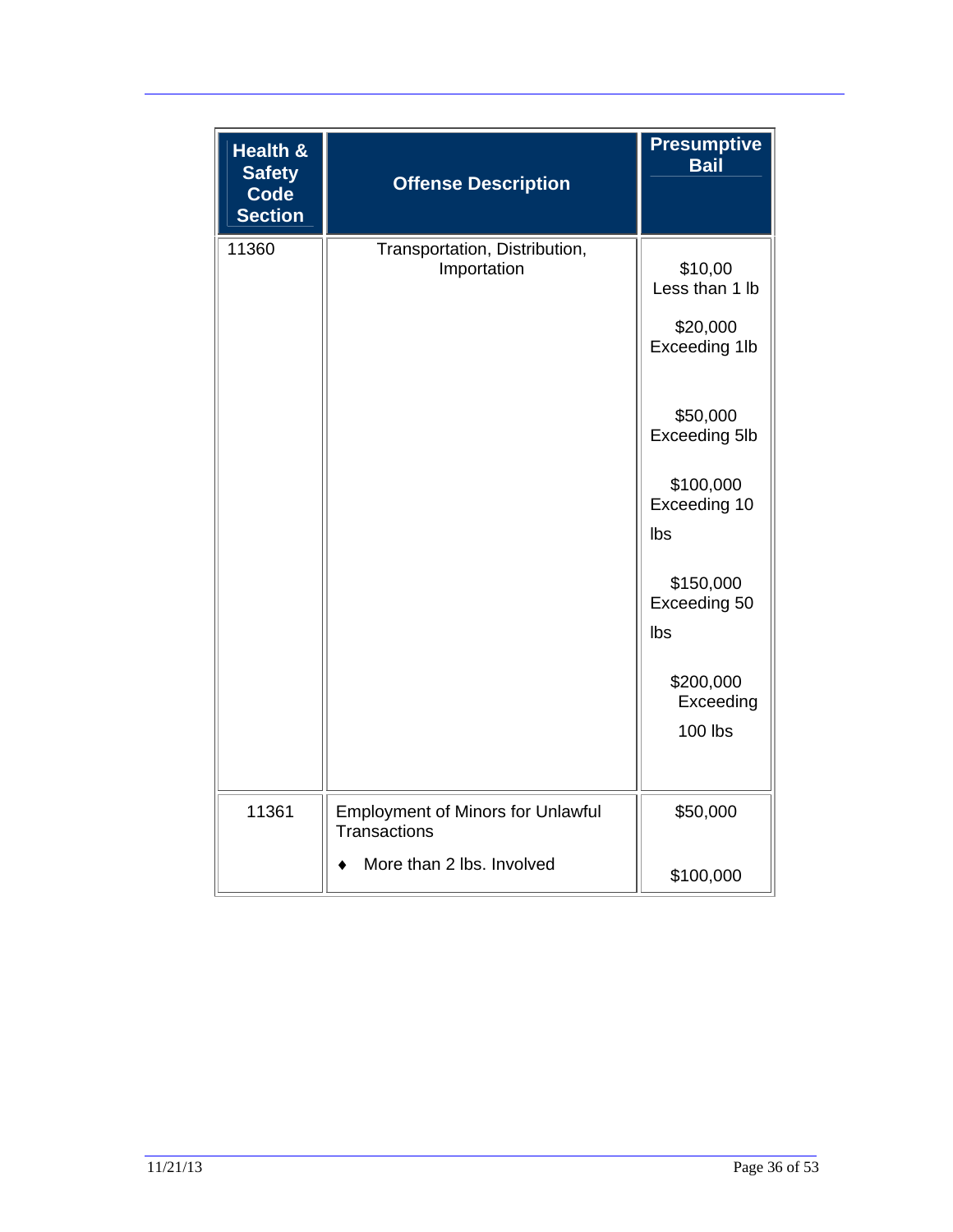| <b>Health &amp;</b><br><b>Safety</b><br><b>Code</b><br><b>Section</b> | <b>Offense Description</b>                                                                                                                           | <b>Presumptive</b><br><b>Bail</b> |
|-----------------------------------------------------------------------|------------------------------------------------------------------------------------------------------------------------------------------------------|-----------------------------------|
| 1363                                                                  | Peyote; Planting and Harvesting                                                                                                                      | \$5,000                           |
| 11366                                                                 | Maintaining a Place for Selling,<br>Giving, Using Controlled Substance                                                                               | \$10,000                          |
| 11366.5                                                               | Management of Location Used for<br>Unlawful Manufacturer or Storage of<br><b>Controlled Substance</b>                                                | \$50,000                          |
| 11366.6                                                               | Use Location Designed to Suppress<br>Law Enforcement Entry to Sell,<br>Manufacture or Possess Controlled<br>Substance                                | \$75,000                          |
| 11366.7(b)                                                            | Sale of Chemical, Drug or Laboratory<br><b>Apparatus for Unlawful Use</b>                                                                            | \$25,000                          |
| 11368                                                                 | Generation and Use of Forged or<br><b>Altered Prescriptions</b>                                                                                      | \$5,000                           |
| 11370.2                                                               | Violation of 11351, 11351.5, 11352,<br>11378, 11378.5, 11379, 11379.5,<br>11379.6, 11380, 11380.5, 11383 with<br>Prior of any related drug offenses. | \$25,000                          |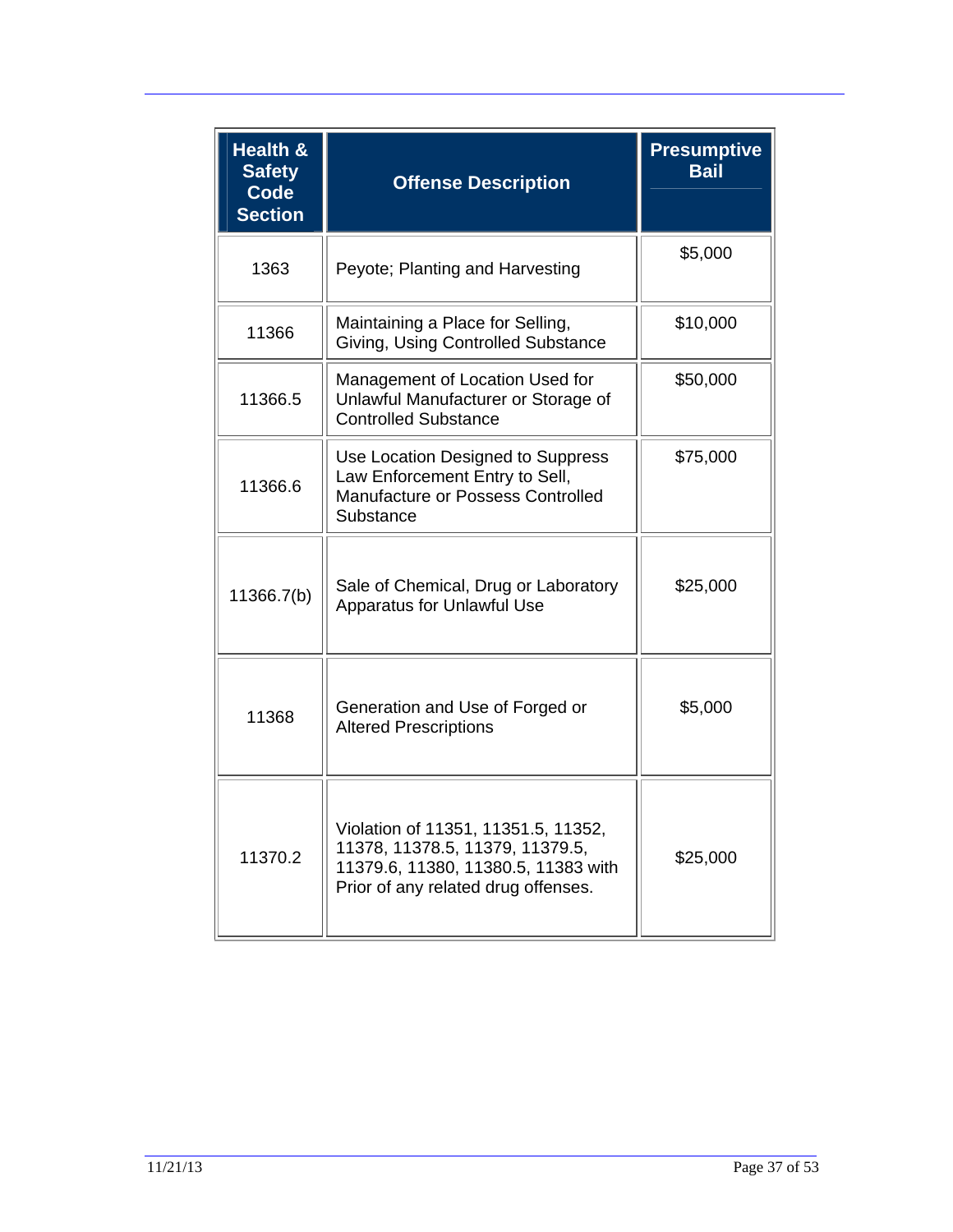| Health &<br><b>Safety</b><br><b>Code</b><br><b>Section</b> | <b>Offense Description</b>                                                              | <b>Presumptive</b><br><b>Bail</b> |
|------------------------------------------------------------|-----------------------------------------------------------------------------------------|-----------------------------------|
| 11370.4(a)                                                 | Possession for Sale, Transportation,<br>Sale of Heroin or Cocaine                       | \$75,000<br>More than 1<br>kg     |
|                                                            |                                                                                         | \$200,000<br>More than 4<br>kg    |
|                                                            |                                                                                         | \$400,000<br>More than 10<br>kg   |
|                                                            |                                                                                         | \$750,000<br>More than 20<br>kg   |
|                                                            |                                                                                         | 1 Million<br>More than 40<br>kg   |
|                                                            |                                                                                         | 1.5 Million<br>More than 80<br>kg |
| 11370.4(b)                                                 | Possession for Sale, Sale, or<br>Transportation of Methamphetamine,<br>Amphetamine, PCP |                                   |
|                                                            | More than 1 kg or 30 liter                                                              | \$75,000                          |
|                                                            | More than 4 kg or 100 liter                                                             | \$200,000                         |
|                                                            | More than 10 kg or 200 liter                                                            | \$400,000                         |
|                                                            | More than 20 kg or 400 liter                                                            | \$750,000                         |
| 11377                                                      | <b>Possession of Controlled Substance</b>                                               | \$5,000                           |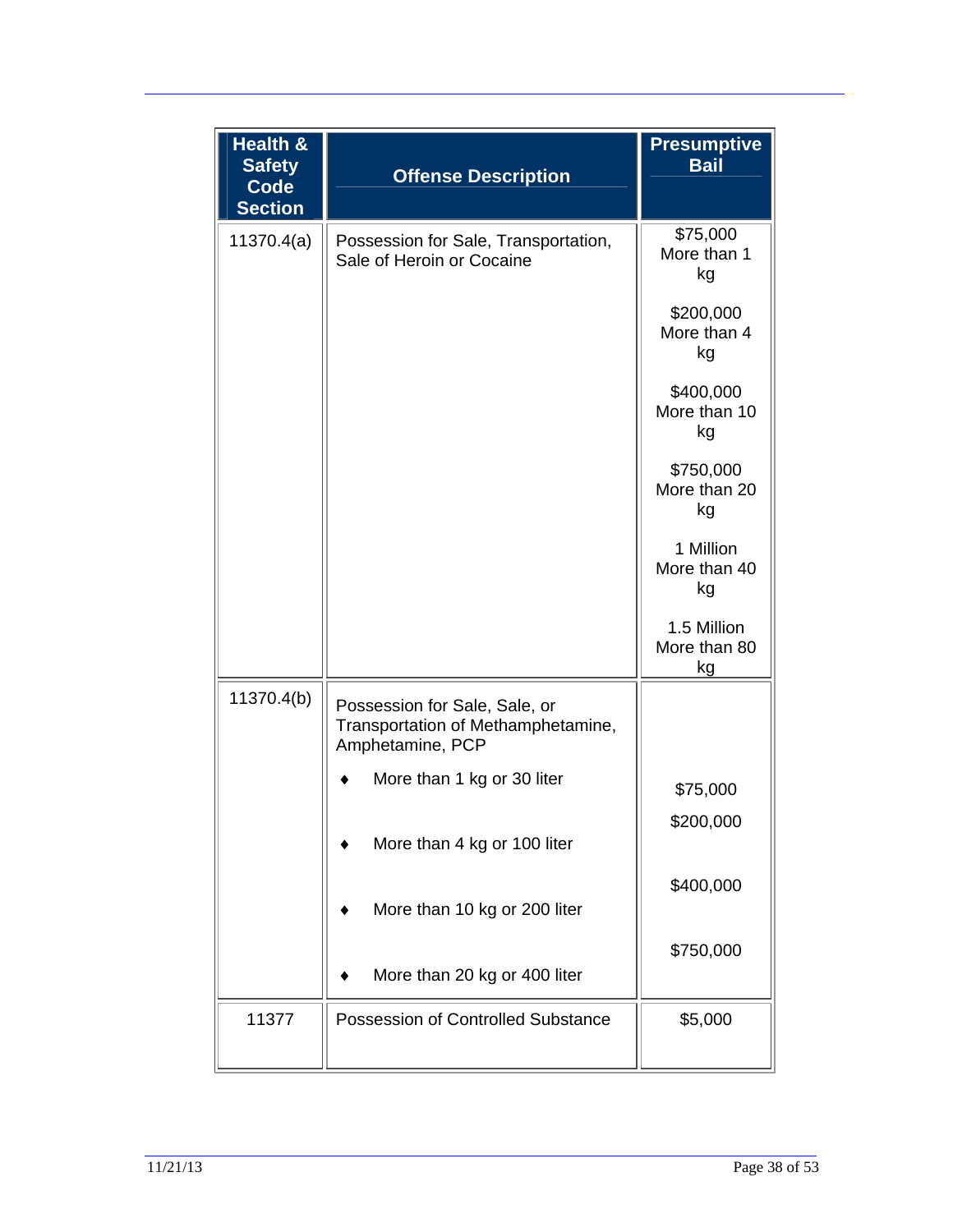| Health &<br><b>Safety</b><br><b>Code</b><br><b>Section</b> | <b>Offense Description</b>                                                                     | <b>Presumptive</b><br><b>Bail</b>                                                                      |
|------------------------------------------------------------|------------------------------------------------------------------------------------------------|--------------------------------------------------------------------------------------------------------|
| 11378 -<br>11379.6                                         | Possession for Sale, Sale,<br>Transportation, or Manufacture of<br><b>Controlled Substance</b> | \$20,000 if less<br>than $\frac{1}{2}$ oz.<br>\$75,000 if<br>exceeding $\frac{1}{2}$ oz.<br>to $2$ oz. |
|                                                            |                                                                                                | \$100,000 if<br>exceeding 2 oz.<br>to 1 lb.                                                            |
|                                                            |                                                                                                | \$200,000 if<br>exceeding 1 lb. to<br>$3$ lbs.                                                         |
|                                                            |                                                                                                | \$500,000 if<br>exceeding 3 lbs.<br>to 10 lbs.                                                         |
|                                                            |                                                                                                | \$1,000,000 if<br>exceeding 10lbs.                                                                     |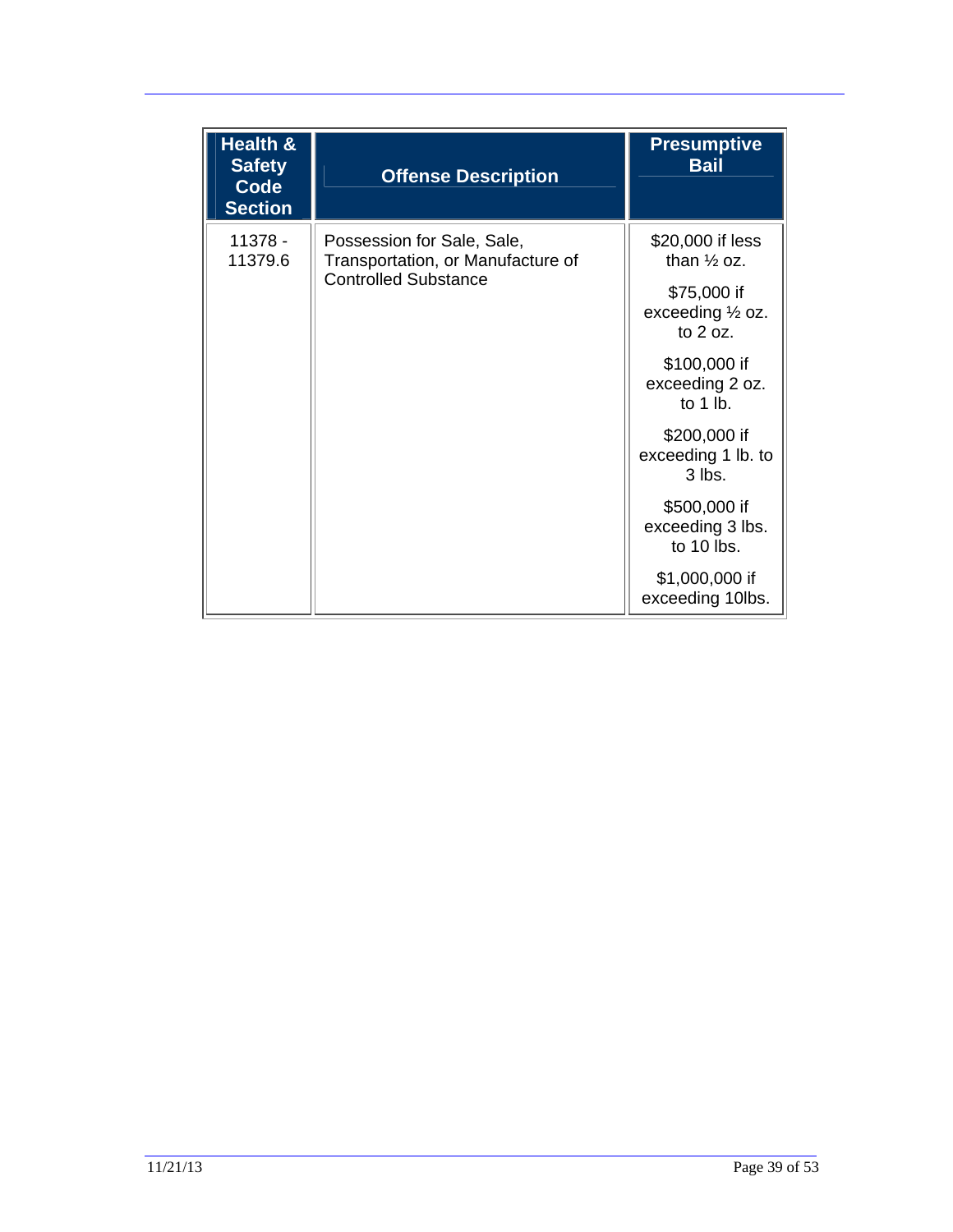| Health &<br><b>Safety</b><br><b>Code</b><br>section | <b>Offense Description</b>                                                                                                                                    | <b>Presumptive</b><br><b>Bail</b>                                                                                                                                                                                                                                                                   |
|-----------------------------------------------------|---------------------------------------------------------------------------------------------------------------------------------------------------------------|-----------------------------------------------------------------------------------------------------------------------------------------------------------------------------------------------------------------------------------------------------------------------------------------------------|
| 11379.7                                             | Manufacture, Possession for<br>Manufacture of Methamphetamine,<br><b>PCP</b><br>In Structure in Presence of Child<br>Under 16<br>Causes GBI to Child Under 16 | Double bail of<br>underlying charge<br>1 Million                                                                                                                                                                                                                                                    |
| 11379.8                                             | Manufacture of PCP<br>More than 3 gal. or 1 lb<br>More than 10 gal. or 3 lbs<br>More than 25 gal. or 10s lb<br>More than 105 gal. or 44s lb                   | \$75,000<br>\$200,000<br>\$400,000<br>1 Million                                                                                                                                                                                                                                                     |
| 11379.9                                             | Manufacture, Possession for<br>Manufacture, Methamphetamine or<br>PCP which Causes Death or GBI                                                               | 1 Million                                                                                                                                                                                                                                                                                           |
| 11380                                               | <b>Employment of Minors for Unlawful</b><br><b>Transactions</b>                                                                                               | \$50,000 if less<br>than $\frac{1}{2}$ oz.<br>\$100,000 if<br>exceeding $\frac{1}{2}$ oz.<br>to $2$ oz.<br>\$200,000 if<br>exceeding 2 oz.<br>to $1$ lb.<br>\$400,000 if<br>exceeding 1 lb. to<br>3 lbs.<br>\$1,000,000 if<br>exceeding 3 lbs.<br>to 10 lbs.<br>\$2,000,000 if<br>exceeding 10 lbs. |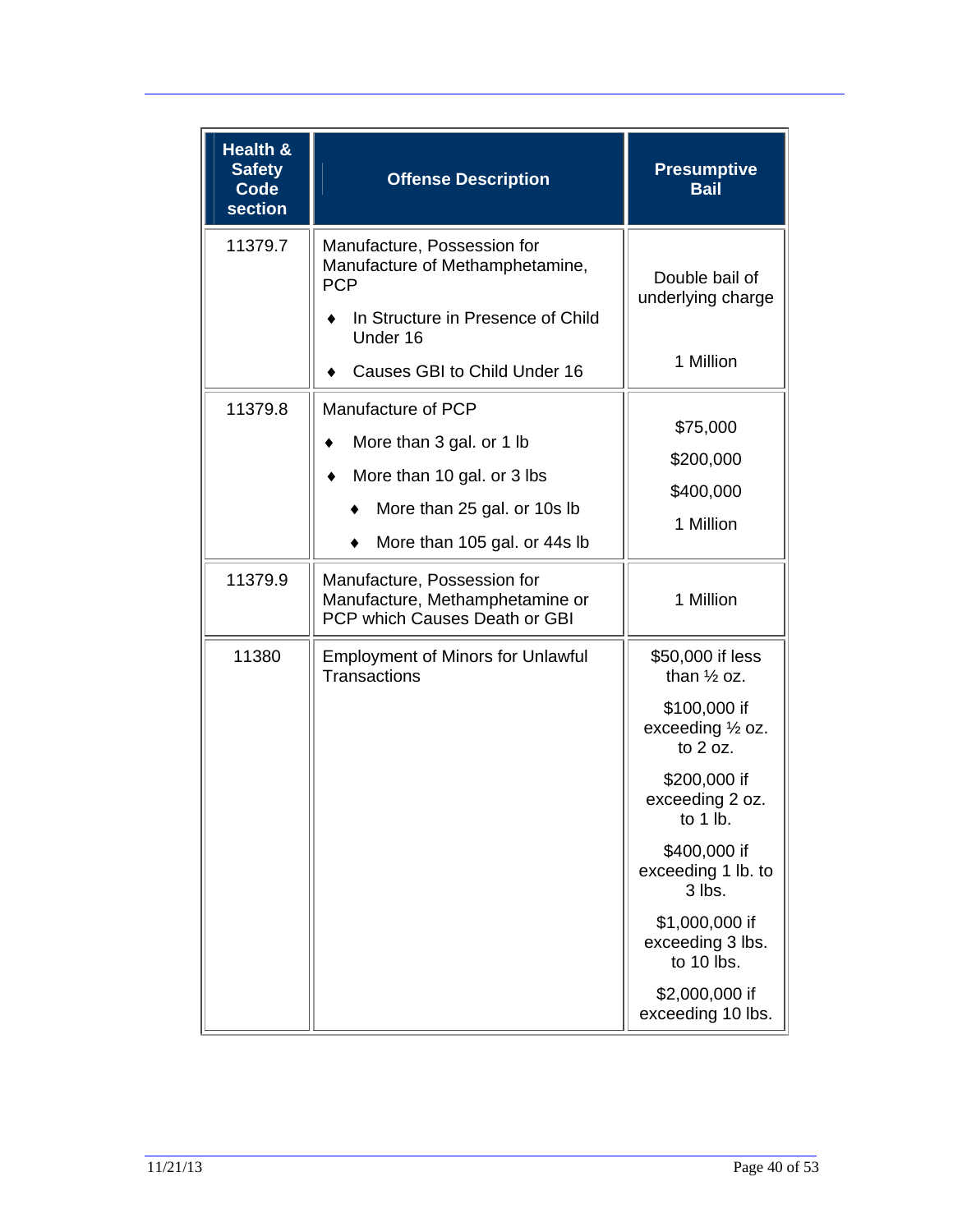| <b>Health &amp;</b><br><b>Safety</b><br><b>Code</b><br>section | <b>Offense Description</b>                                                                                                                                | <b>Presumptive</b><br><b>Bail</b> |
|----------------------------------------------------------------|-----------------------------------------------------------------------------------------------------------------------------------------------------------|-----------------------------------|
| 11382                                                          | <b>Substitution of Fraudulently</b><br><b>Represented Items</b>                                                                                           | \$5,000                           |
| 11383                                                          | Possession with Intent to Manufacture                                                                                                                     | \$75,000                          |
| 11383(c)                                                       | Possession of Materials With Intent to<br><b>Manufacture PCP</b>                                                                                          | \$75,000                          |
| 11383(d)                                                       | Possession of Immediate Precursors<br>to Manufacture PCP                                                                                                  | \$75,000                          |
| 11383.5                                                        | Possession of Materials With Intent to<br>Manufacture Methamphetamine                                                                                     | \$75,000                          |
| 11383.6                                                        | Possession of Materials With Intent to<br>Sell or Furnish Materials to Another<br>with Knowledge that they Will be Used<br>to Manufacture PCP             | \$75,000                          |
| 11383.7                                                        | Possession of Materials with Intent to<br>Sell or Furnish Materials to Another<br>with Knowledge that they Will be Used<br>to Manufacture Methamphetamine | \$75,000                          |
| 120291                                                         | Knowingly Exposing Another to HIV                                                                                                                         | \$100,000                         |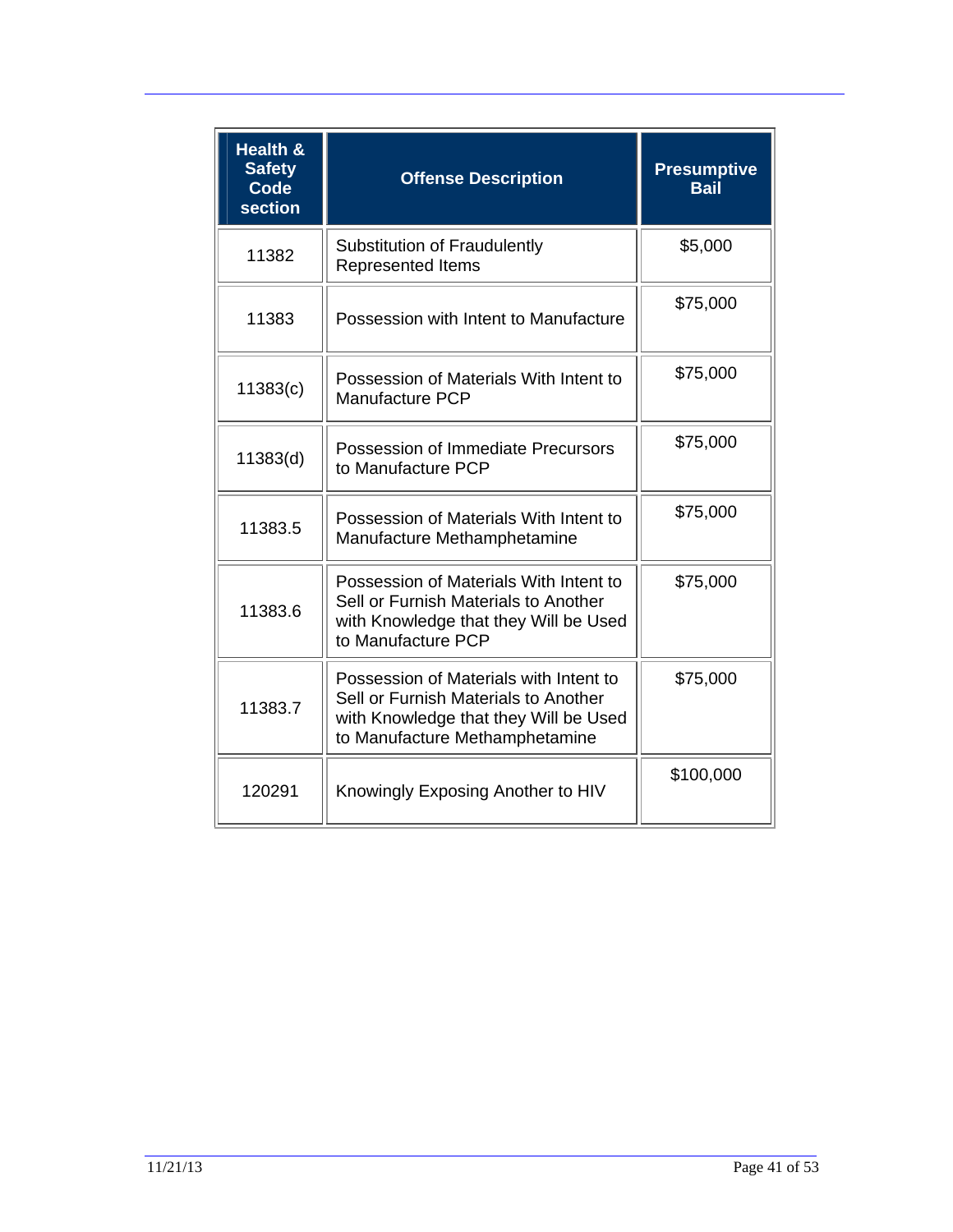## **2.0 ENHANCEMENTS**

#### **2.1 ENHANCEMENTS**

| <b>Enhancements</b>                                                                                                   |                                                                                    |
|-----------------------------------------------------------------------------------------------------------------------|------------------------------------------------------------------------------------|
| <b>Description</b>                                                                                                    | <b>Presumptive Bail</b>                                                            |
| On Parole                                                                                                             | ADD: \$25,000                                                                      |
| On Post Release Community Supervision (PRCS)                                                                          | ADD: \$25,000                                                                      |
| On Misdemeanor Probation                                                                                              | ADD: \$10,000                                                                      |
| On Felony Probation                                                                                                   | ADD: \$20,000                                                                      |
| Each Prior Felony Conviction                                                                                          | ADD: \$10,000                                                                      |
| Each Prior Felony Conviction with Prior Prison Term                                                                   | ADD: \$15,000                                                                      |
| One Prior Violent or Serious Felony<br>(as defined in Appendix B)                                                     | \$500,000<br>Or double bail of the<br>new alleged offense,<br>whichever is greater |
| Two or More Prior Violent or Serious Felony<br>(as defined in Appendix B)                                             | 1 Million                                                                          |
| One Prior Violent or Serious Felony<br>(as defined in Appendix B) and current offense is Violent or<br>Serious Felony | 1 Million                                                                          |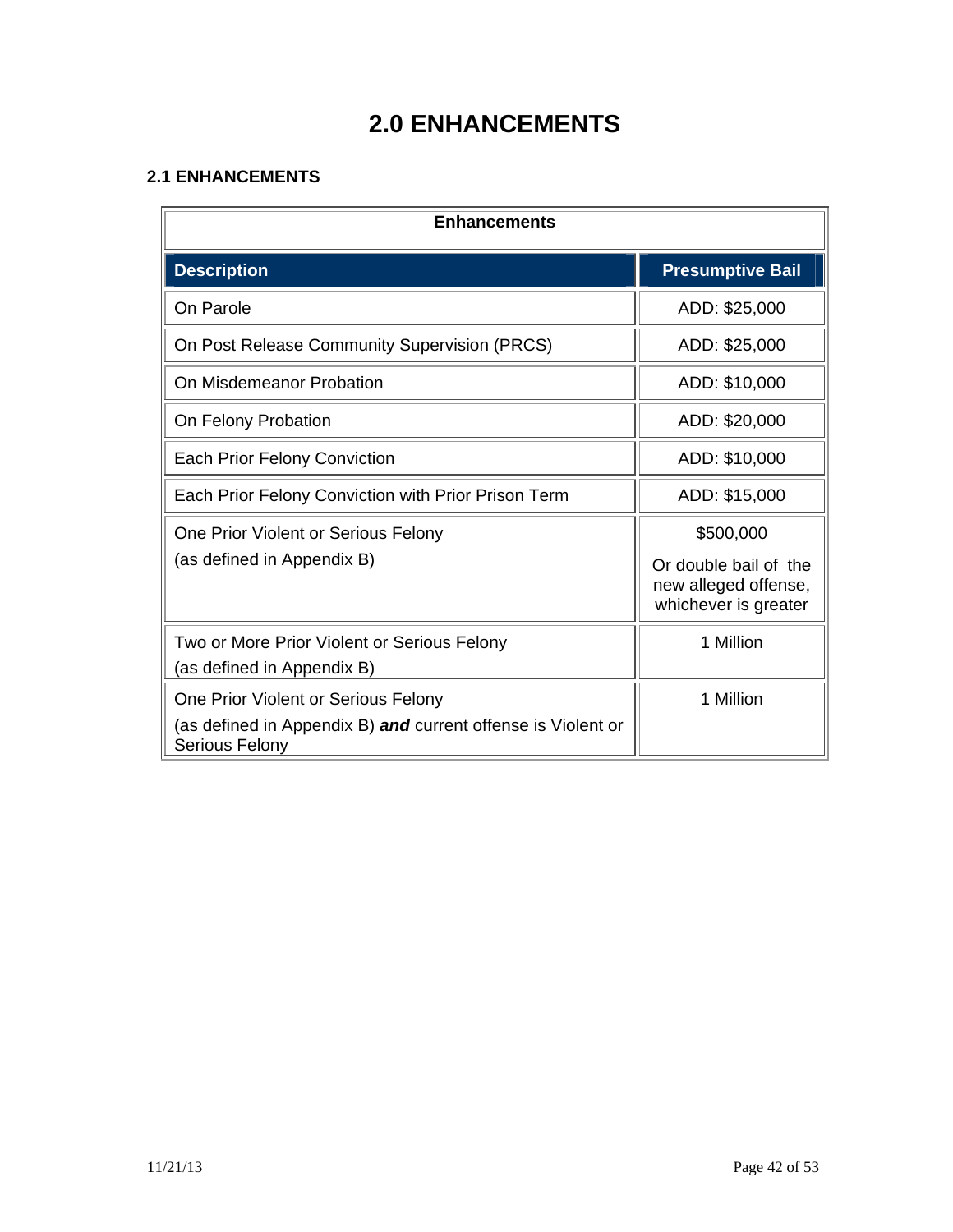## **3.0 VIOLENT/SERIOUS FELONIES**

#### **3.1 VIOLENT FELONIES**

| <b>Violent Felonies (Penal Code 667.5c)</b>                                     |                                                                                                                                  |
|---------------------------------------------------------------------------------|----------------------------------------------------------------------------------------------------------------------------------|
| Any felony punishable by death or imprisonment in the state<br>prison for life. |                                                                                                                                  |
| <b>Penal</b>                                                                    |                                                                                                                                  |
| <b>Code</b><br><b>Section</b>                                                   | <b>Offense Description</b>                                                                                                       |
| 136.1                                                                           | Threats to Victims or Witnesses that would Constitute<br>Felony Violation of 186.22, Criminal Street Gang Activity               |
| 187, 189                                                                        | Murder                                                                                                                           |
| 192                                                                             | <b>Voluntary Manslaughter</b>                                                                                                    |
| 203, 205                                                                        | Mayhem                                                                                                                           |
| 207-209.5                                                                       | Kidnapping                                                                                                                       |
| 211                                                                             | Robbery                                                                                                                          |
| 215                                                                             | Carjacking                                                                                                                       |
| 220                                                                             | Assault with the Intent to Commit Mayhem, Rape,<br>Sodomy, or Oral Copulation                                                    |
| 220                                                                             | Extends Reference to all PC 220 Crimes                                                                                           |
| $261(a)(2)$ ,<br>(6)                                                            | Rape by Force, Violence, Duress, Menace, Fear or<br>Threat to Retaliate                                                          |
| 262(a)(1),<br>(4)                                                               | Spousal Rape by Force, Violence, Duress, Menace,<br><b>Fear or Threat to Retaliate</b>                                           |
| 264.1                                                                           | Rape/Sexual Penetration in Concert by Force or<br>Violence                                                                       |
| 286(c)                                                                          | Sodomy by Force, Violence, Duress, Menace, or Fear of<br>Immediate and<br>Unlawful Bodily Injury on the Victim or Another Person |
| 286(c)(1)                                                                       | Sodomy on Child Under 14 and More than 10 Years<br>Younger than Defendant                                                        |
| 286(c)(3)                                                                       | Sodomy by Threat to Retaliate                                                                                                    |
| 286(d)                                                                          | Sodomy in Concert by Threat to Retaliate                                                                                         |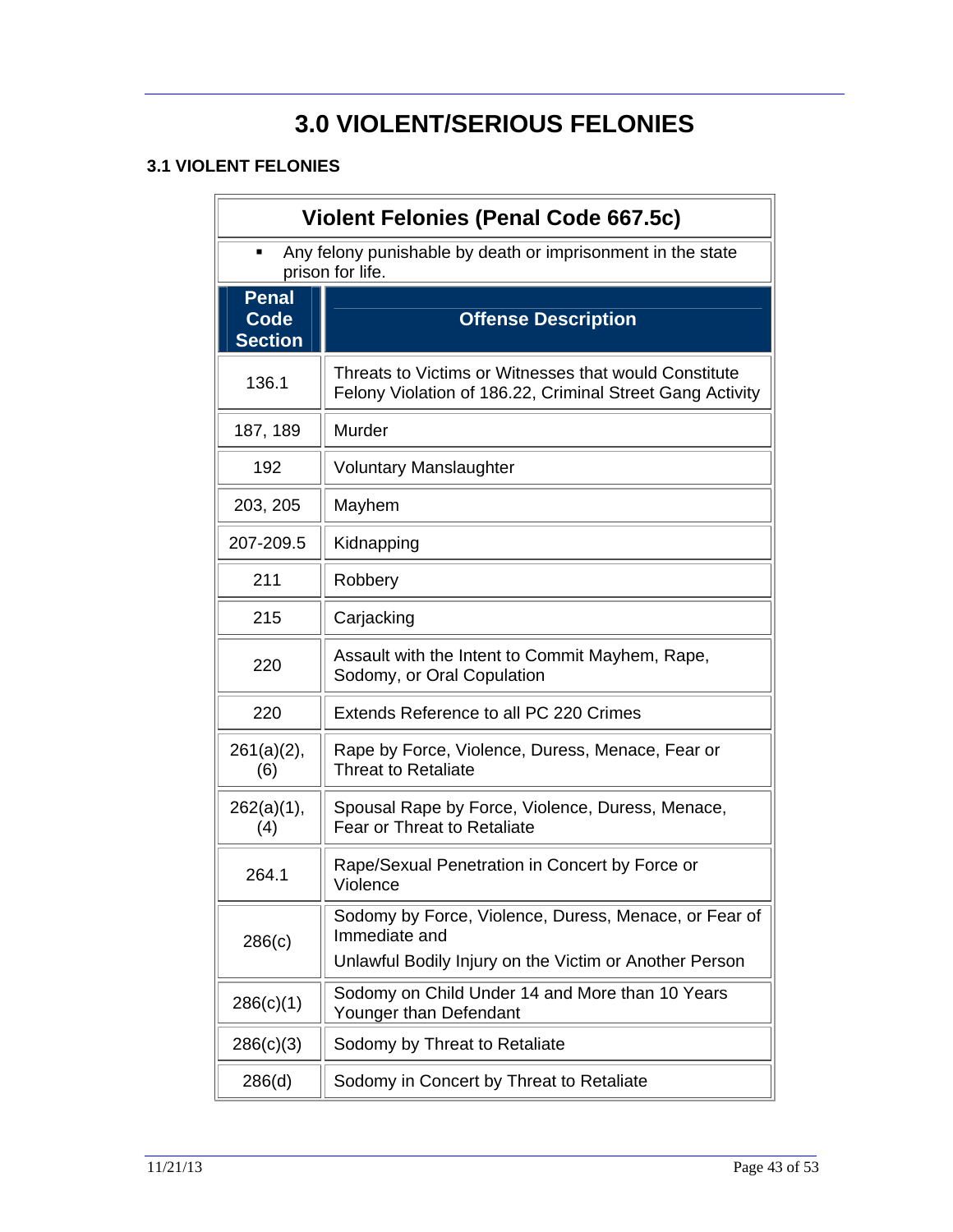| <b>Penal</b><br>Code<br><b>Section</b> | <b>Offense Description</b>                                                                                                                   |
|----------------------------------------|----------------------------------------------------------------------------------------------------------------------------------------------|
| 288                                    | Lewd Acts on a Child under the Age of 14 Years                                                                                               |
| 288(b)(2)                              | Lewd Act on a Dependent Person by Caretaker                                                                                                  |
| 288a(c)(1)                             | Oral Copulation on a Child Under 14 and More than 10<br>Years Younger than Defendant                                                         |
| 288a(c)(2)                             | Oral Copulation by Force, Violence, Duress, Menace, or<br>Fear of Immediate and Unlawful Bodily Injury on the<br>Victim or Another Person    |
| 288a(c)(3)                             | Oral Copulation by Threat to Retaliate                                                                                                       |
| 288a(d)                                | Oral Copulation in Concert by Threat to Retaliate or<br>Where Victim is Incapable of Giving Legal Consent                                    |
| 288.5                                  | Continuous Sexual Abuse of a Child                                                                                                           |
| 288.7                                  | Engaging in Sodomy, Sexual Intercourse, Oral<br>Copulation, or Sexual Penetration With a Child Age 10<br>or Younger                          |
| 289(a)                                 | Sexual Penetration by Force, Violence, Duress,<br>Menace, or Fear of Immediate and Unlawful Bodily<br>Injury on the Victim or Another Person |
| 289(a)(2)                              | Sexual Penetration by Threat to Retaliate                                                                                                    |
| 289(j)                                 | Sexual Penetration of Child Under 14 and More than 10<br>Years Younger than Defendant                                                        |
| $451$ (a), (b)                         | Arson Causing GBI or Burning of Inhabited Structure<br>Property                                                                              |
| 460(a)                                 | First Degree Burglary with Person Present                                                                                                    |
| 518                                    | Extortion that would Constitute a Felony Violation of<br>186.22; Street Gang Activity                                                        |
| 664/187                                | <b>Attempted Murder</b>                                                                                                                      |
| $11418(b)$ ,<br>(c)                    | Use of Weapon of Mass Destruction Widespread<br>Damage                                                                                       |
| 12022.3(a)                             | Using a Firearm or Deadly Weapon in Commission of<br><b>Sex Offenses</b>                                                                     |
| 12022.5                                | Use of Firearm in Commission of Felony                                                                                                       |
| 12022.53                               | Use of Firearm in Commission of Felonies                                                                                                     |
| 12022.55                               | Intentional Infliction of GBI or Death by Discharging<br><b>Firearm from Vehicle</b>                                                         |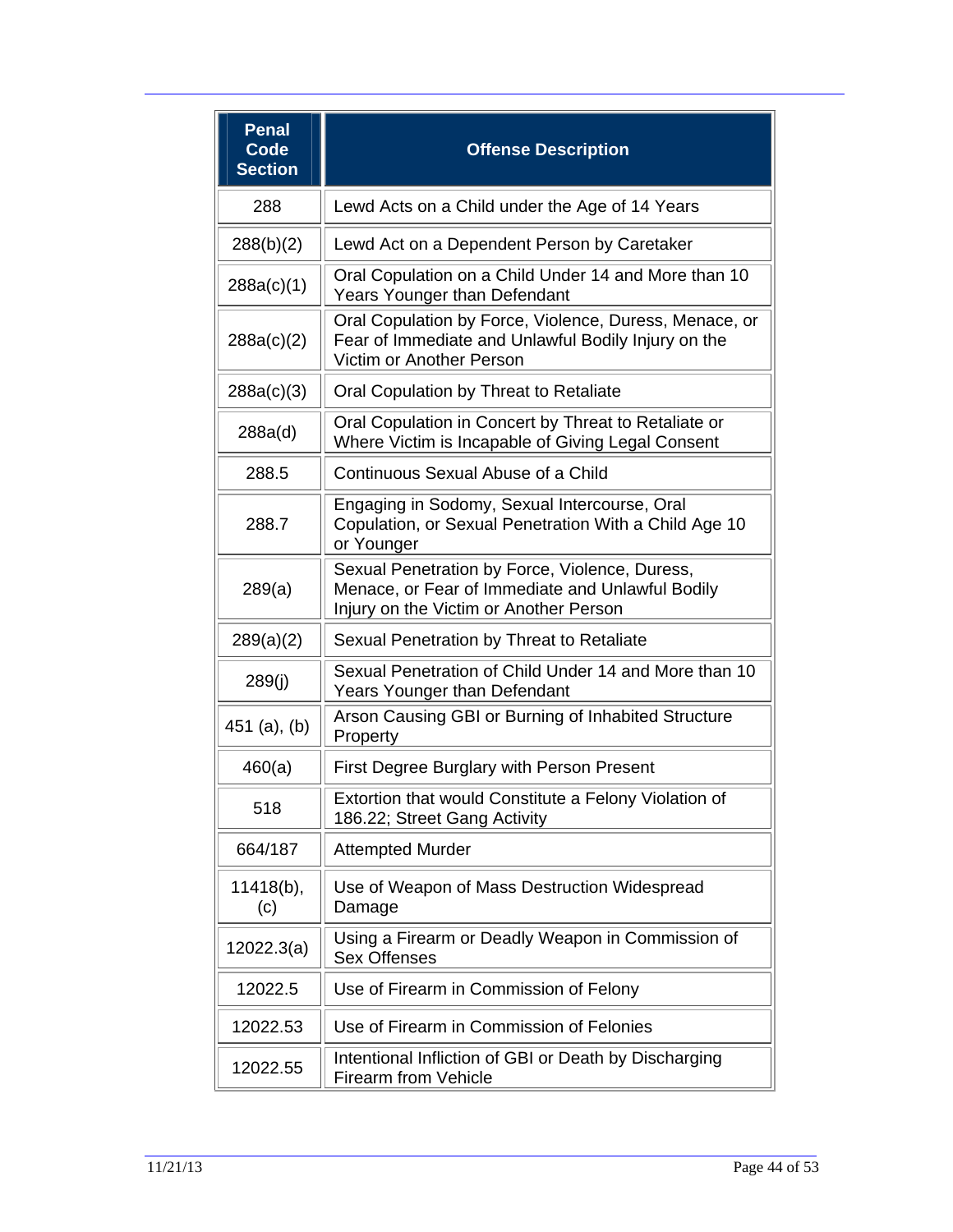| <b>Penal</b><br>Code<br><b>Section</b> | <b>Offense Description</b>                                     |
|----------------------------------------|----------------------------------------------------------------|
| 12022.7                                | Infliction of GBI in Commission of Felony                      |
| 12022.8                                | Inflicting Great Bodily Injury in Commission of Sex<br>Offense |
| 12022.9                                | Intentional Infliction of Injury on Pregnant Victim            |
| 12308                                  | <b>Explosion of Device with Intent to Commit Murder</b>        |
| 12309                                  | <b>Explosion of Device</b>                                     |
| 12310                                  | Explosion of Devise Causing Mayhem, GBI or Death               |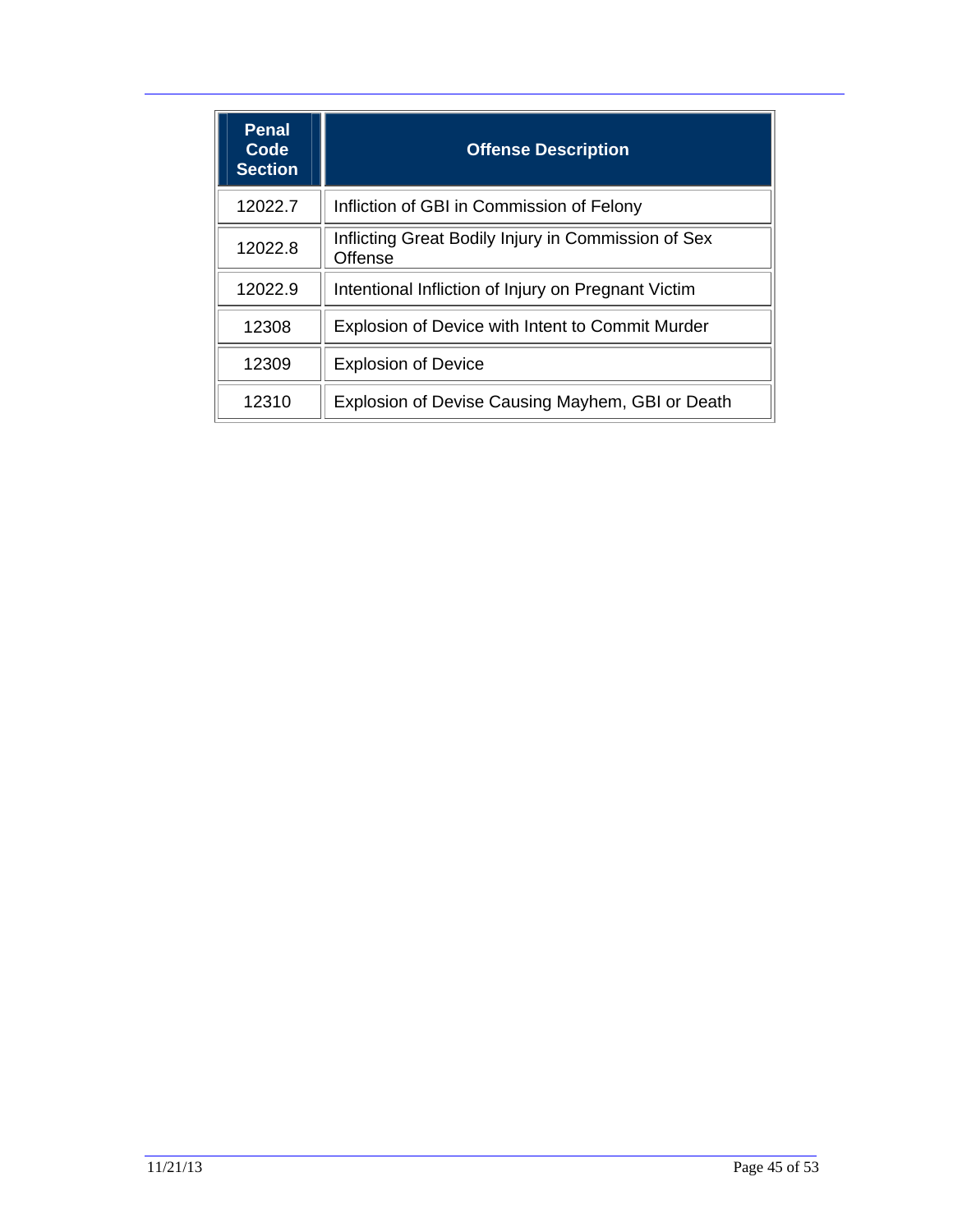### **3.2 Serious Felonies**

| Serious Felonies - Penal Code 1192.7(c); 1192.8(a): |                                                                                                                                                |
|-----------------------------------------------------|------------------------------------------------------------------------------------------------------------------------------------------------|
| <b>Penal</b><br><b>Code</b><br><b>Section</b>       | <b>Offense Description</b>                                                                                                                     |
| 136.1                                               | Intimidation of Victims or Witnesses                                                                                                           |
| 186.22                                              | Criminal Street Gang Activity that Constitutes a Felony                                                                                        |
| 187,189                                             | Murder                                                                                                                                         |
| 191.5                                               | Gross Vehicular Manslaughter Involving Personal<br>Infliction of GBI or Personal Use of Dangerous or Deadly<br>Weapon                          |
| 192(a)                                              | <b>Voluntary Manslaughter</b>                                                                                                                  |
| 192(c)(1),<br>(3)                                   | Vehicular Manslaughter Involving Personal Infliction of<br>GBI or Personal Use of Dangerous or Deadly Weapon                                   |
| 192.5(a),<br>(c)                                    | Vehicular Manslaughter with Vessel Involving Personal<br>Infliction of GBI or Personal Use of Dangerous or Deadly<br>Weapon                    |
| 203, 205                                            | Mayhem                                                                                                                                         |
| $207 -$<br>209.5                                    | Kidnapping                                                                                                                                     |
| 211                                                 | Robbery or Bank Robbery                                                                                                                        |
| 215                                                 | Carjacking                                                                                                                                     |
| 220                                                 | Assault with the Intent to Commit Mayhem, Rape,<br>Sodomy or Oral Copulation                                                                   |
| 220, 211,<br>261                                    | Assault with Intent to Commit Rape or Robbery                                                                                                  |
| 244                                                 | <b>Throwing Acid or Flammable Substances</b>                                                                                                   |
| 245(c)                                              | Assault with a Deadly Weapon, Firearm, Machinegun,<br>Assault Weapon, or Semiautomatic Firearm or Assault on<br>a Peace Officer or Firefighter |
| 245.2 to<br>245.5                                   | Assault with a Deadly Weapon Against a Public Transit<br>Employee, Custodial Officer, or School Employee                                       |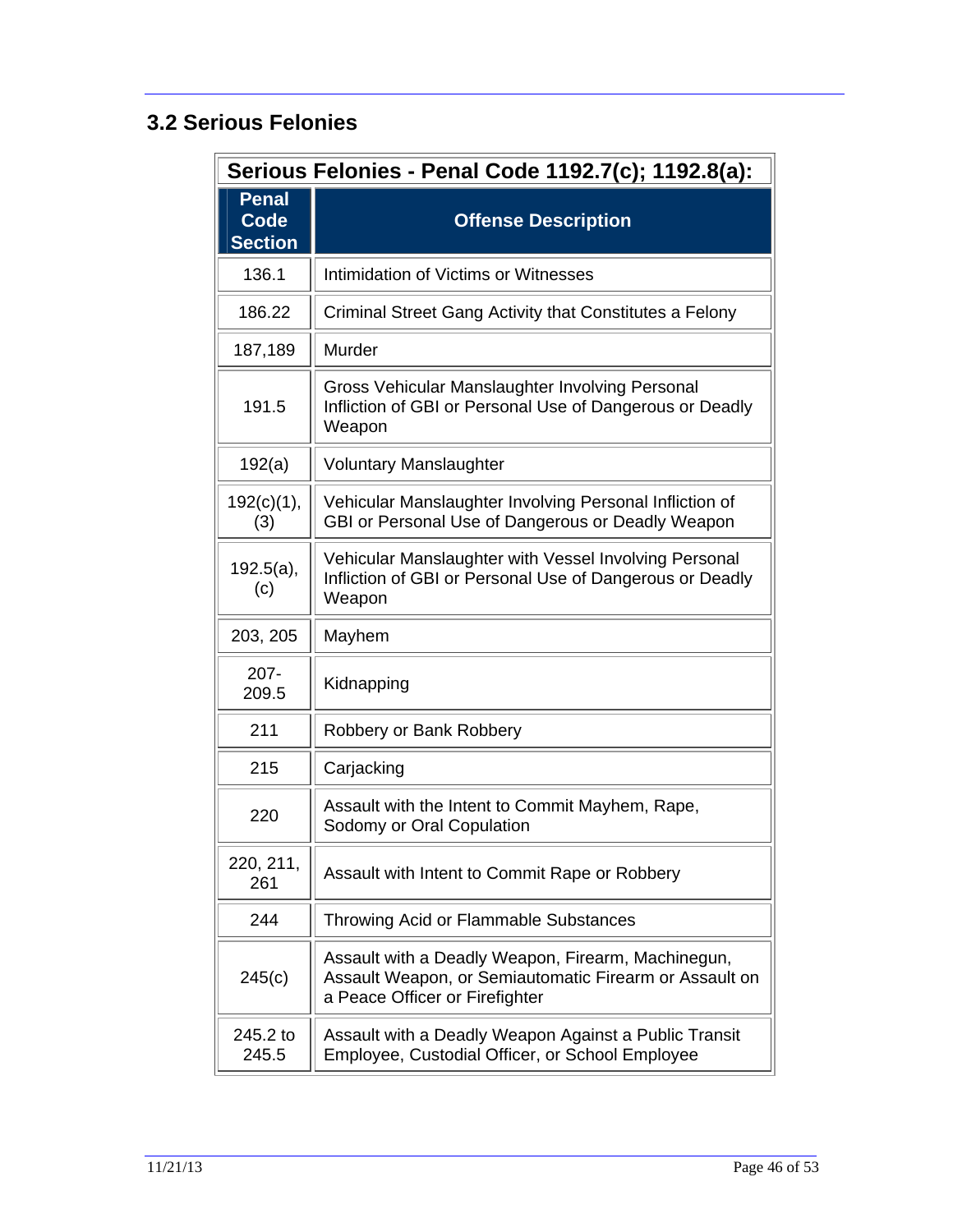| <b>Penal</b><br><b>Code</b><br><b>Section</b> | <b>Offense Description</b>                                                                                                                               |
|-----------------------------------------------|----------------------------------------------------------------------------------------------------------------------------------------------------------|
| 246                                           | Discharge of a Firearm at an Inhabited Dwelling, Vehicle<br>or Aircraft                                                                                  |
| 261, 262                                      | Rape                                                                                                                                                     |
| 264.1                                         | Commission of Rape or Sexual Penetration in Concert<br>with Another Person                                                                               |
| 286(c)                                        | Sodomy by Force, Violence, Duress, Menace, Threat of<br>GBI, or Fear of Immediate and Unlawful Bodily Injury on<br>the Victim or Another Person          |
| 288                                           | Lewd or Lascivious Act on a Child Under the Age of 14                                                                                                    |
| 288a(c)                                       | Oral Copulation by Force, Violence, Duress, Menace,<br>Threat of GBI, or Fear of Immediate and Unlawful Bodily<br>Injury on the Victim or Another Person |
| 288.5                                         | Continuous Sexual Abuse of a Child                                                                                                                       |
| 288.7                                         | Engaging in Sodomy, Sexual Intercourse, Oral<br>Copulation, or Sexual Penetration with a Child Age 10 or<br>Younger                                      |
| 289(a)                                        | Sexual Penetration by Force, Violence, Duress, Menace,<br>or Fear of Immediate and Unlawful Bodily Injury on the<br>Victim or Another Person             |
| 422                                           | <b>Criminal Threats</b>                                                                                                                                  |
| 451                                           | Arson                                                                                                                                                    |
| 459, 460                                      | <b>First Degree Burglary</b>                                                                                                                             |
| 487                                           | Grand Theft Involving a Firearm                                                                                                                          |
| 664/187                                       | <b>Attempted Murder</b>                                                                                                                                  |
| 4500                                          | Assault by a Life Prisoner on a Non-Inmate                                                                                                               |
| 4501                                          | Assault with a Deadly Weapon by an Inmate                                                                                                                |
| 4503                                          | Holding of a Hostage by a Person Confined in a State<br>Prison                                                                                           |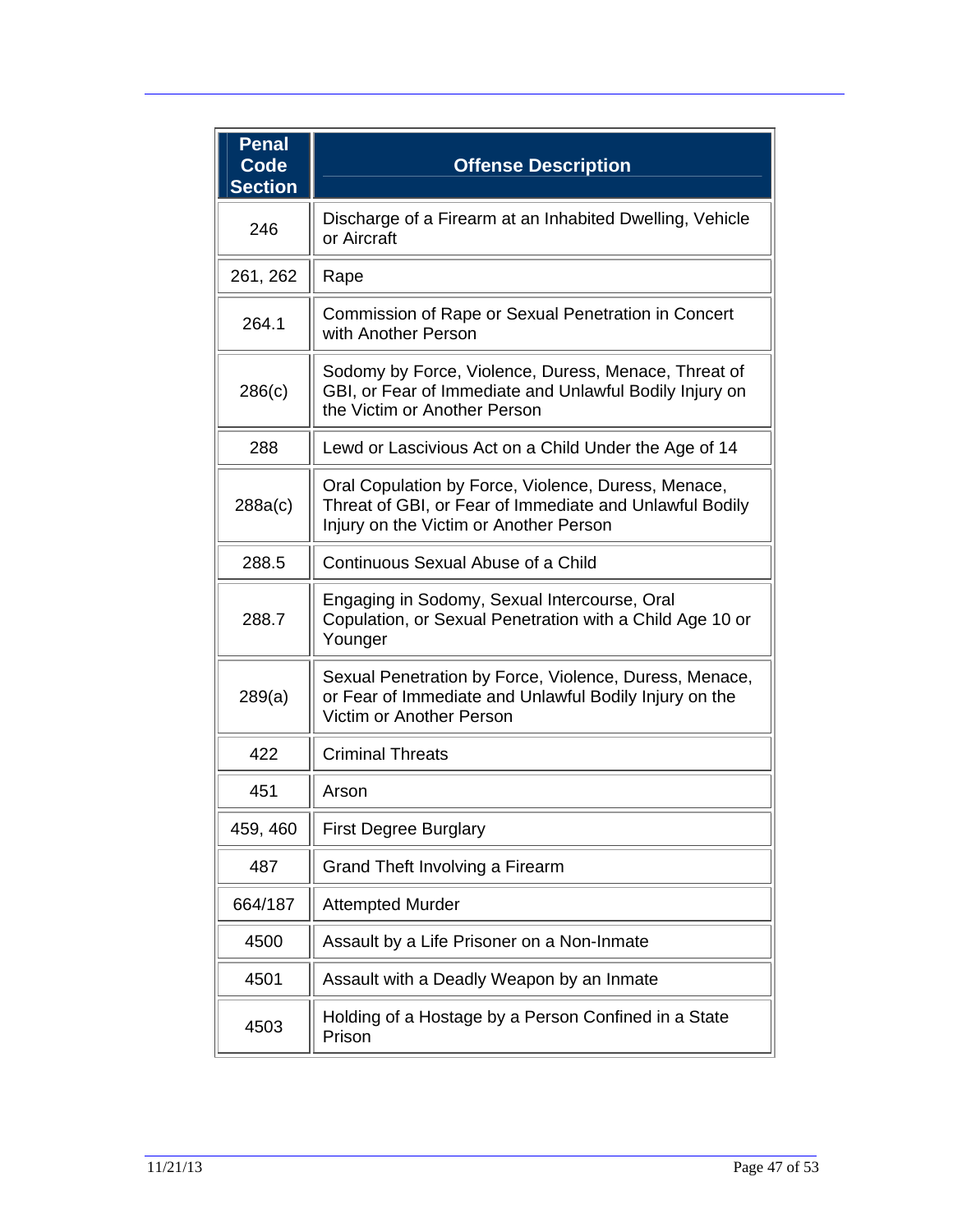| <b>Penal Code</b><br><b>Section</b> | <b>Offense Description</b>                                                      |
|-------------------------------------|---------------------------------------------------------------------------------|
| 12022(b)(1)                         | Personal Use of Dangerous, Deadly Weapon                                        |
| 12022.5                             | <b>Personal Use of Firearm</b>                                                  |
| 12022.7                             | Personal Infliction of GBI                                                      |
| $12034(c)$ , (d)                    | Shooting from a Vehicle                                                         |
| 12303.3                             | <b>Exploding a Destructive Device or any Explosive</b><br>with Intent to Injure |
| 12308                               | Exploding a Destructive Device or any Explosive<br>with Intent to Murder        |
| 12309                               | Exploding a Destructive Device or any Explosive<br><b>Causing GBI</b>           |
| 12310                               | Exploding a Destructive Device Causing Mayhem,<br>Death or GBI                  |
| $11418(b)$ , (c)                    | Use of Weapon of Mass Destruction in Form that<br>may Cause Widespread Damage   |
|                                     | Any attempt to do above, except assault pursuant to<br>PC 1192.7(c)(39)         |
|                                     | Any conspiracy to commit an offense above<br>pursuant to PC 1192.7(c)(42)       |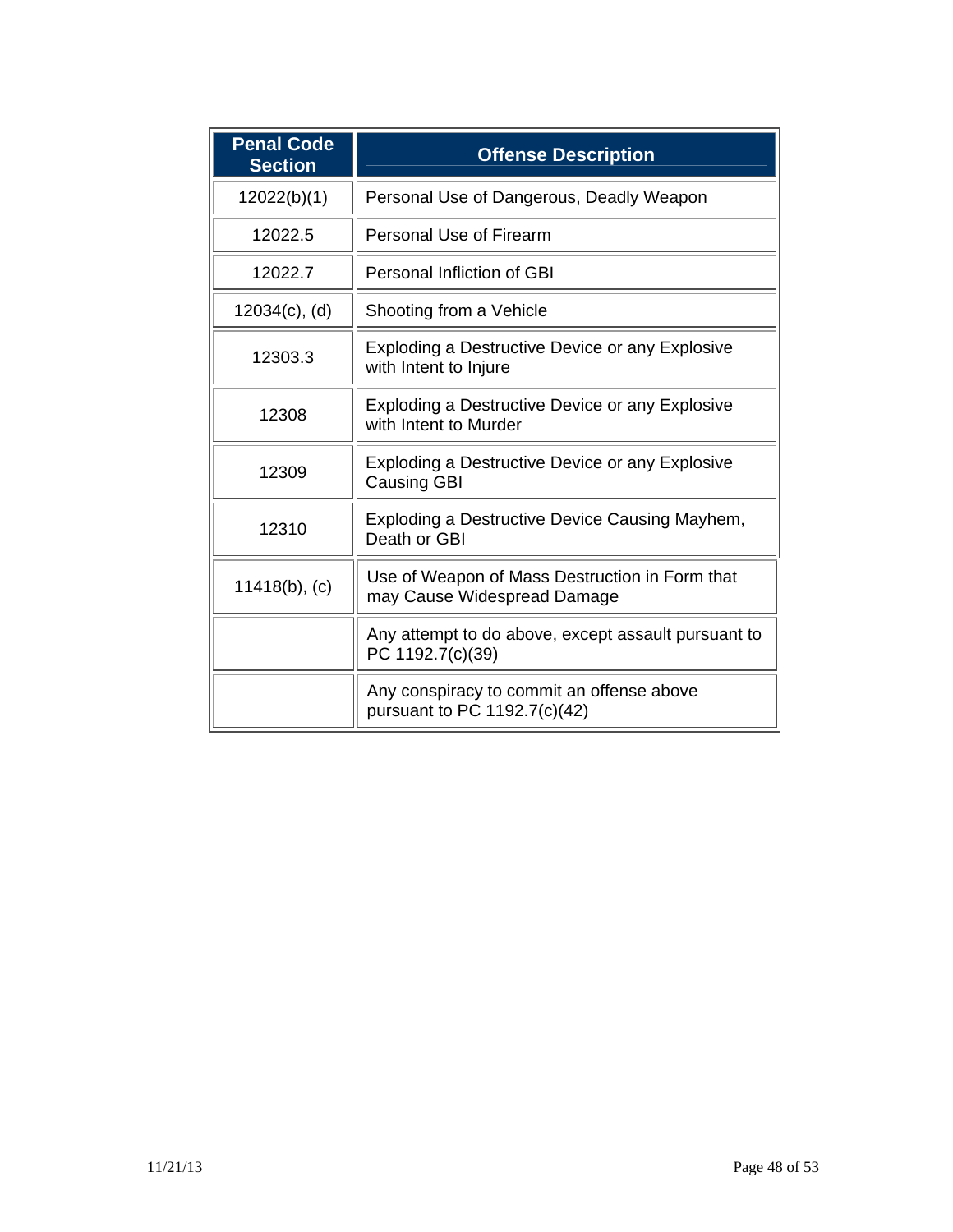## **3.3 Health and Safety Code**

| <b>Health and Safety Code</b>                                         |                                                                    |
|-----------------------------------------------------------------------|--------------------------------------------------------------------|
| <b>Health &amp;</b><br><b>Safety</b><br><b>Code</b><br><b>Section</b> | <b>Offense Description</b>                                         |
| 11353                                                                 | Selling or Giving Heroin, Cocaine or Methamphetamine<br>to a Minor |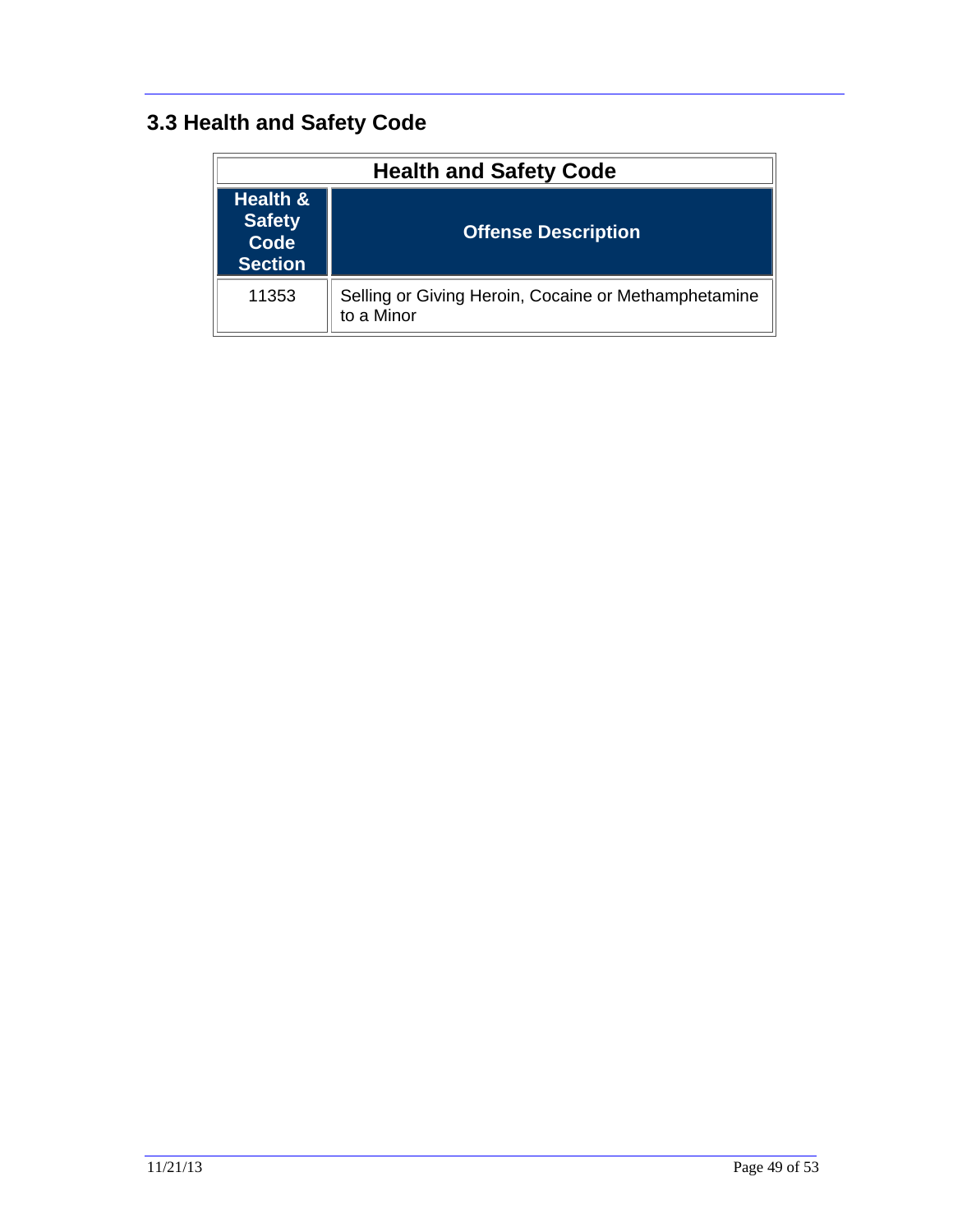#### **3.4 Vehicle Code**

| <b>Vehicle Code</b>                      |                                                                                                                                    |
|------------------------------------------|------------------------------------------------------------------------------------------------------------------------------------|
| <b>Vehicle</b><br>Code<br><b>Section</b> | <b>Offense Description</b>                                                                                                         |
| 2800.3                                   | Evading Police Officer Causing Death or Injury with<br>Personal Infliction of GBI or Personal Use of Dangerous<br>or Deadly Weapon |
| 23104(b)                                 | Reckless Driving Causing Bodily Injury with Personal<br>Infliction of GBI or Personal Use of Dangerous or Deadly<br>Weapon         |
| 23153                                    | DUI Causing Injury with Personal Infliction of GBI or<br>Personal Use of a Dangerous or Deadly Weapon                              |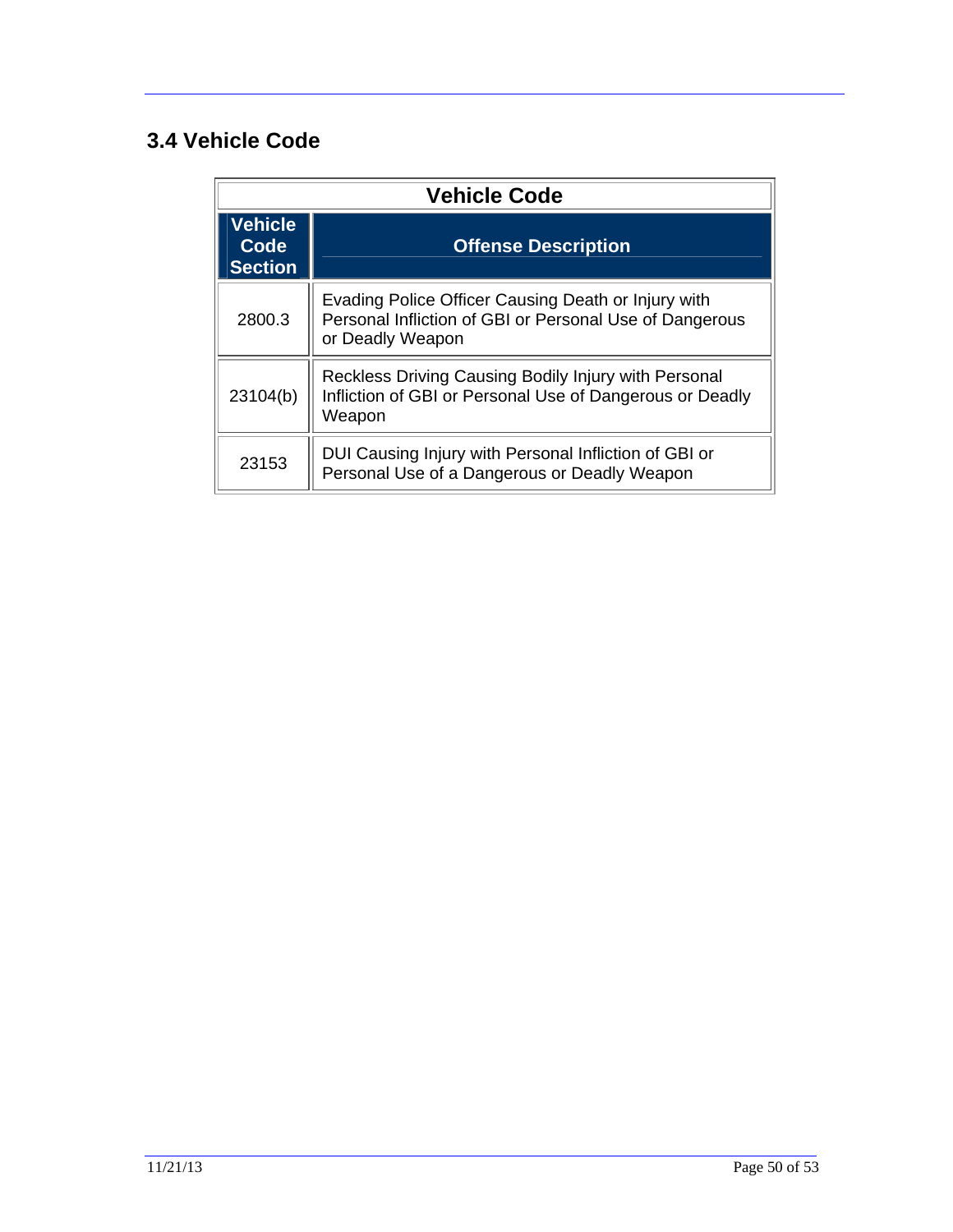# **Misdemeanor Bail Schedule**

#### **4.1 Misdemeanor Bail Schedule**

| General Bail Provisions               |         |  |
|---------------------------------------|---------|--|
| <b>6-Month Misdemeanor Violations</b> | \$1,000 |  |
| 12-Month Misdemeanor Violations       | \$5,000 |  |

#### **Exceptions Listed Below:**

#### **4.2 Penal Code**

| <b>CODE</b><br><b>SECTION</b> | <b>OFFENSE DESCRIPTION</b>                                                                                                                              | <b>PRESUMPTIVE</b><br><b>BAIL</b> |
|-------------------------------|---------------------------------------------------------------------------------------------------------------------------------------------------------|-----------------------------------|
| 148.9                         | <b>False Identification</b>                                                                                                                             | \$5,000                           |
| $166(a)-(c)$                  | <b>Contempt/Protective Orders</b>                                                                                                                       | \$5,000                           |
| 171.5                         | <b>Weapons Possession/Airport</b>                                                                                                                       | \$5,000                           |
| 192(c)(2)                     | <b>Vehicular Manslaughter</b>                                                                                                                           | \$7,000                           |
| 242                           | <b>Battery</b>                                                                                                                                          | \$3,000                           |
| 243(e)                        | <b>Domestic Violence</b>                                                                                                                                | \$5,000                           |
| 273.6                         | <b>Violation of Protective Order</b>                                                                                                                    | \$5,000                           |
| 290                           | <b>Sex Offender Registration</b>                                                                                                                        | \$5,000                           |
| 314                           | <b>Indecent Exposure</b>                                                                                                                                | \$5,000                           |
| 483.5(b)                      | <b>Intent to Authenticate Deceptive Identification Document</b>                                                                                         | \$5,000                           |
| 530.5(e)                      | Acquire or Keep, with intent to Defraud the Identifying<br>Documentation of Person Deployed Outside State in Combat or<br><b>Homeland Defense</b>       | \$5,000                           |
| 532b(b)                       | <b>False Claim to be a Veteran with Intent to Defraud</b>                                                                                               | \$5,000                           |
| 602(y)                        | <b>Intentionally Avoid Screening at Courthouse Entrance</b>                                                                                             | \$5,000                           |
| 626.81                        | <b>Registered Sex Offender on School Grounds Without Lawful</b><br><b>Business and Written Permission of the School Administrator</b>                   | \$5,000                           |
| 638                           | Purchasing or Selling a Telephone Calling Pattern Record or<br>List or Offering or Conspiring to do so. Also Obtaining Such<br>List by Fraud or Deceit. | \$3,000                           |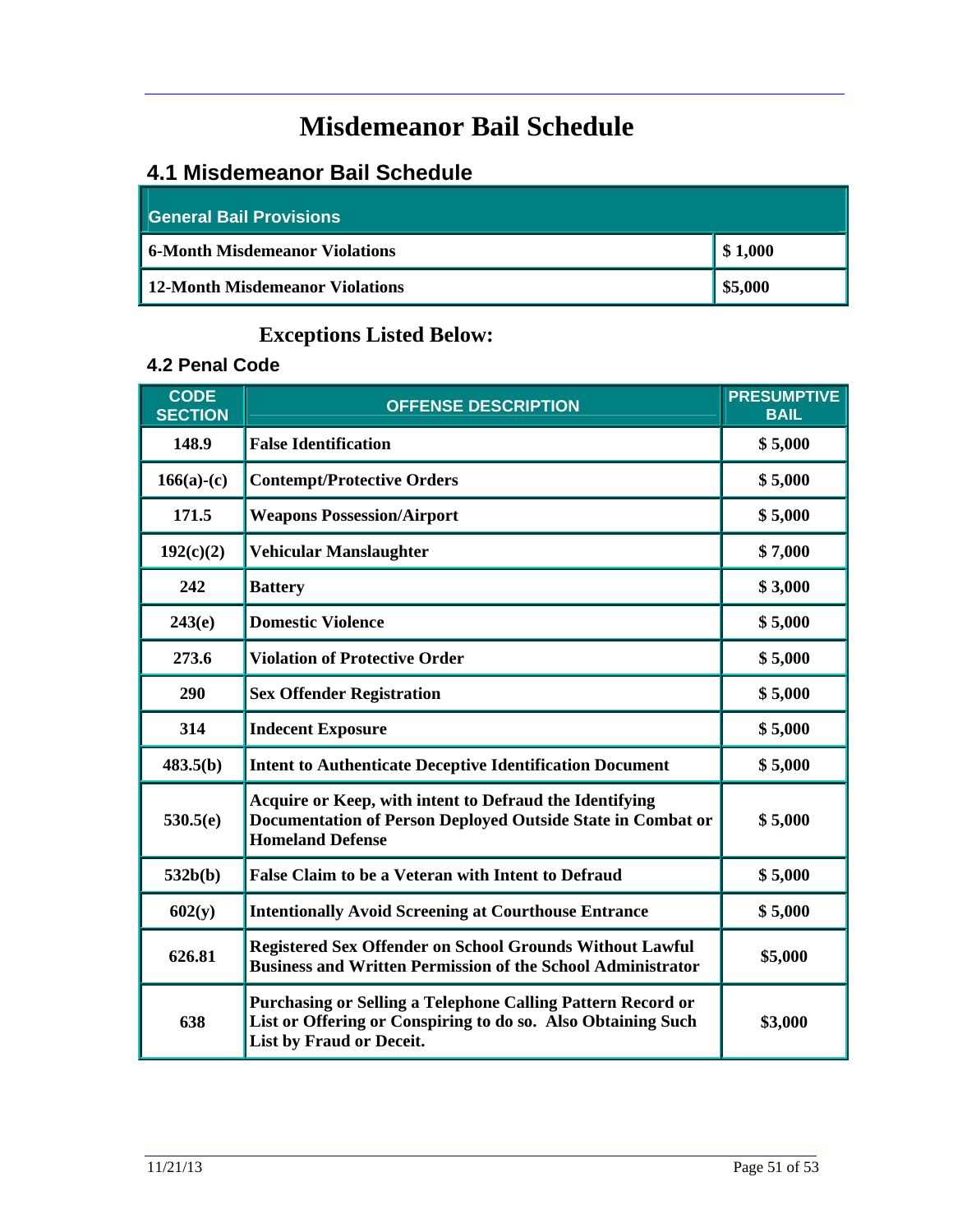| <b>CODE</b><br><b>SECTION</b> | <b>OFFENSE DESCRIPTION</b>                                                                                                                                                                                     | <b>PRESUMPTIVE</b><br><b>BAIL</b> |
|-------------------------------|----------------------------------------------------------------------------------------------------------------------------------------------------------------------------------------------------------------|-----------------------------------|
| 646.6(a)(2)                   | Engaging in Conduct that would be in Violation of PC 647.7<br>When the Victim is an Adult but the Perpetrator Who is<br>Motivated by Abnormal Sexual Interest in Children, Believes<br>the Person is Under 18. | \$10,000                          |
| 653c                          | Registered Sex Offender Whose Victim was an Elderly or<br>Dependent Adult Entering or Remaining on the Grounds of a<br>Day Care or Living Facility for The Elderly or Dependent<br><b>Adults</b>               | \$10,000                          |
| 12083                         | <b>Importing or Receiving Firearms Not Appearing on Statutory</b><br><b>Lists by Firearms Dealers</b>                                                                                                          | \$5,000                           |
| 29825(b)                      | Ownership/possession of a firearm by person prohibited<br>by TRO                                                                                                                                               | \$10,000                          |
| 30610                         | <b>Possession of a .50 BMG Rifle</b>                                                                                                                                                                           | \$10,000                          |

#### **4.3 Vehicle Code**

| <b>CODE</b><br><b>SECTION</b> | <b>OFFENSE DESCRIPTION</b>                                                                                                                                                                                                                                                     | <b>PRESUMPTIVE</b><br><b>BAIL</b> |
|-------------------------------|--------------------------------------------------------------------------------------------------------------------------------------------------------------------------------------------------------------------------------------------------------------------------------|-----------------------------------|
| 11713.3(v)                    | <b>Accessing, Modifying or Extracting Information From a</b><br><b>Confidential Vehicle Dealer Computer Record by a vehicle</b><br>Manufacturer or Distributor Without Prior Written Consent of<br>the Dealer and Without Protecting the Security of the<br><b>Information</b> | \$3,000                           |
| 11713.25                      | <b>Accessing, Modifying or Extracting Information from a</b><br><b>Confidential Vehicle Dealer Computer Record Without the</b><br><b>Prior Written Consent of the Dealer and Without Protecting</b><br>the Security of the Information.                                        | \$3,000                           |
| 22658(g)                      | <b>Failure of Towing Agent to Release Vehicle Still Located on</b><br><b>Private Property</b>                                                                                                                                                                                  | \$1,000                           |
| 22658(g)                      | <b>Failure of Towing Agent to Release Vehicle Still Located on</b><br><b>Private Property</b>                                                                                                                                                                                  | \$1,000                           |
| 22658(k)                      | Refusal of Storage Agent to Accept Credit Card Payment or to<br>Post Notice that Credit Cards are Acceptable Payment                                                                                                                                                           | \$1,000                           |